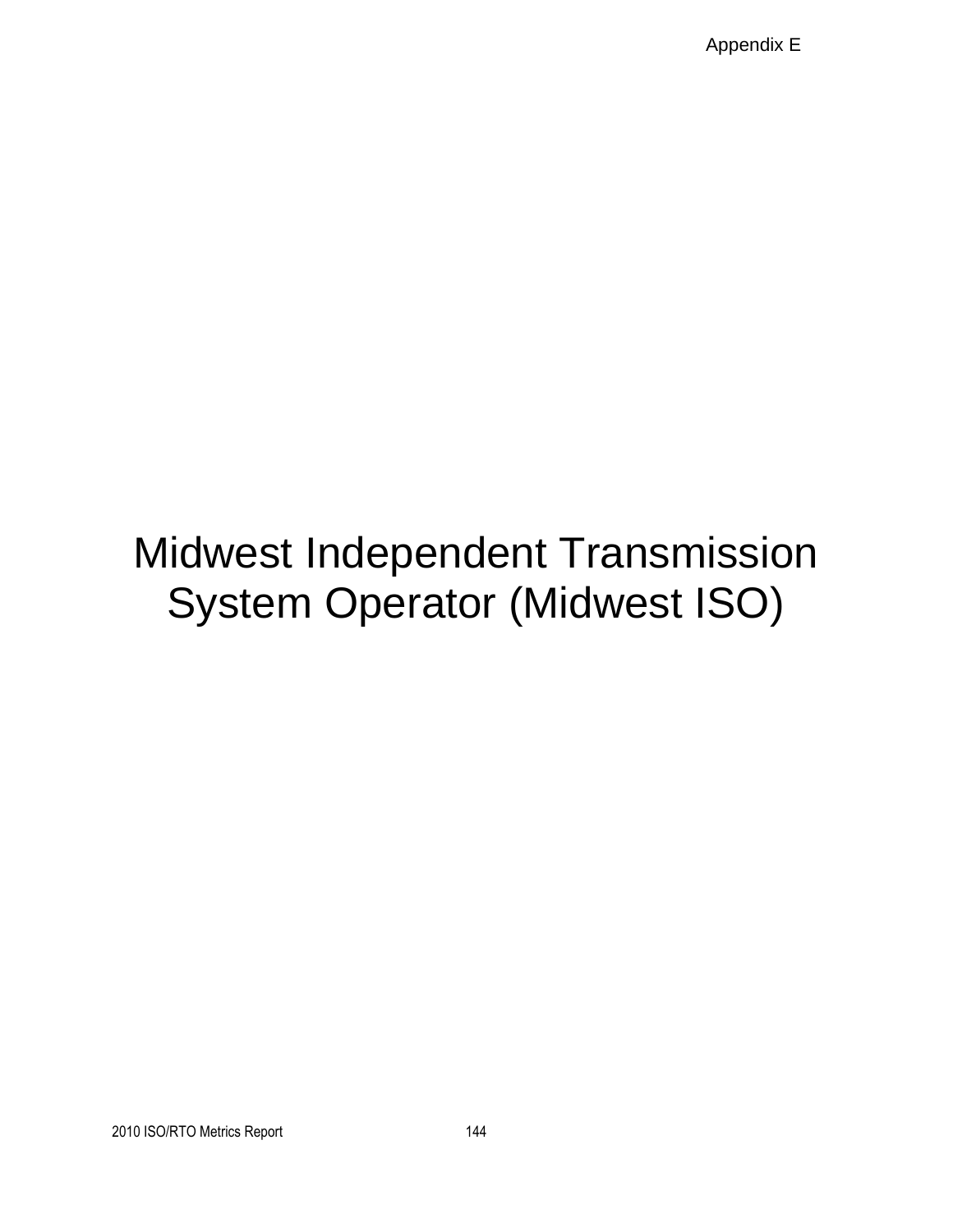## **Section 4 – Midwest ISO Performance Metrics and Other Information**

On December 19, 2001, the Midwest Independent Transmission System Operator, Inc. ("Midwest ISO") became the nation's first permanent Regional Transmission Organization to be approved by the Federal Energy Regulatory Commission ("FERC"). 34 transmission owners with approximately 93,600 miles of transmission lines and generation owners with 145,570 megawatts of electrical generation are currently participating in the Midwest ISO.

On December 15, 2001, the Midwest ISO began providing reliability coordination services to the transmission-owning members of the Midwest ISO and their customers. On the same date, the Midwest ISO also began providing operations planning, generation interconnection, maintenance coordination, long-term regional planning, market monitoring, and dispute resolution services. On February 1, 2002, the Midwest ISO began providing regional transmission service under its FERC-accepted Tariff. On April 1, 2005, the Midwest ISO began operating a marketbased, congestion management system which included a Day-Ahead and Real-Time energy market and a Financial Transmissions Rights market. On January 6, 2009, the Midwest ISO began operating a market for ancillary services and became a NERC-certified Balancing Authority.

The Midwest ISO Value Proposition demonstrates the quantifiable value we deliver to our region through increased efficiencies in market operations, reliability and planning. Our 2009 Value Proposition demonstrates between \$700 and \$900 million in annual net benefits to our region.



2010 ISO/RTO Metrics Report 145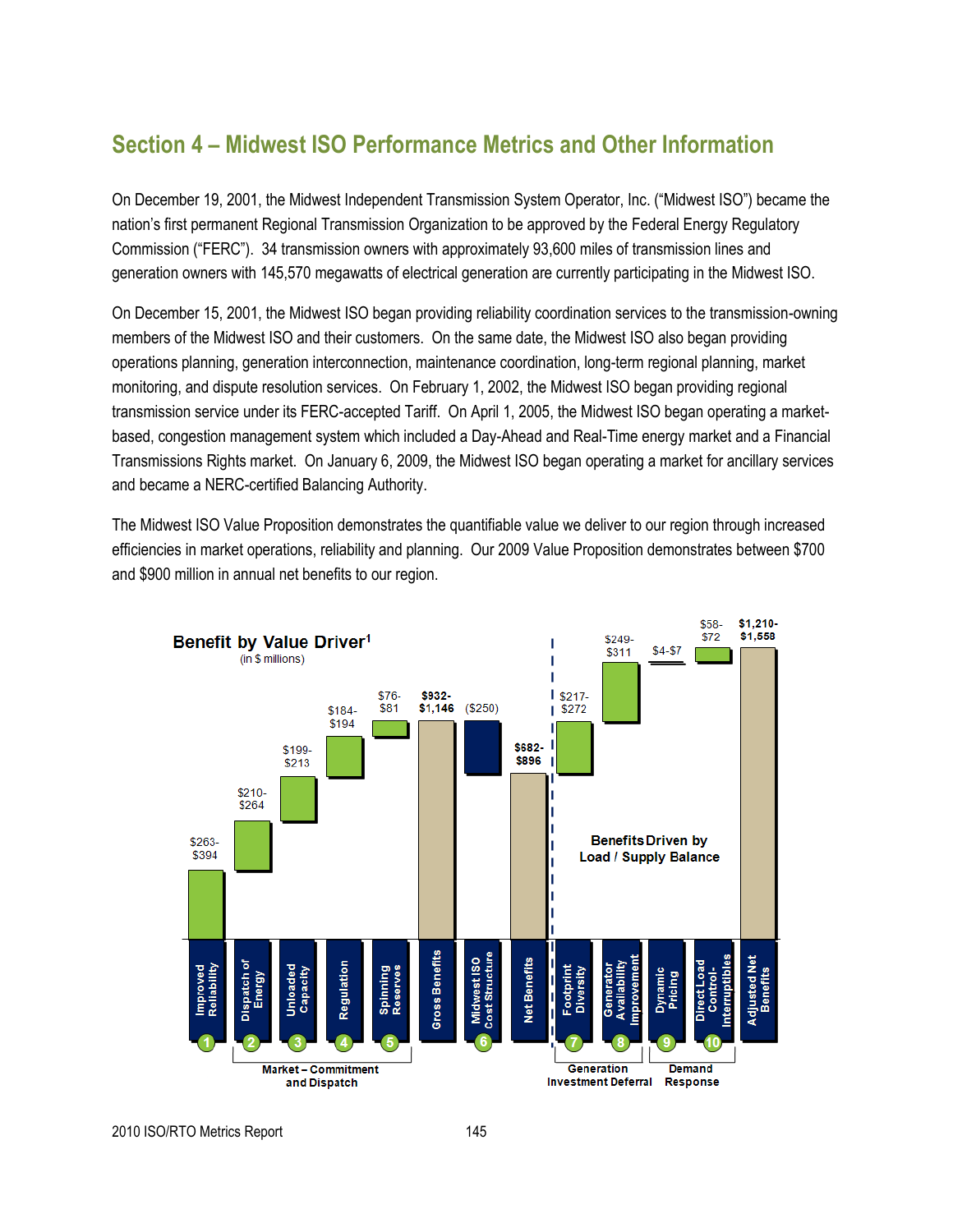## **A. Midwest ISO Bulk Power System Reliability**

As of December 31, 2009, the Midwest ISO was registered with NERC and three Regional Reliability Organizations. The table below identifies which NERC Functional Model registrations the Midwest ISO has submitted as effective as of the end of 2009. Additionally, the Regional Entities for Midwest ISO are noted at the end of the table with a link to the websites for the specific reliability standards.

Violations of these standards are subject to potential violations findings by NERC. Violations could be identified via an investigation, self-report or audit. Each of these methods has a defined process by which NERC or the RRO would go through to validate that a violation had occurred and to publically announce that violation. As of the end of 2009, NERC had made no such violation announcement with regard to any Midwest ISO operation including operating reserve standards. The Midwest ISO has not shed any load in the Midwest ISO Region due to a standards violation.

## **NERC Functional Model Registration Midwest ISO**

| <b>Balancing Authority</b>           |  |
|--------------------------------------|--|
| Interchange Authority                |  |
| <b>Planning Authority</b>            |  |
| <b>Reliability Coordinator</b>       |  |
| Resource Planner                     |  |
| <b>Transmission Operator</b>         |  |
| <b>Transmission Planner</b>          |  |
| <b>Transmission Service Provider</b> |  |
|                                      |  |

**Regional Entities** Reliability First,

MRO and **SERC** 

Standards that have been approved by the NERC Board of Trustees are available at: <http://www.nerc.com/page.php?cid=2|20>

Additional standards approved by the Reliability*First* Board are available at: <http://www.rfirst.org/Standards/ApprovedStandards.aspx>

Additional standards approved by the MRO Board are available at: [http://www.midwestreliability.org/STA\\_approved\\_mro\\_standards.html](http://www.midwestreliability.org/STA_approved_mro_standards.html)

Additional standards approved by the SERC Board are available at: <http://www.serc1.org/Application/ContentPageView.aspx?ContentId=111>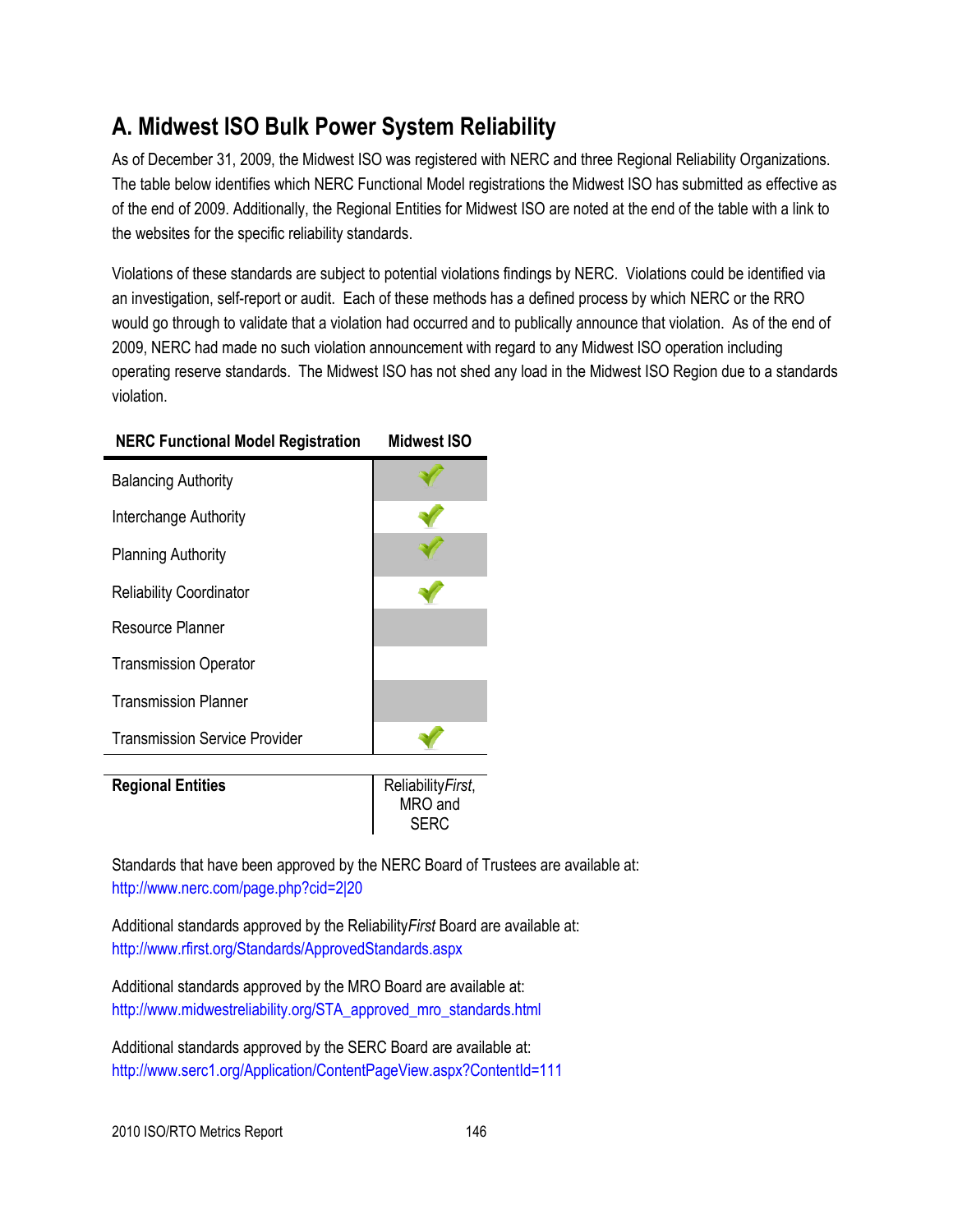## *Dispatch Operations*

### **Midwest ISO CPS-1 Compliance 2009**

Each Balancing Authority is responsible for complying with CPS-1 standards. The Midwest ISO became a Balancing Authority on January 6, 2009 with the start of the Ancillary Services Market. As such, Midwest ISO's compliance tracking started in 2009. Compliance with CPS-1 requires at least 100% throughout a 12-month period. At 137.8%, the Midwest ISO was in compliance with CPS-1 for 2009.

### **Midwest ISO CPS-2 Compliance 2009**

Each Balancing Authority is responsible for complying with CPS-2 standards or alternatively for complying with the Balance Authority Ace Limit (BAAL) which is currently being evaluated by NERC as a potential replacement for CPS-2. The Midwest ISO is participating in the NERC field test of the BAAL standard and hence monitors against that standard. The Midwest ISO became a Balancing Authority on January 6, 2009 with the start of the Ancillary Services Market. As such, Midwest ISO's compliance tracking started in 2009. For 2009, the Midwest ISO did not have any violations of the standard.





The Midwest ISO's data reflects the number of Transmission Load Relief (TLR) events. The Midwest ISO's TLR events were comprised of primarily level 3, and 4 events with level 5 events of 4%, 5%, 4% and 10% in 2006 through 2009. The reduction in TLRs for 2008 and 2009 is due to several factors including system reinforcements, lower load levels, and market operation. Primarily non-firm curtailments, the monthly average curtailments in MWh were 151,842; 87,090; 111,550; and 76,541 in 2006 through 2009. The Midwest ISO does not have readily accessible data for 2005.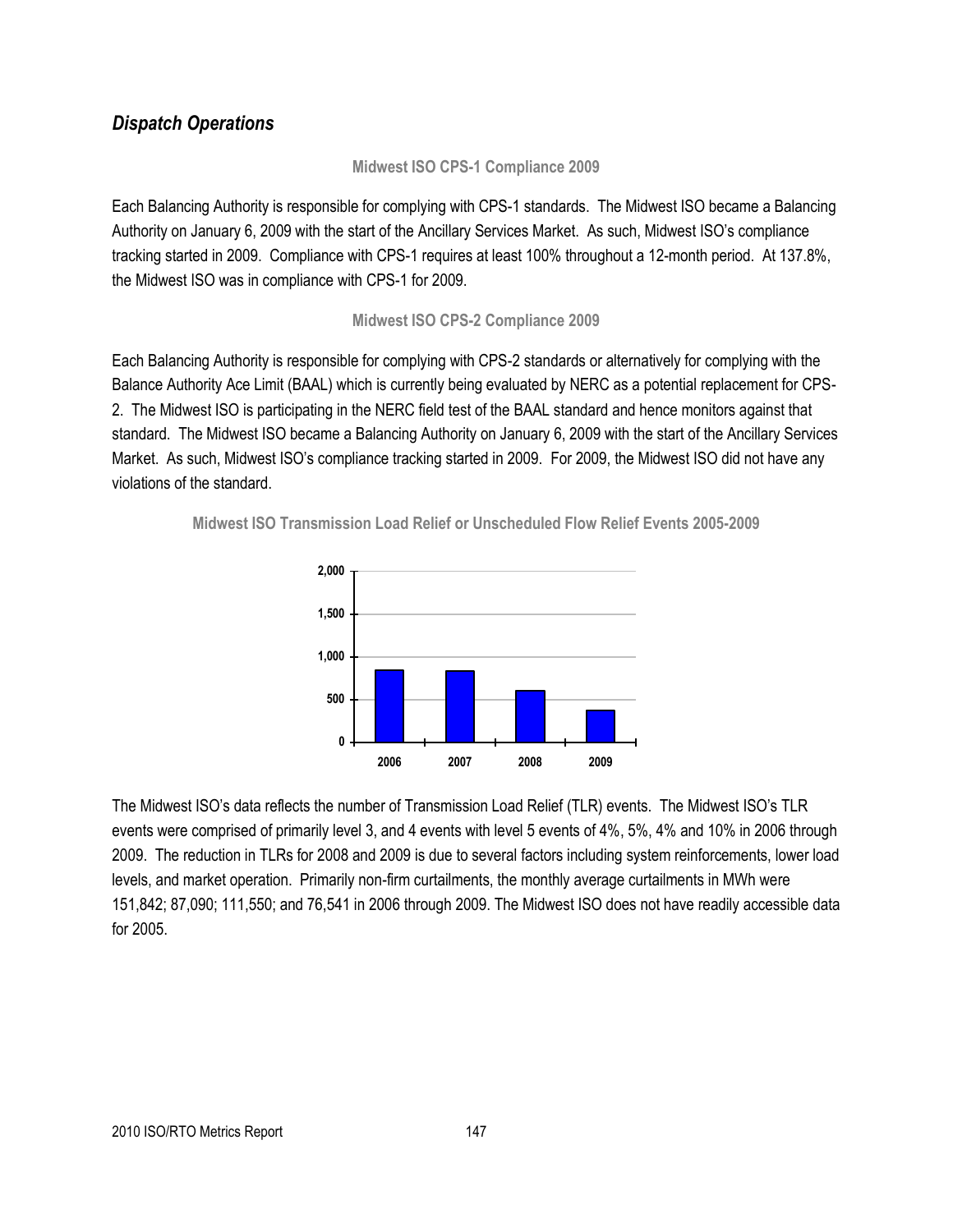**Midwest ISO Energy Market System Availability 2005-2009**



**2005 2006 2007 2008 2009**

Availability of the Energy Management System (EMS) is key to reliable monitoring of the electric transmission system in the Midwest ISO Region. For the past five years, Midwest ISO's EMS has been available 99.9% or greater of all hours in each year.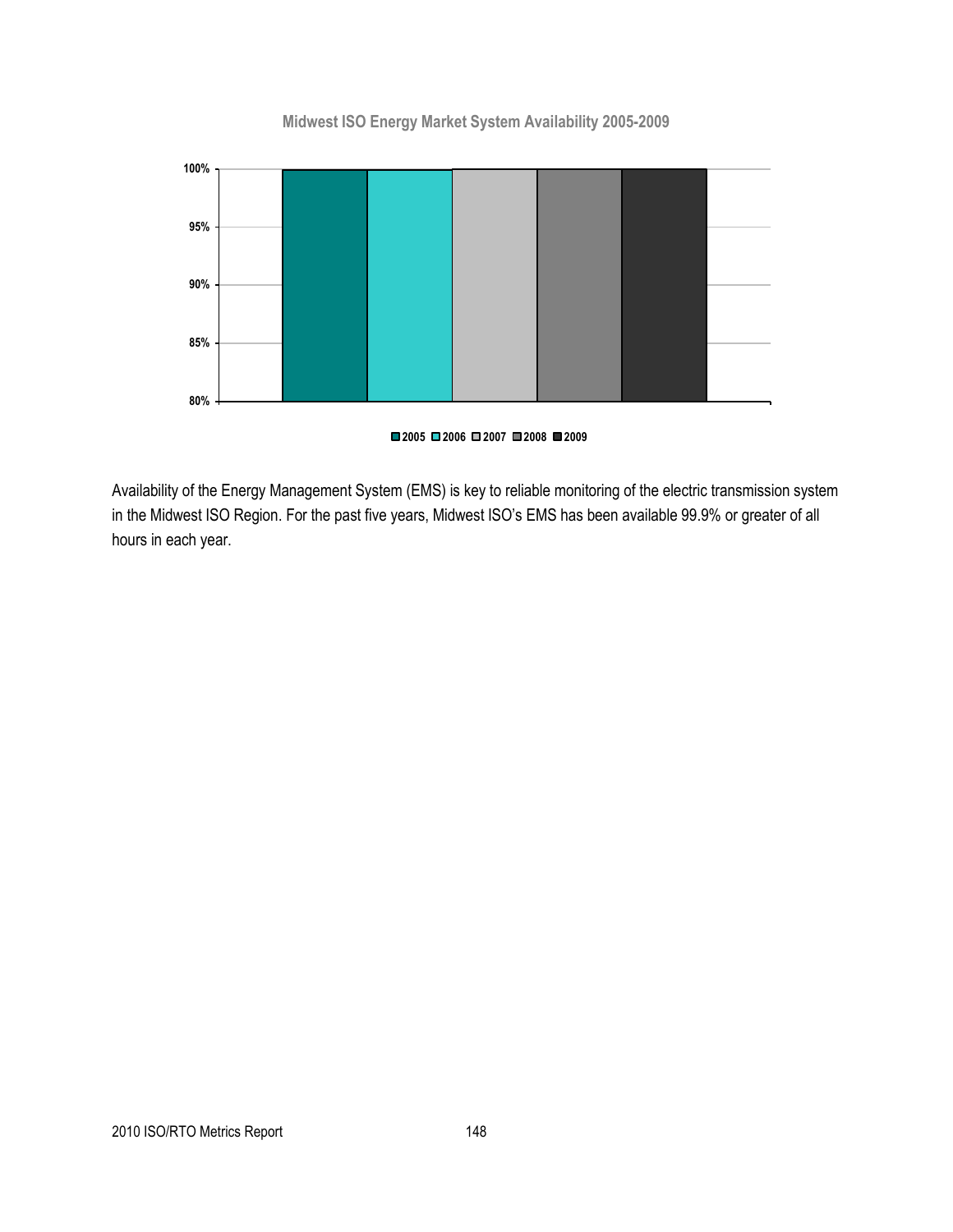## *Load Forecast Accuracy*

The Midwest ISO monitors load forecasting accuracy with regards to several different time reference points. The Midwest ISO's load forecasting accuracy has been relatively steady over the last 3 years. The day-ahead load forecasting accuracy reference point is 4:30 p.m. of the prior day and is the reference point for the data shown below. Load forecasting data is not available for 2005 and 2006. In the future, the Midwest ISO will retain the additional periods requested for this report.

The day-ahead load forecast does not account for the impact of interruptible load and demand response resources. Interruptible loads and DRR have an immaterial effect on the forecast considering the size of the Midwest ISO load.



**Midwest ISO Average Load Forecasting Accuracy 2007-2009**

**Forecasting Accuracy**  $\rightarrow$  **Mean Absolute Percentage Error**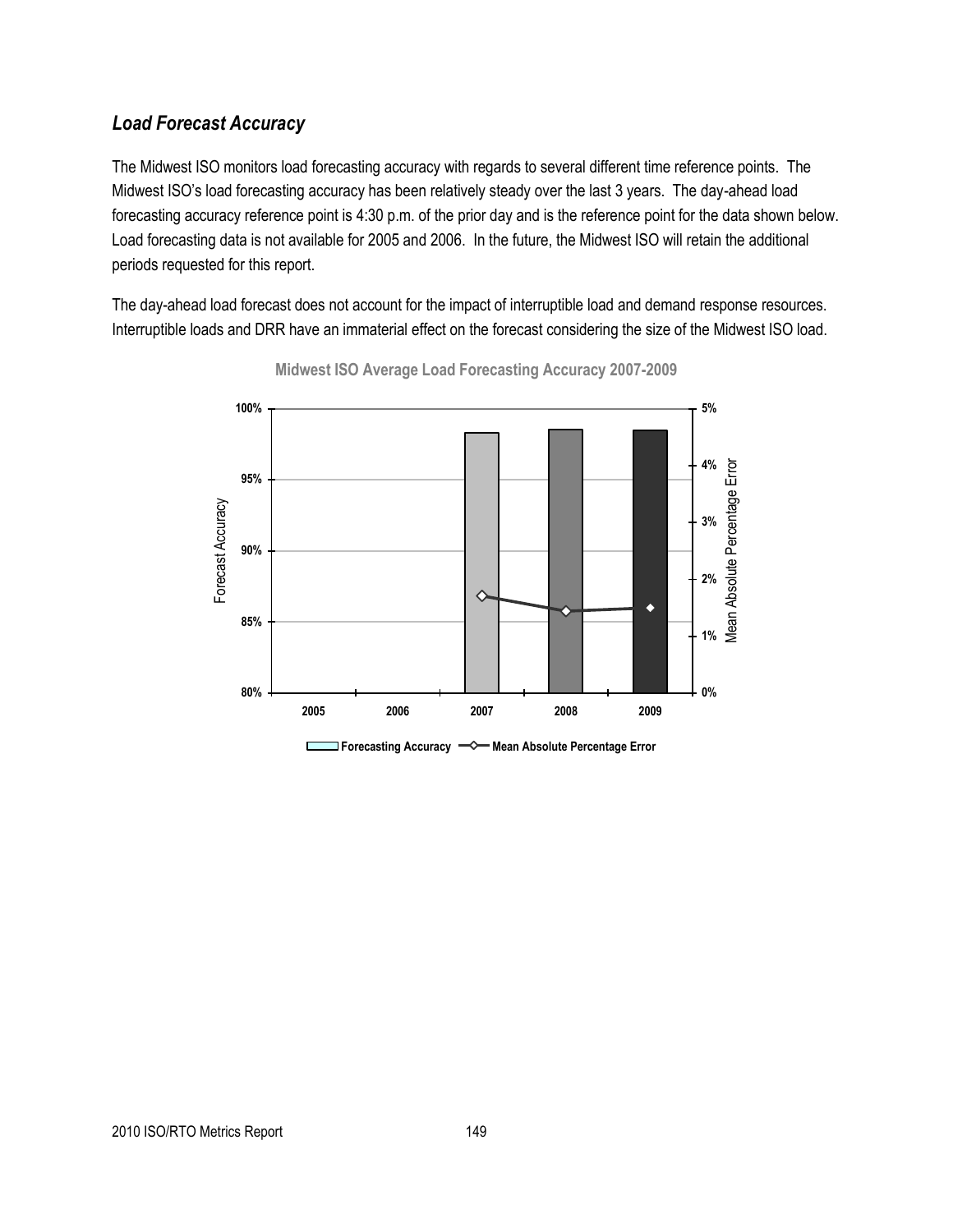

**Midwest ISO Peak Load Forecasting Accuracy 2007-2009**

While the Midwest ISO does not procure capacity on behalf of Load Serving Entities (LSE), the peak demand forecasts created and submitted by each LSE directly determines the amount of capacity that each LSE must designate (potentially procure if short) to meet their planning resource obligations. If a LSE under forecasts its peak demand this would result in the LSE under designating (or procuring) capacity which could result in potential reliability issue. Alternatively, when an LSE over forecasts its peak demand, it will over designate (or procure) its capacity. This results in inefficient capacity procurement.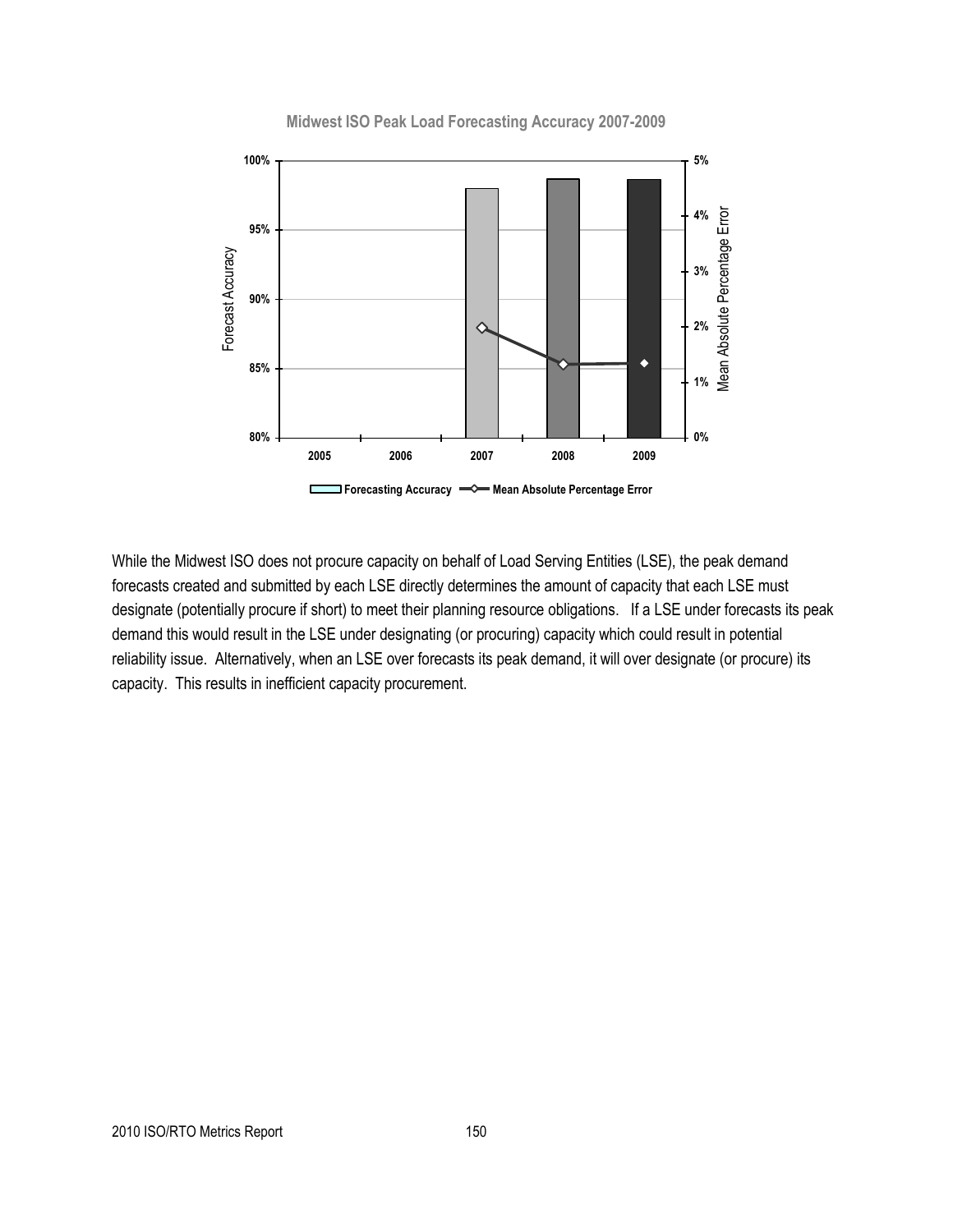

**Midwest ISO Valley Load Forecasting Accuracy 2007-2009**

## *Wind Forecasting Accuracy*

The Midwest ISO's wind forecasting accuracy for 2009 was 92.83%. Wind forecasting accuracy data prior to 2009 is not available. Wind forecasting accuracy is calculated using an industry-wide methodology called Mean Absolute Error (MAE). The MAE is the average of the absolute value of the difference between forecasted and actual wind power output and is expressed as a percent of installed wind nameplate capacity. The wind forecasting accuracy is represented as one minus MAE.

The wind forecasting calculation methodology differs from the calculation methodology used for the load forecasting accuracy metric because the wind forecasting calculation methodology expresses the absolute error value as a percent of installed wind nameplate capacity whereas the load forecasting calculation methodology expresses the absolute error value as a percent of total forecasted load. The wind forecasting calculation methodology "softens" the true error in forecasting.

The Midwest ISO is continuing to explore methods for improving the accuracy of its wind forecasting, but our current accuracy appears to be consistent with the accuracy obtained in other regions throughout the world.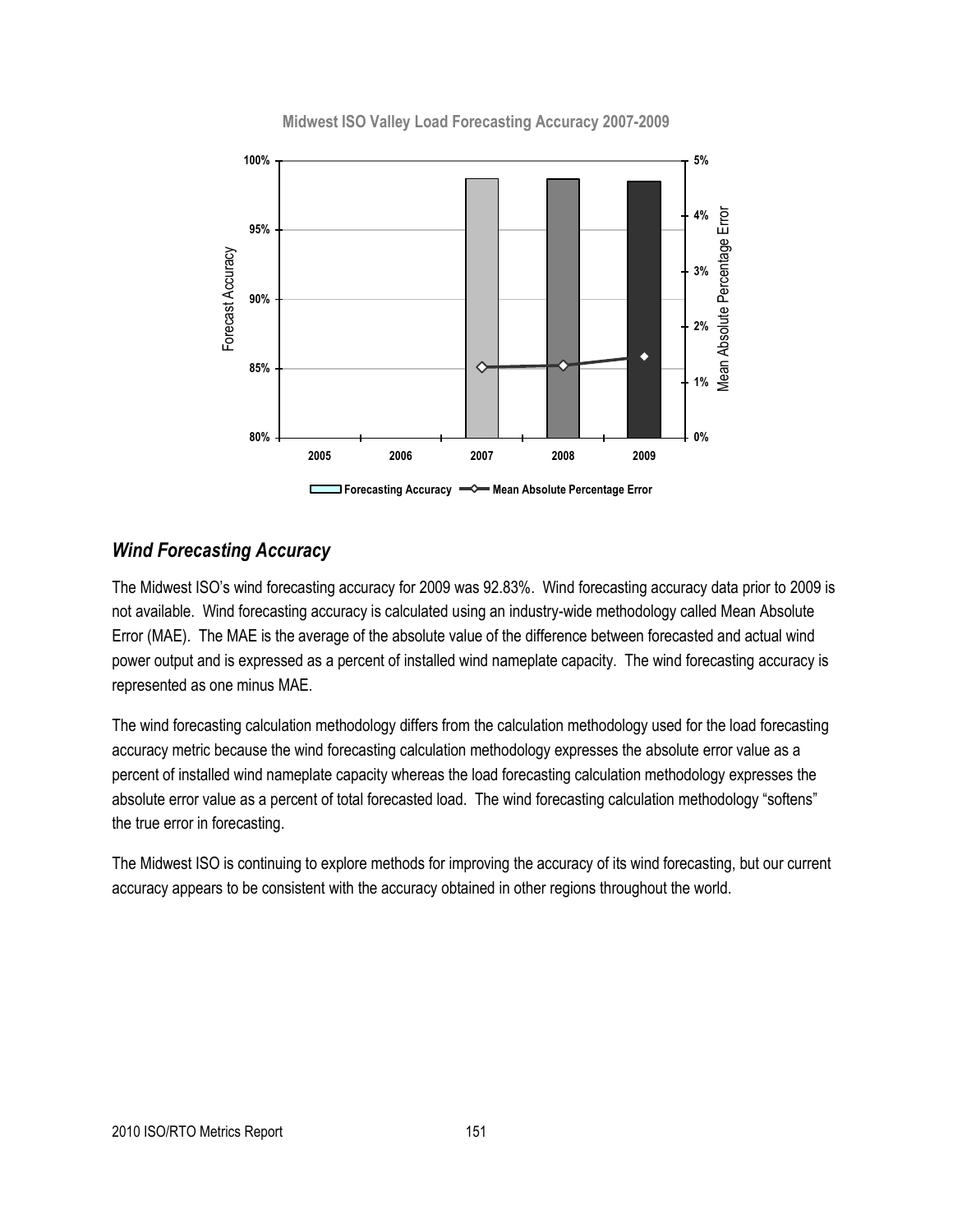## *Unscheduled Flows*

#### **Midwest ISO 2009 Absolute Value of Total Unscheduled Flows**

The Midwest ISO had an absolute value of 38 terawatt hours of unscheduled flows in 2009. This unscheduled flow occurred over 23 external interfaces. The Midwest ISO is reporting data starting on January 6, 2009 when its Ancillary Services Market started and a new scheduling system was introduced. The Midwest ISO replaced its scheduling system during that transition. While the data from that system has been retained, access to the data in this type of configuration is not readily available.

#### **Midwest ISO 2009 Absolute Value of Unscheduled Flows as a Percentage of Total Flows**

The Midwest ISO's absolute value of total hours of unscheduled flows as a percentage of total flows was 7.1% in 2009. As previously mentioned, the Midwest ISO is reporting data starting on January 6, 2009 when its Ancillary Services Market started and a new scheduling system was introduced. The Midwest ISO replaced its scheduling system during that transition. While the data from that system has been retained, access to the data in this type of configuration is not readily available.

Unscheduled flows for the top five interfaces are shown in the table below:

| <b>Midwest ISO Unscheduled Flows</b><br>by Interface             | 2009<br>(in terawatt hours) |  |  |
|------------------------------------------------------------------|-----------------------------|--|--|
| <b>PJM</b>                                                       | $($ $\prime$ $)$            |  |  |
| <b>Ohio Valley Electric Cooperative</b>                          | (6)                         |  |  |
| Electric Energy, Inc.                                            | 5                           |  |  |
| <b>Tennessee Valley Authority</b>                                |                             |  |  |
| <b>Ontario Independent Electricity</b><br><b>System Operator</b> | 3                           |  |  |

*Note: A positive value denotes unscheduled flows into the ISO/RTO; a negative value denotes unscheduled flows out of the ISO/RTO.*

Parallel flows are a function of the interconnection's operating configuration, the resistance and physics. Another characteristic of parallel flows is that they sum to zero when all interfaces between a BA and all neighboring BAs are considered. While parallel flows from outside entities may create additional transmission system losses on a system, the real concern is the congestion the parallel flows create and the costs that are incurred when parallel flows cause facilities to exceed their limits. Parallel flows from outside entities are not limited to neighboring BAs. The Midwest ISO experiences parallel flows from other BAs that do not have an interconnection with the Midwest ISO.

The Midwest ISO has two methods to deal with congestion caused by parallel flows. The first method, the Transmission Loading Relief (TLR) approach, was developed by NERC and aims to reduce the harmful impacts of parallel flows by curtailing transactions between areas. The second method, the Congestion Management Process (CMP) approach, assigns firm flowgate rights among seams entities that are used when congestion occurs and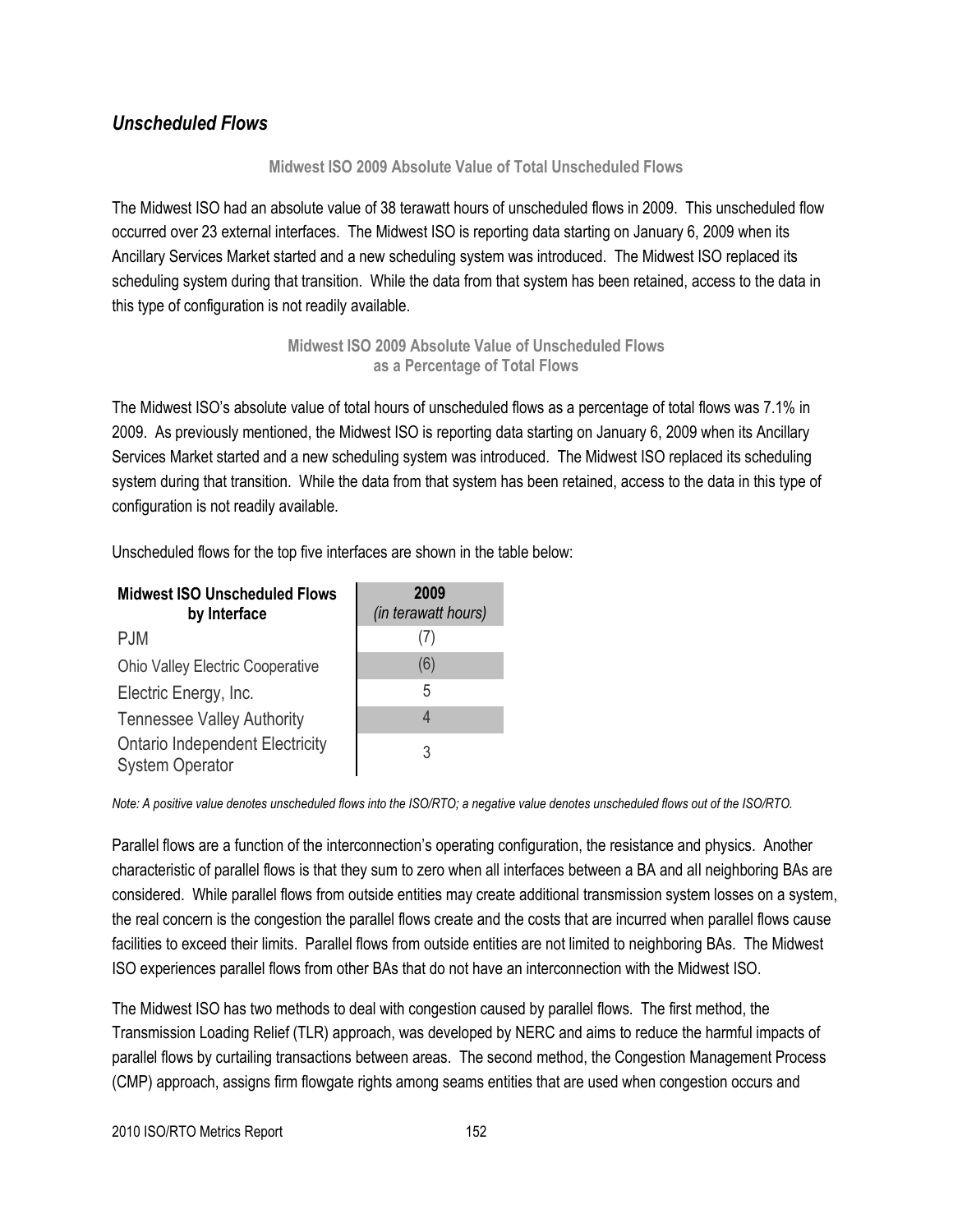redispatch obligations are made based on flowgate curtailment priorities. Seams agreements that contain CMPs exist between Midwest ISO, PJM, SPP, TVA, MAPP entities and Manitoba Hydro. Midwest ISO is working with IESO, NYISO and PJM to address Lake Erie loop flows through a number of initiatives including the operation of the phase angle regulators (PARs) on the MI-ONT interface.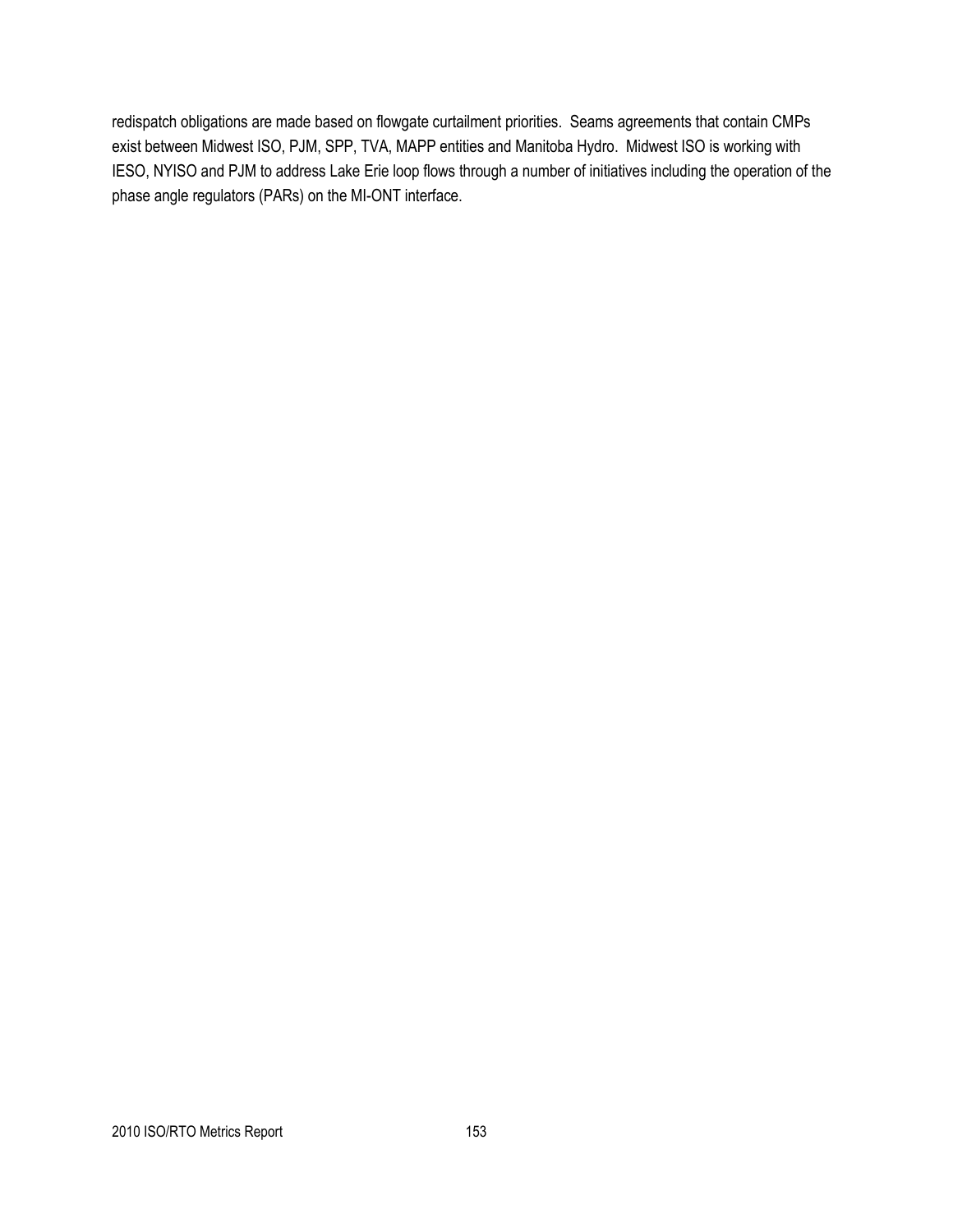## *Transmission Outage Coordination*

The Midwest ISO's transmission owners are required to request advance approval of transmission outages associated with scheduled maintenance. The Midwest ISO is required to study and approve or disapprove those requests within certain time periods. The following metrics reflect the performance of the parties with respect to this transmission outage coordination.







**Midwest ISO Percentage of planned outages studied in the respective ISO/RTO Tariff/Manual established timeframes 2005-2009**





The Midwest ISO's business practices allow for exceptions (i.e. extensions) to its planned outage study timeframe in prescribed situations. However, the Midwest ISO does not track those extensions in a centralized location. Therefore, the Midwest ISO statistics shown above do not account for these prescribed extensions and represent lower than actual performance.

2010 ISO/RTO Metrics Report 154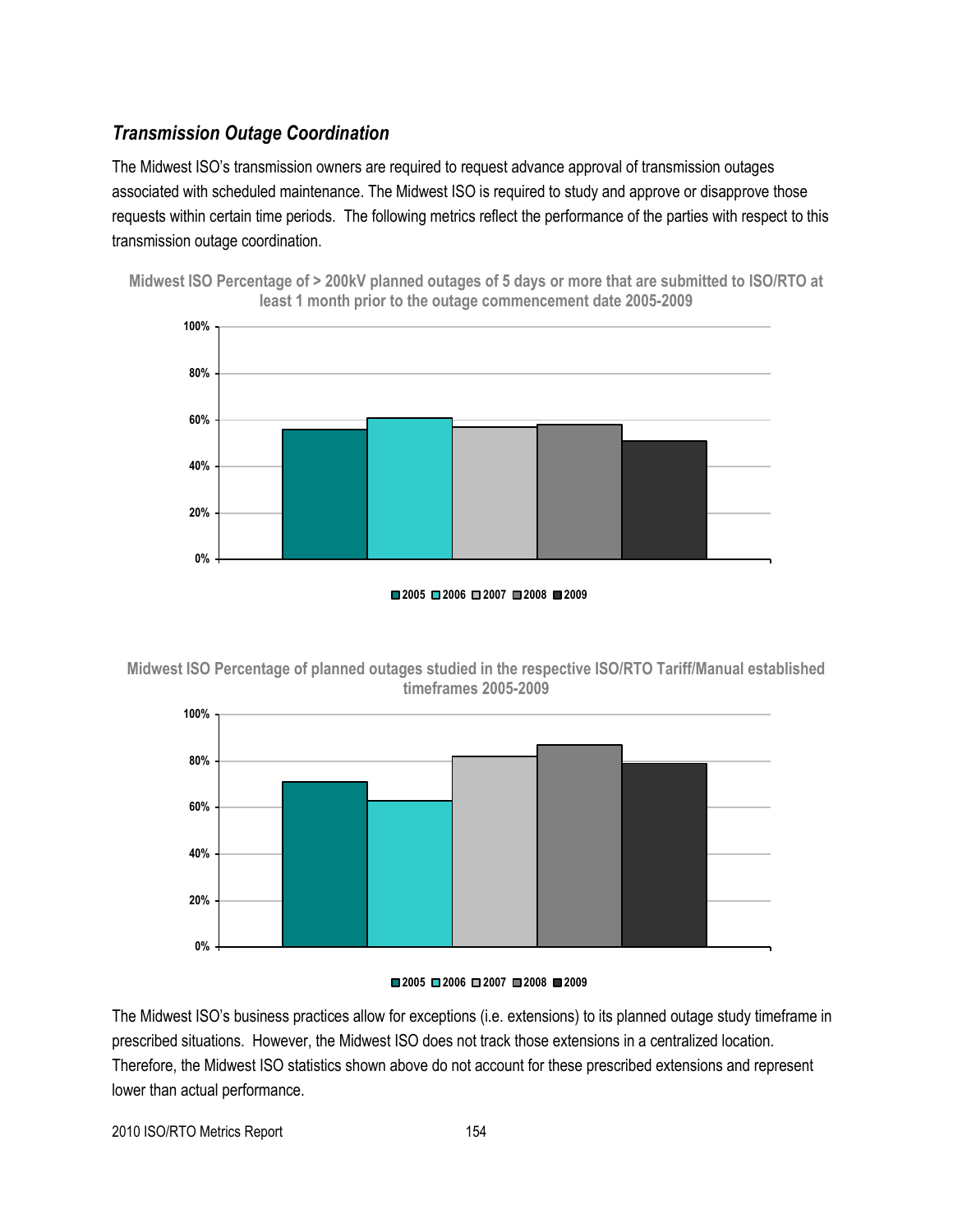

**Midwest ISO Percentage of > 200 kV outages cancelled by ISO/RTO after having been previously approved 2005-2009**

**2005 2006 2007 2008 2009**

The Midwest ISO has the authority to cancel or reschedule previously-approved planned transmission outages if such outages would jeopardize system reliability conditions. However, the Midwest ISO has only needed to cancel or reschedule a very small percentage of transmission outages that it had previously approved.



**Midwest ISO Percentage of unplanned > 200kV outages 2005-2009**

#### **2005 2006 2007 2008 2009**

Unplanned transmission outages may occur due to equipment malfunctions on the transmission line or an adjacent substation. They can also occur due to weather conditions that cause a transmission facility to trip out of service. Over the 2005 – 2009 time period, 20 – 22% of the outages of transmission assets in the Midwest ISO Region with 200 kV or higher voltages have been unplanned.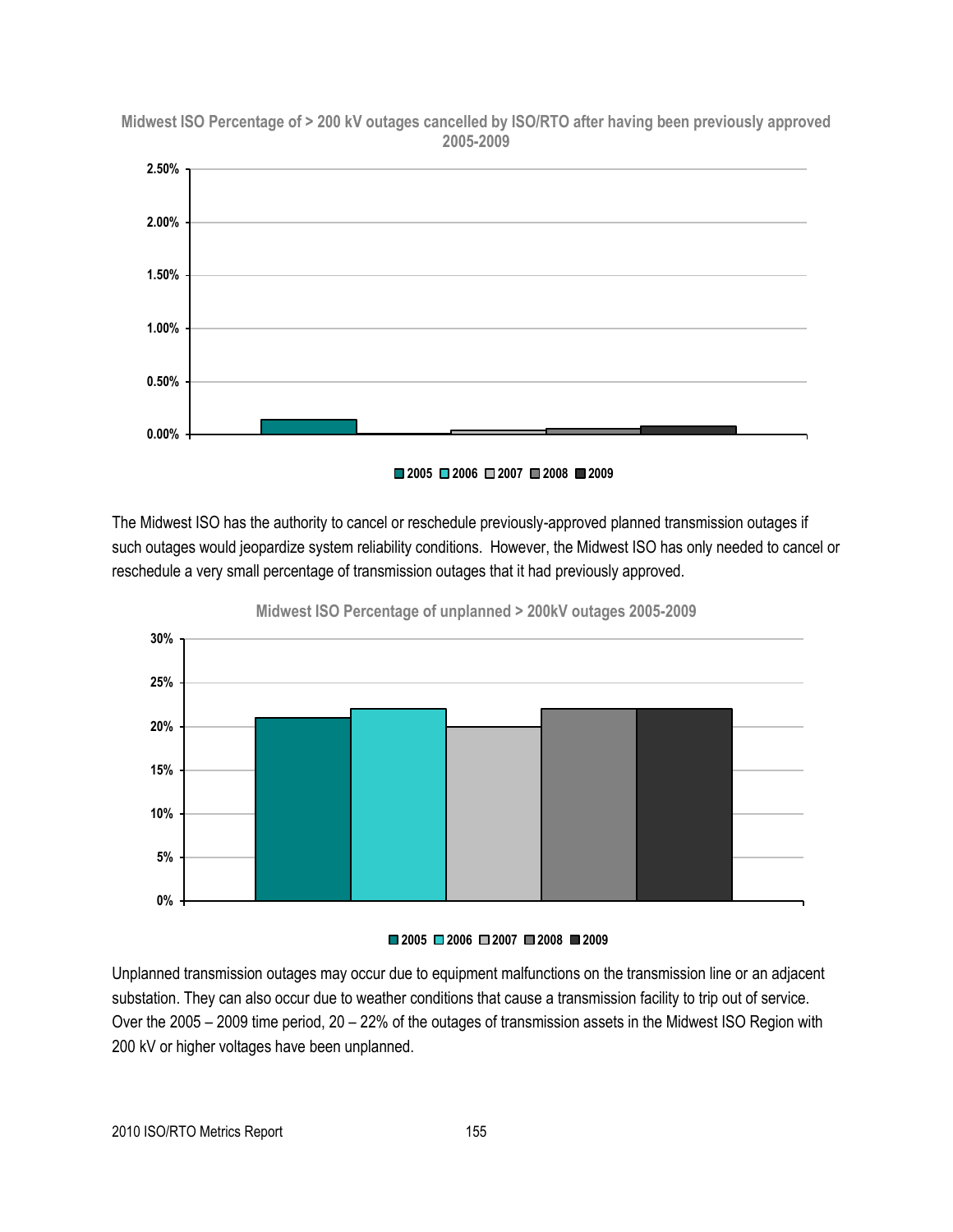The impact of transmission outages on generation availability and on declared emergencies is mitigated by provisions in the Midwest ISO Tariff and Outage Operations Business Practices. All transmission and generation outage requests are submitted and reviewed/approved by the Midwest ISO prior to implementing. Generally, generation outage requests are required to be submitted prior to submission of transmission outage requests. Transmission outage requests are then analyzed and approved or rescheduled to maintain transmission system reliability and minimize impact on generation availability. Transmission outage requests are also analyzed, approved or cancelled such that the outage does not result in a declared emergency. The metric indicating percentage of outages cancelled by Midwest ISO is very low, averaging less than a tenth of a percent over the last five years, demonstrating appropriate outage coordination maintains transmission reliability and generation availability.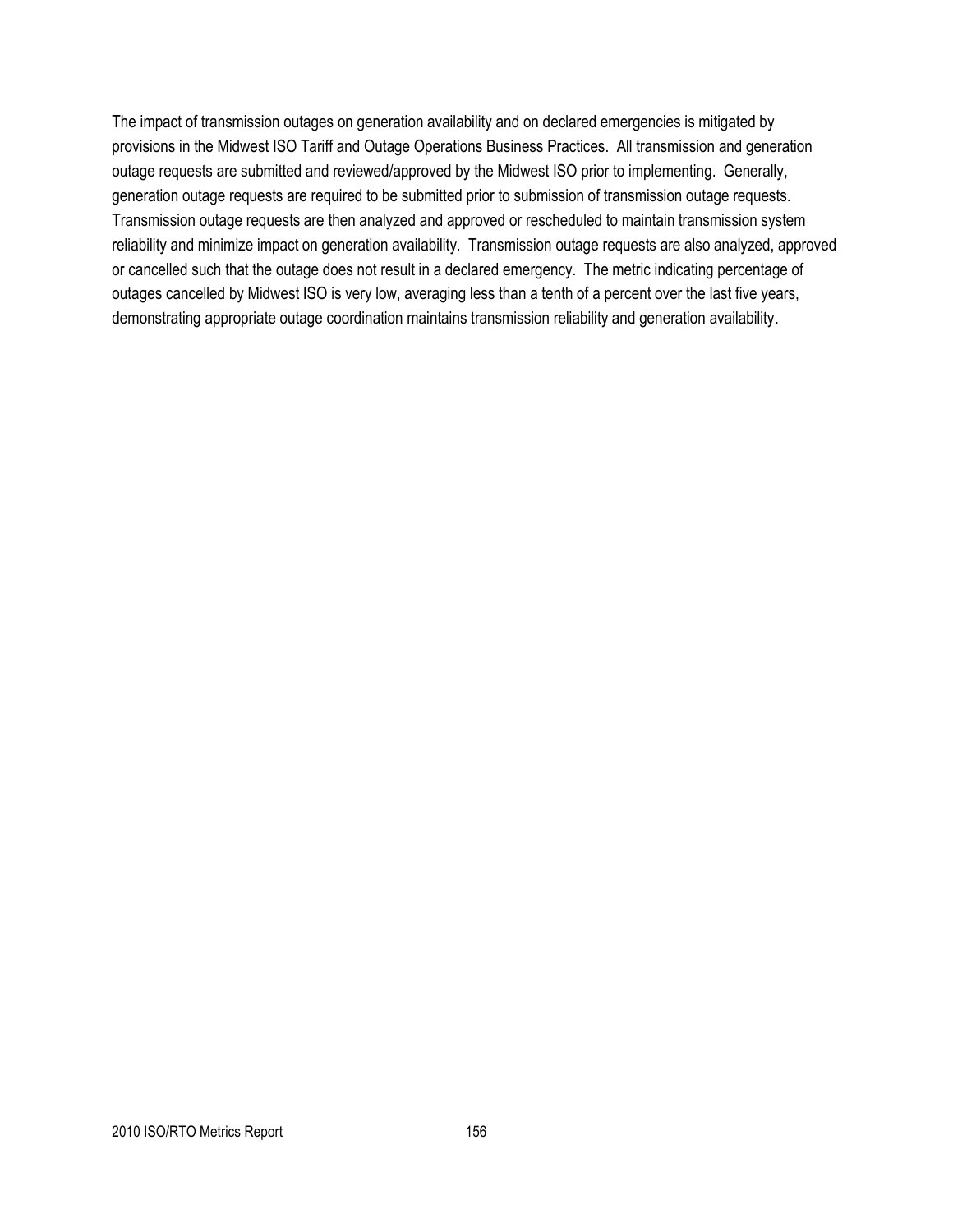## *Transmission Planning*

The Midwest ISO follows a top-down, bottom up planning process intended to address reliability, economic, and public policy driven transmission needs. The process focuses efforts on identifying issues and opportunities to strengthen the transmission system, developing alternatives for consideration, and evaluating those options to determine effective solutions. The goal is to identify transmission projects:

- **Ensuring the reliability of the transmission system**
- Providing economic benefit, such as increasing market efficiency
- Facilitating public policy objectives, such as the integration of renewable energy
- Addressing other issues or goals identified through the stakeholder process

As part of the bottom up process, Transmission Owners in the Midwest ISO are responsible for submitting their transmission construction plans to the Midwest ISO for evaluation and possible inclusion in Appendix A of the Midwest ISO Transmission Expansion Plan (MTEP). The Midwest ISO, in conjunction with its Transmission Owners and other stakeholders, also develops plans to address outstanding needs through the top-down process.

After thorough analysis, projects identified as the best solution for a particular issue or opportunity are included in Appendix A of the MTEP report and recommended for approval by the Midwest ISO Board of Directors (BOD). Once approved by the BOD, the Transmission Owner is required to make a good faith effort to complete the project. The following metrics give insight into the process and its results.



**Midwest ISO Number of Transmission Projects Approved to be Constructed for Reliability Purposes 2005- 2009**

**2005 2006 2007 2008 2009**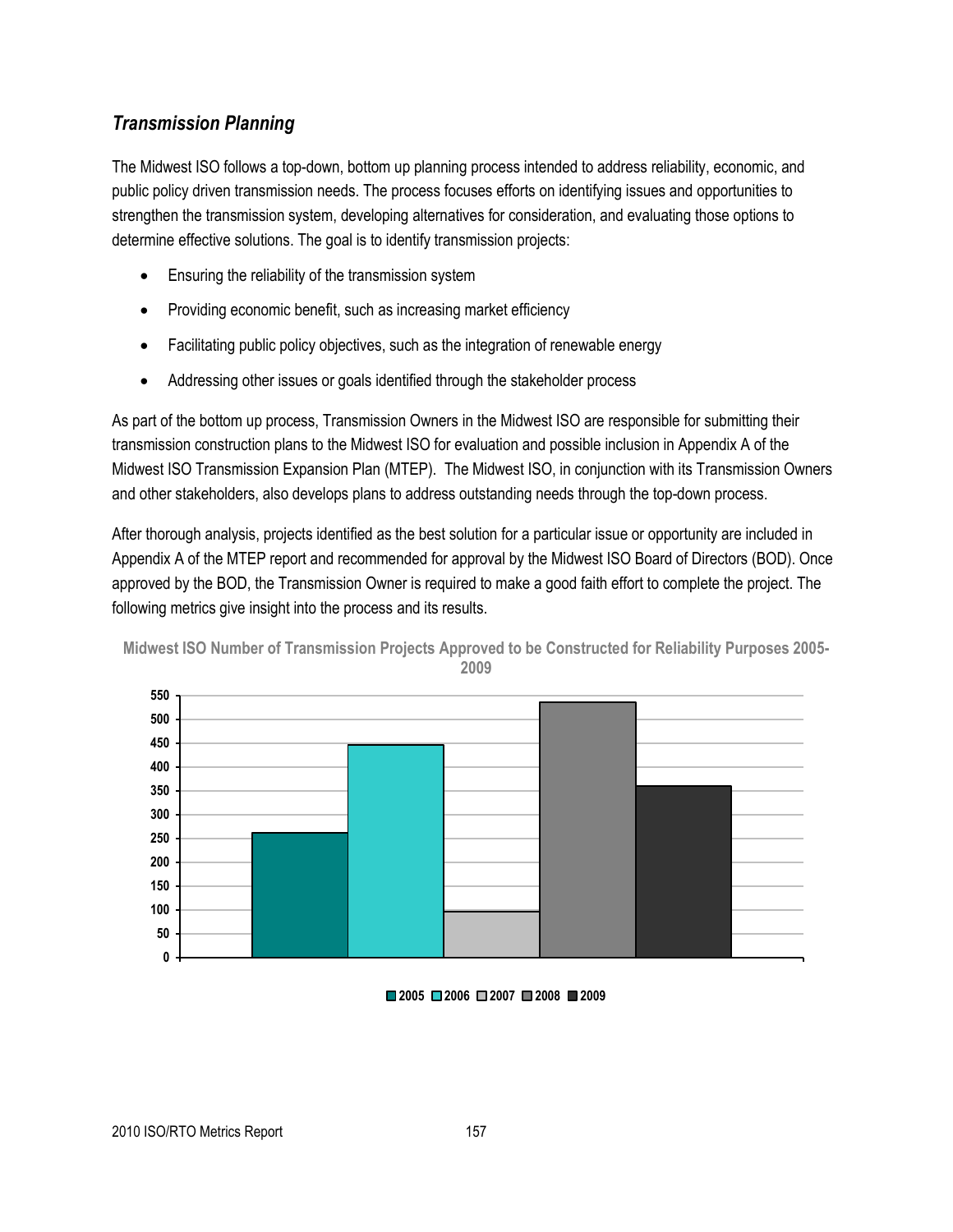

**Midwest ISO Percentage of Approved Construction Projects Completed by December 31, 2009**



Projects that appear to meet a planning need but require further analysis are assigned to Appendix B until it is determined that these projects are the best alternative to identified issues. Finally, Appendix C contains projects still in the conceptual stages. Once analyzed and—if justified—projects currently in Appendices B and C move to Appendix A for approval and construction in future MTEP reports.

#### **Value Based Planning Process**

The uncertainties surrounding future policy decisions create challenges for those involved in the planning function and causes hesitancy for those with the resources to undertake transmission expansion projects. To minimize the risk in building a system under such conditions, the planning process must consider transmission projects in the context of all potential outcomes. The goal is to identify plans resulting in the least amount of future regrets in areas such as cost incurred, right of way used, and benefits achieved. This Value Based Planning Process seeks to meet this challenge through the execution of seven steps, including:

- Defining potential future energy policy outcomes
- Identifying generation capacity expansions that must occur in order to meet the objectives of each future scenario
- Modeling the potential location of generation
- Designing a conceptual transmission plan under each future
- Robustness testing to identify projects that perform well under most—if not all—future scenarios
- Testing the transmission plan against reliability criteria
- Determining cost allocation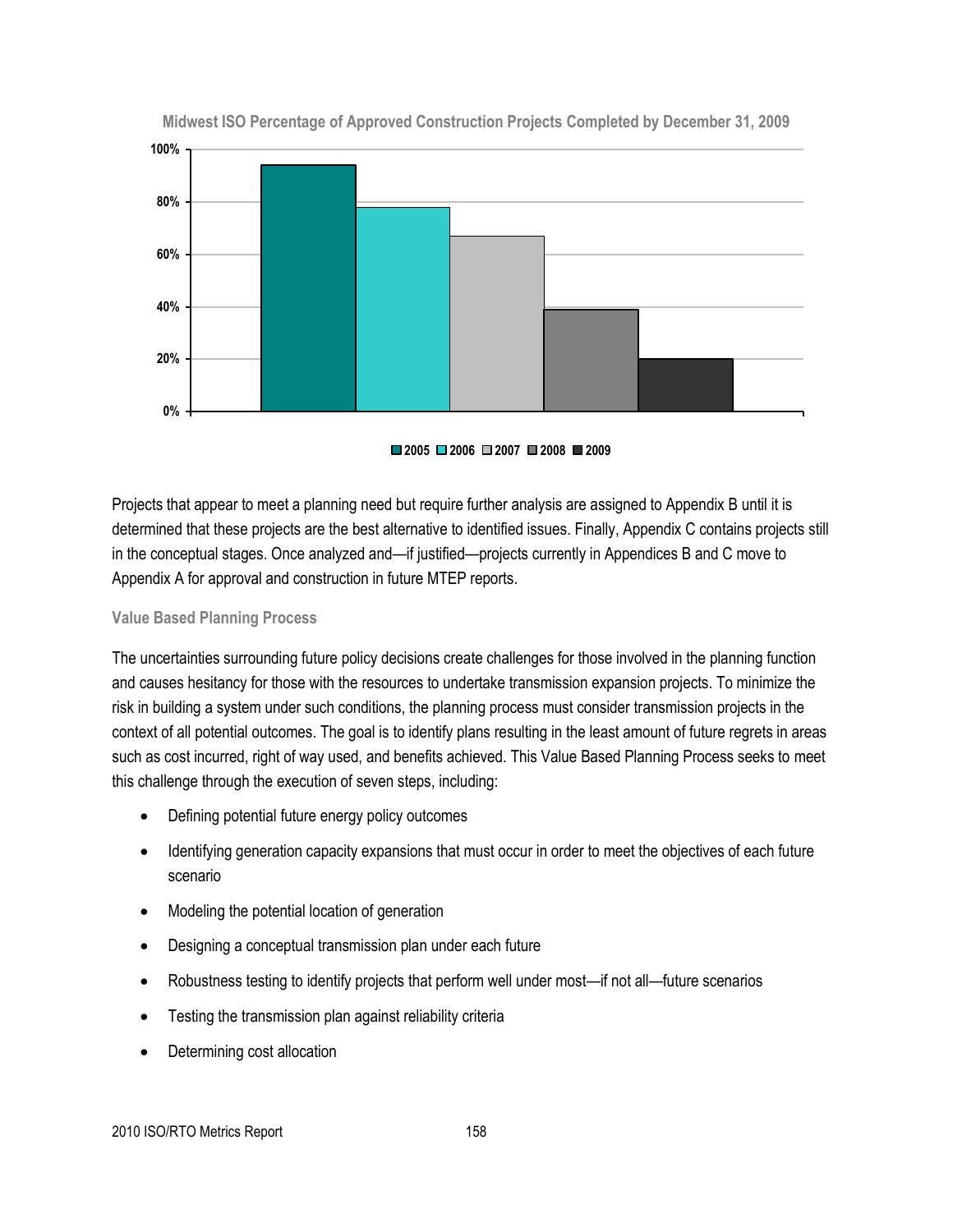Projects developed through this process are submitted into the MTEP Appendices for further analysis and potential Appendix A inclusion.

Demand response and energy efficiency programs and their impacts are currently reflected in the cumulative demand and energy growth rates. If a particular combination of Demand Side Management (DSM) programs is found to be economically viable, then the DSM programs will be included in the transmission planning and economic models as future generation units, and a lower demand will be reflected due to the energy efficiency programs. This in turn will have an impact on preliminary transmission portfolio design and affect—to greater or lesser degrees—the overall robust transmission overlay that will be proposed. The degree of DSM's impact on the regional plan, although dependent on many variables, may be substantially lessened if the transfer capability of the system is too low. If the transfer limits of the system are insufficient, DSM resources that may be the most economic may become trapped behind a transmission constraint.

Demand response may also be considered as a solution to an identified transmission issue. In order for demand response to be used as a solution, it must be evaluated in the Midwest ISO planning process, found to be the most effective solution, and have equivalent certainty to its alternative projects. This equivalent certainty will most likely be in the form of a legally binding contract forcing the demand response solution to be implemented, similar to the conditions required for an MTEP Appendix A transmission project.

With the addition of significant amounts of intermittent resources such as wind turbines to the transmission grid, the ability to store large amounts of energy for use during high demand times is becoming more important. Energy storage is becoming economical through the implementation of new technologies such as large-scale battery systems, flywheels, modifying the dispatch of wind generation to supply ancillary service products, and compressed air energy storage. The Midwest ISO is currently investigating the impact of energy storage on its planning models and future-based scenarios. A full-scale evaluation of energy storage is anticipated for the MTEP 11 planning cycle.

### **Midwest ISO Performance of Order 890 Planning Process**

A key element of the Order 890 Planning Requirements is the involvement of transmission customers early and throughout the planning process. Subregional Planning Meetings (SPMs) are held in the West, Central and East planning regions of Midwest ISO. These SPMs provide forums for stakeholders to obtain information and to provide feedback on transmission project proposed in the current cycle.

In accordance with Order 890, Midwest ISO completed the following reliability studies in 2009: AC contingency, dynamic stability, voltage stability, load deliverability and generation deliverability. Midwest ISO also completed an economic transmission study during 2009. The results of these studies can be found on the MTEP 2009 report.

The MTEP 2009 report is available a[t www.midwestiso.org.](http://www.midwestiso.org/)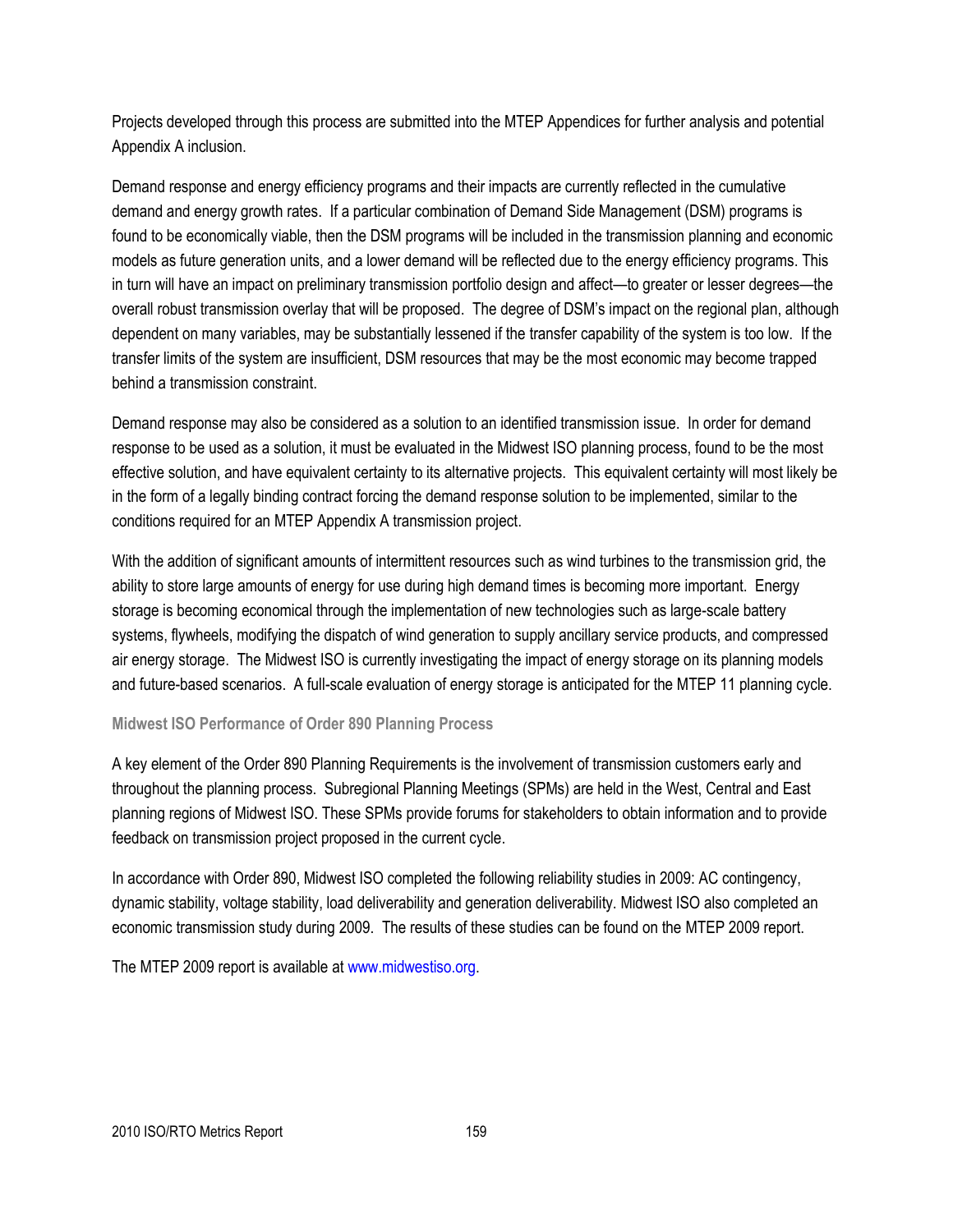## *Generation Interconnection*



**Midwest ISO Average Generation Interconnection Request Processing Time 2005-2009** *(calendar days)*



In 2008, the Midwest ISO moved the focus of its process from "first in-first out" to "first ready-first served." With that basic fundamental shift, customers now pay deposits scaled towards the size of their requests, and must show progress in non-transmission aspects of their project to proceed into later phases of the process. Within 18 months of the reform, over 230 requests received their system impact study report, compared to 40-50 per year prior to the reform.



The Midwest ISO's resource adequacy mechanism was established in 2009. Prior to that time reserve margins were set by the Regional Reliability Organizations in the area. The Midwest ISO does not have a centrally procured capacity market. Load Serving Entities are required to designate specific capacity to meet their individual requirements. They may obtain that capacity via any of several ways including construction, bilateral contracts, existing generation, demand response, behind-the-meter generation (BTMG), or even through the Midwest ISO's

2010 ISO/RTO Metrics Report 160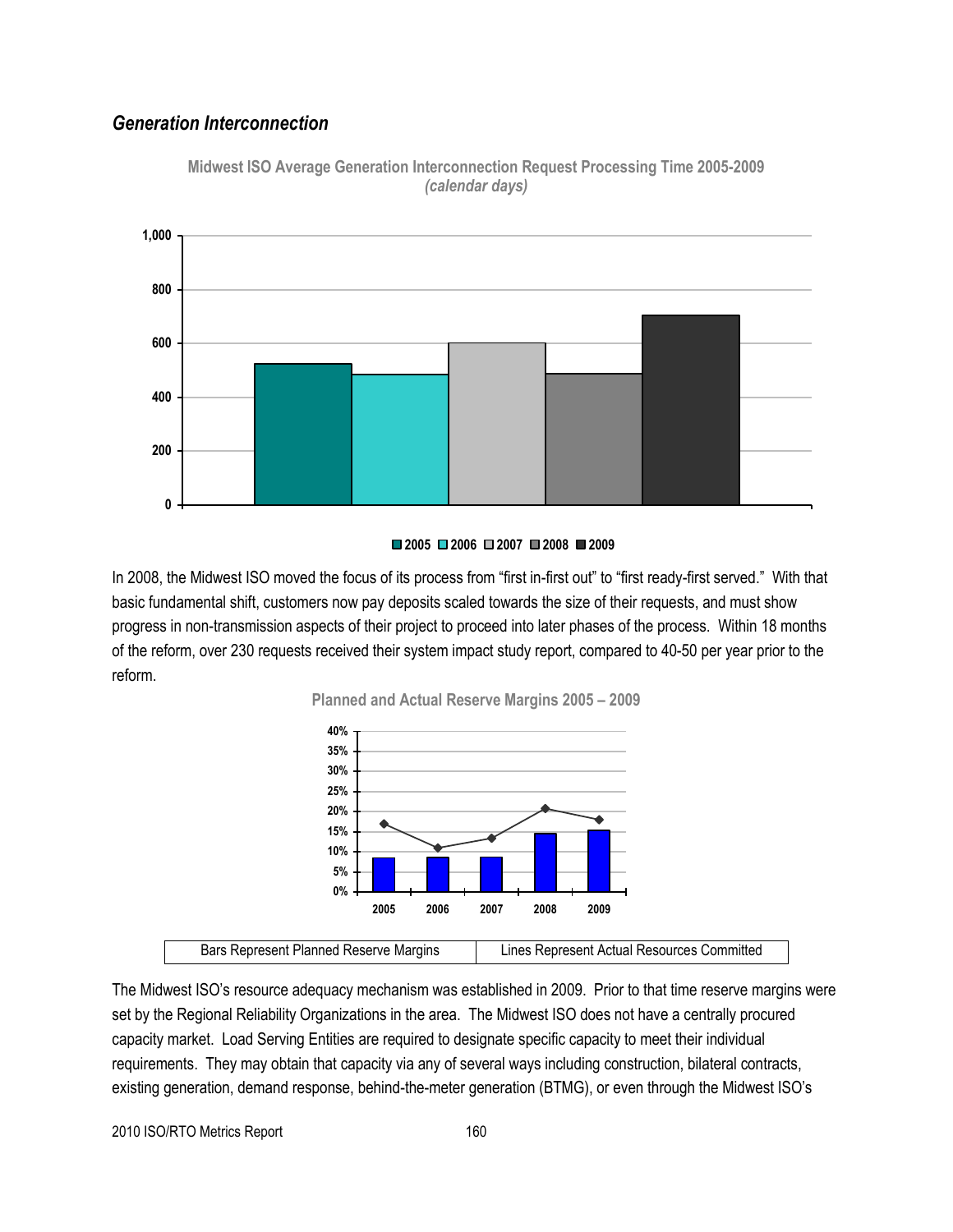voluntary capacity auction. Demand Response and BTMG are defined as planning resources in the Midwest ISO resource adequacy mechanism and are called Load Modifying Resources (LMR). LMR are required to meet specific criteria established by the Midwest ISO's Module E in order to be registered and eligible to be used to meet LSE's capacity requirements.

Demand response resources can be used to meet the region's resource adequacy requirements. As shown in the chart below, demand response capacity as a percentage of total capacity rose from 2.5% in 2005 to 3.8% in 2009. The Midwest ISO also allows demand response resources that meet specified requirements to participate in the following markets: energy, regulation, spinning reserves and non-spinning reserves. Demand response resources are actively participating in each of these areas.



**Midwest ISO Demand Response Capacity as Percentage of Total Installed Capacity 2005-2009**

The Midwest ISO fosters demand response in the region through dynamic pricing and direct load control/interruptibles. As a result, generation infrastructure investment is deferred by reducing load during times of system peaks. The Midwest ISO has over 12,500 MW of total demand response capability. The deferral of generation infrastructure investment represents theoretical savings of \$80 million in 2009 with the anticipation that savings will increase in future years.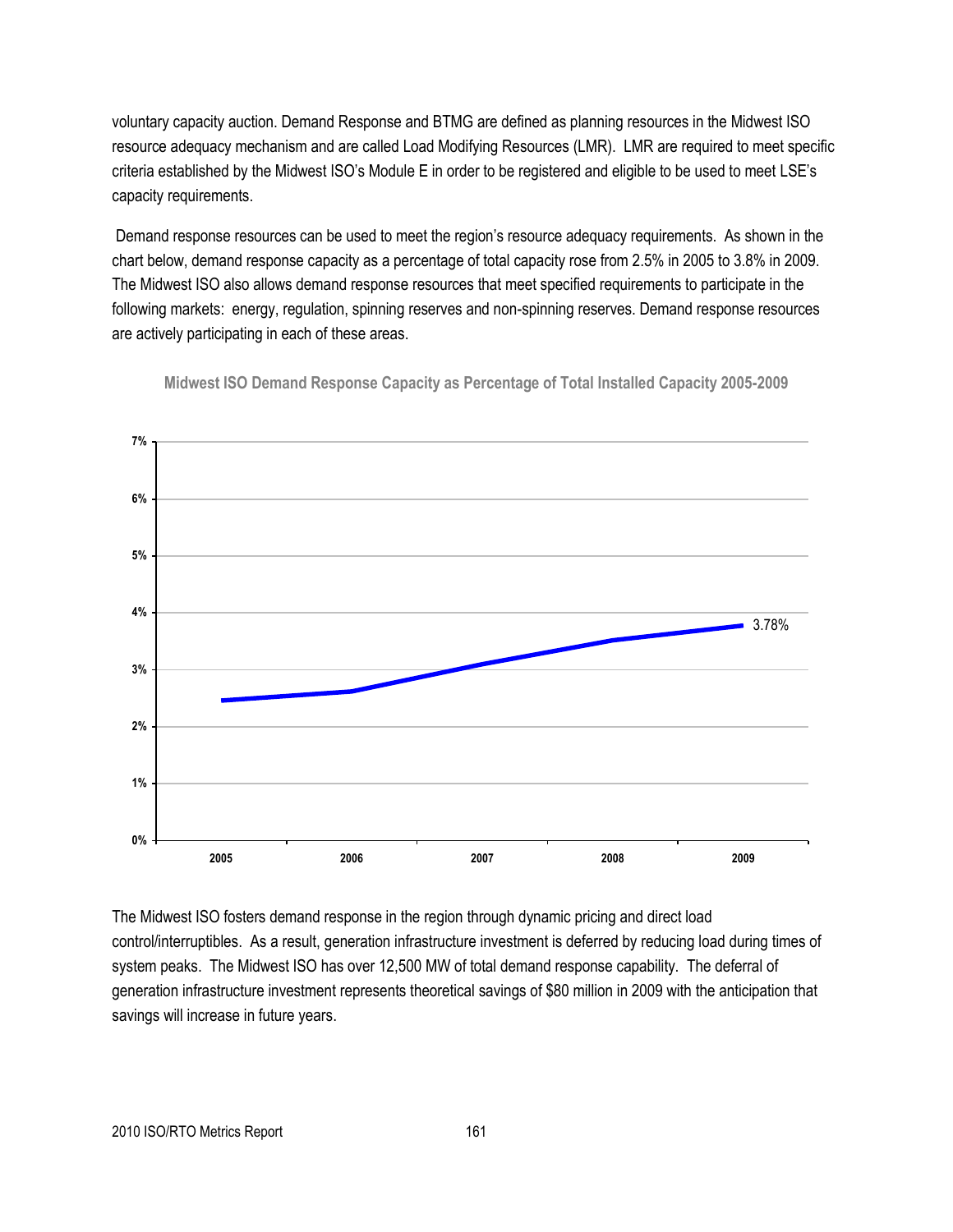Forecasted peak demands are submitted by LSE's using a 50%-50% forecast (50% probability the forecast will be over, and 50% probability the forecast will be under, the actual peak demand) using CPNode granularity and including all losses downstream from the generator bus (transmission and distribution).

LSEs must report their non-coincident peak forecasted Demand to the Midwest ISO at each CPNode for each month of the next two Planning Years and also for each summer period (May- October) and winter period (November - April) for an additional eight (8) Planning Years. The forecasts shall be based upon considerations including, but not limited to, average historical weather conditions and expected Load changes (addition or subtraction of demand). LSEs will separately register Demand Resources that qualify under Module E in order to have them subtracted from their forecasted Demand.

The Midwest ISO will calculate the Forecast LSE Requirement as the forecasted Demand for an LSE (adjusted by DR that are registered to net) for each month of the next Planning Year.

Forecasts of Demand are subject to after-the-fact assessments using standard deviation bandwidths and normalization factors provided by LSEs to identify potentially improper forecasting.

Within Module E, individual Load Serving Entities (LSEs) maintain reserves based on their monthly peak load forecasts. These peak forecasts do not sum to the system coincident peak because they are reported based solely on the entity's own peak, which could occur at a different time than the system peak. To account for this diversity within the system, a reserve margin was calculated for application to individual LSE peaks utilizing a diversity factor. This resulted in an individual LSE reserve level that is reduced from what would otherwise be a higher reserve without accounting for diversity.

The reduced reserve level delays the need for new capacity. For the most of Midwest ISO's membership, the recent economic downturn resulted in load reductions, and thus excess generation capacity to the point that under the present conditions this benefit will not rematerialize for the next few years. The Midwest ISO 2009 Value Proposition calculates a theoretical benefit of \$217 to \$272 assuming no excess capacity based on the cost of building new combustion turbine capacity. The benefit is the avoided annual revenue requirement of that avoided capacity.

There are numerous factors that impact the adequacy of the actual reserve margin vis-à-vis the projected reserve margin, including load forecasts and energy efficiency trends. When the Midwest ISO calculates the Planning Reserve Margin (PRM), there are a number of key factors that impact the results:

- Congestion: changes in the amount of transmission congestion on the Midwest ISO system. Congestion incorporates the notion of aggregate deliverability impact and a quantifiable MW capacity impact upon LOLE achieved.
- Load Forecast Uncertainty (LFU): the Midwest ISO utilizes the summation of the NERC Variances method to calculate the load forecast uncertainty value. This method produces a sigma value. The Summation of the NERC Variances method has a solid methodology and the NERC Load Forecasting Working Group (LFWG) has consistent input from Midwest ISO membership. More forecast error is introduced for example due to the recent economic downturn.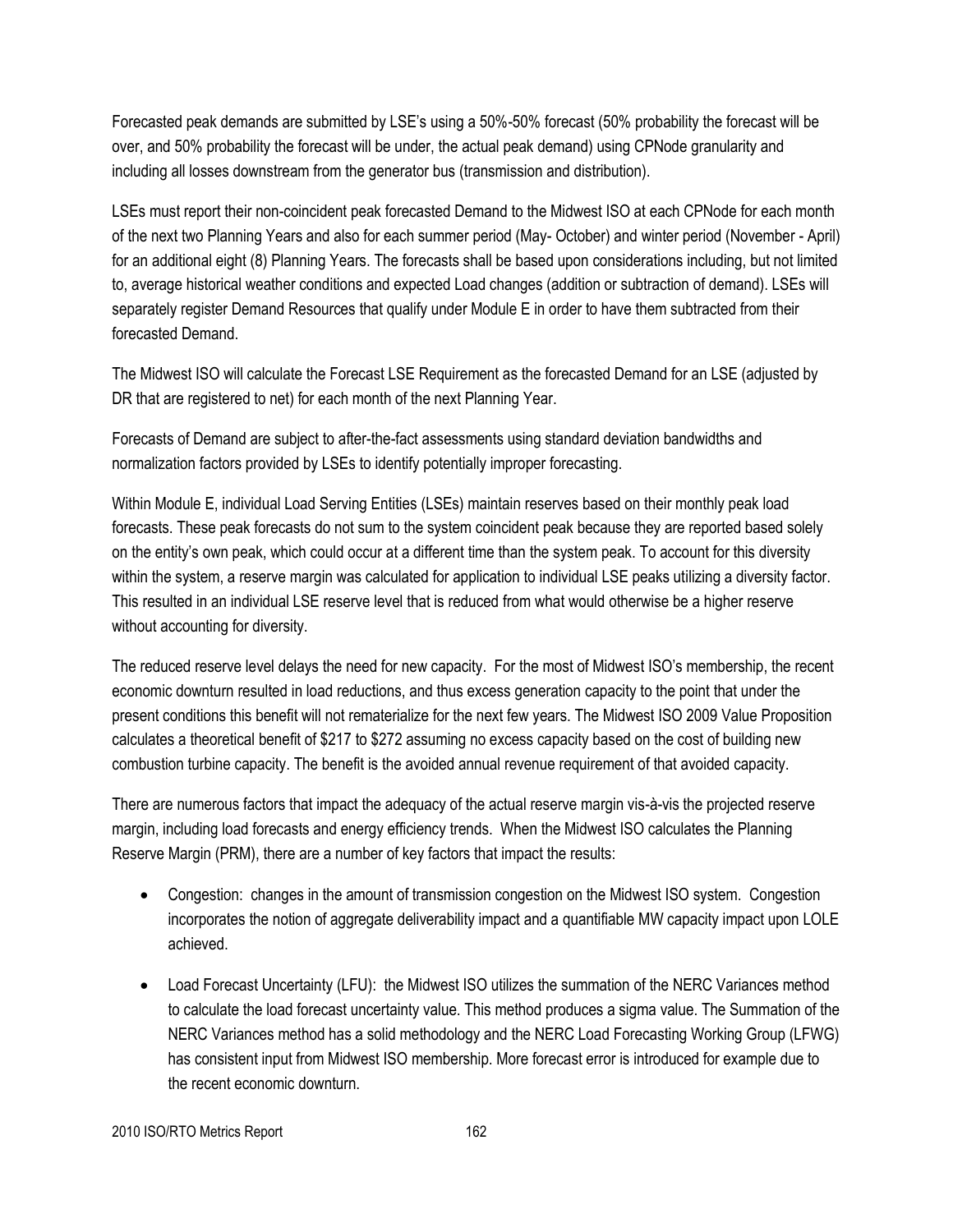- Forced Outage Rates: Forced outage rates are adjusted to exclude certain outage types, deemed as outside of management control, and account for the time when a unit was in demand. These adjustments to the forced outage rates yielded an Effective Forced Outage Rate Demand (EFORd) that excluded certain outages which is known as XEFORd.
- External Support: the Midwest ISO determines the level of support the external systems can provide based on historical total transmission flows and contractual flows. That applicable external support level is held to the same reliability level as the internal system.
- Membership Changes: the impact of the entrance and departure of members from the Midwest ISO market and reliability systems are factored into the PRM determination. For example, for the 2011-2012 Planning Year, the entrance of Dairyland Power Cooperative and Big Rivers Electric Cooperative and the departure of FirstEnergy resulted in changes to the PRM.
- Modeling Improvements: as the Midwest ISO compiles more accurate and comprehensive data on modeling factors such as generator performance, outages, load shapes, etc. that data improves the accuracy of the results.



**Midwest ISO Percentage of Generation Outages Cancelled by ISO/RTO 2006-2009**

The chart above includes cancelled generation outages that were denied or revoked by the Midwest ISO. The Midwest ISO does not have data available for 2005. Percentage of generation outages cancelled was 0.0% for 2006 and 2007.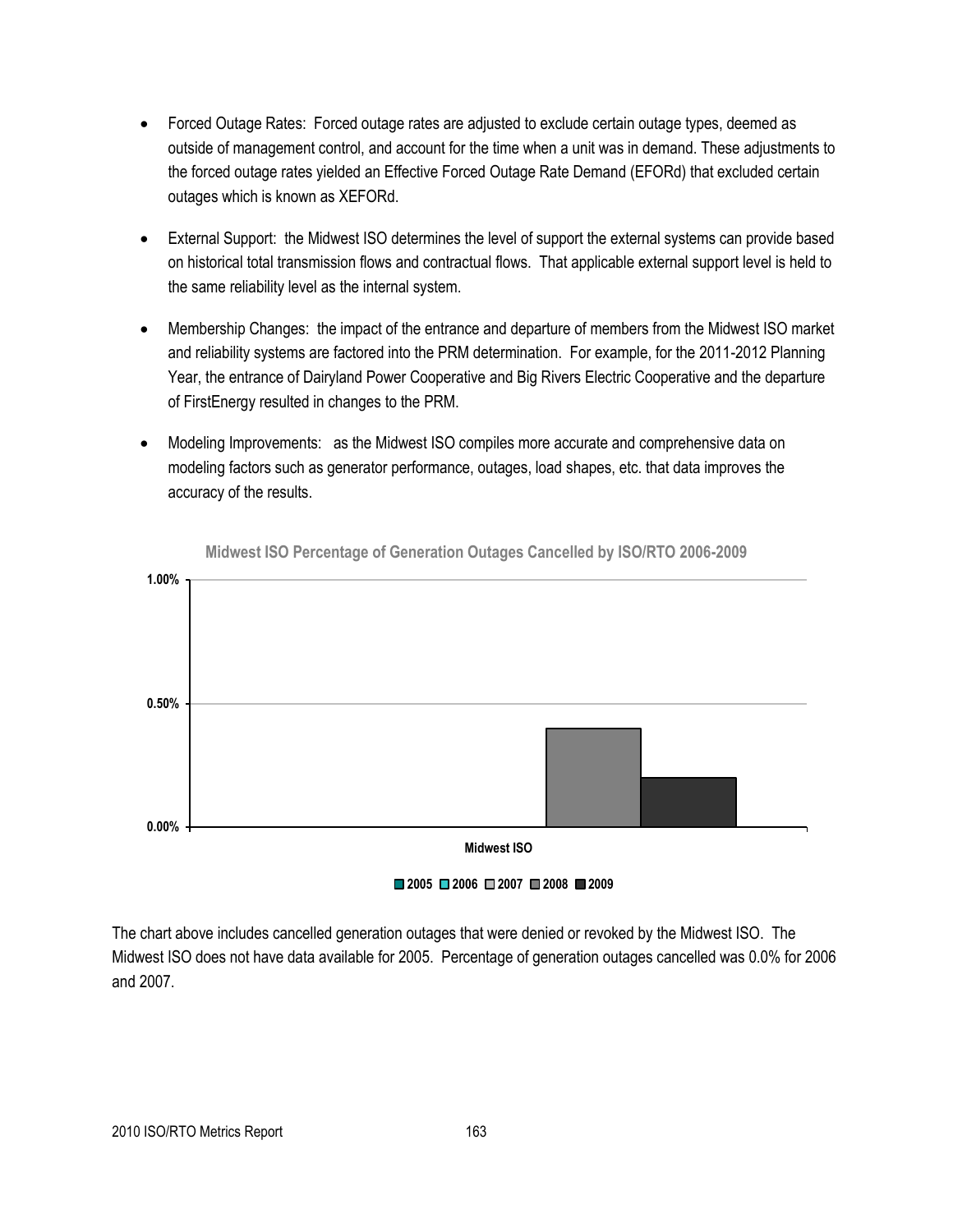When a generating unit that wishes to retire or be mothballed is required to continue to operate for reliability purposes it is known in the Midwest ISO as a System Support Resource. The Midwest ISO had no units under these types of contracts from 2005 through 2009.

## *Interconnection / Transmission Service Requests*

In 2008, the Midwest ISO moved the focus of its generator interconnection process from "first in-first out" to "first ready-first served.‖ With that basic fundamental shift, customers now pay deposits scaled towards the size of their requests, and must show progress in non-transmission aspects of their project to proceed into later phases of the process. Within 18 months of the reform, over 230 requests received their system impact study report, compared to 40-50 per year prior to the reform.

Since the shift in paradigm, the Midwest ISO has seen a generally steady, if reduced, number of interconnection requests entering the queue, and the Midwest ISO has seen resistance from some customers in leaving the queue at the end of their studies. The deposit changes, in conjunction with the additional education provided to generation developers seeking to enter the process, leads to additional consideration before the submission is made, which is believed to be one driver for the reduction in study requests received. The nature of the queued requests, which are mostly wind, and the current demand for wind energy, or lack thereof, are believed to be the drivers for customers to push to stay in the queue at this point in time. Unexecuted agreements and the current formal complaint mostly center around cost allocation and related issues. Once those issues are resolved, supply/demand market forces are expected to dominate the queue debate.

Recent trends in Interconnection Requests, and Transmission Service Requests, continue to revolve around wind energy, either connecting new wind generators or moving the output of wind generators across, and sometimes out of, the Midwest ISO. Study results over the last 2-3 years have shown the need for projects such as those currently defined as "Candidate MVPs" in the Midwest ISO's continuation of the Regional Generator Outlet Study. The proposed cost allocation changes, along with the progress to-date on meeting renewable portfolio standard laws in the Midwest region, has incented a "wait and see" approach from a large number of customers in the later stages of the queue.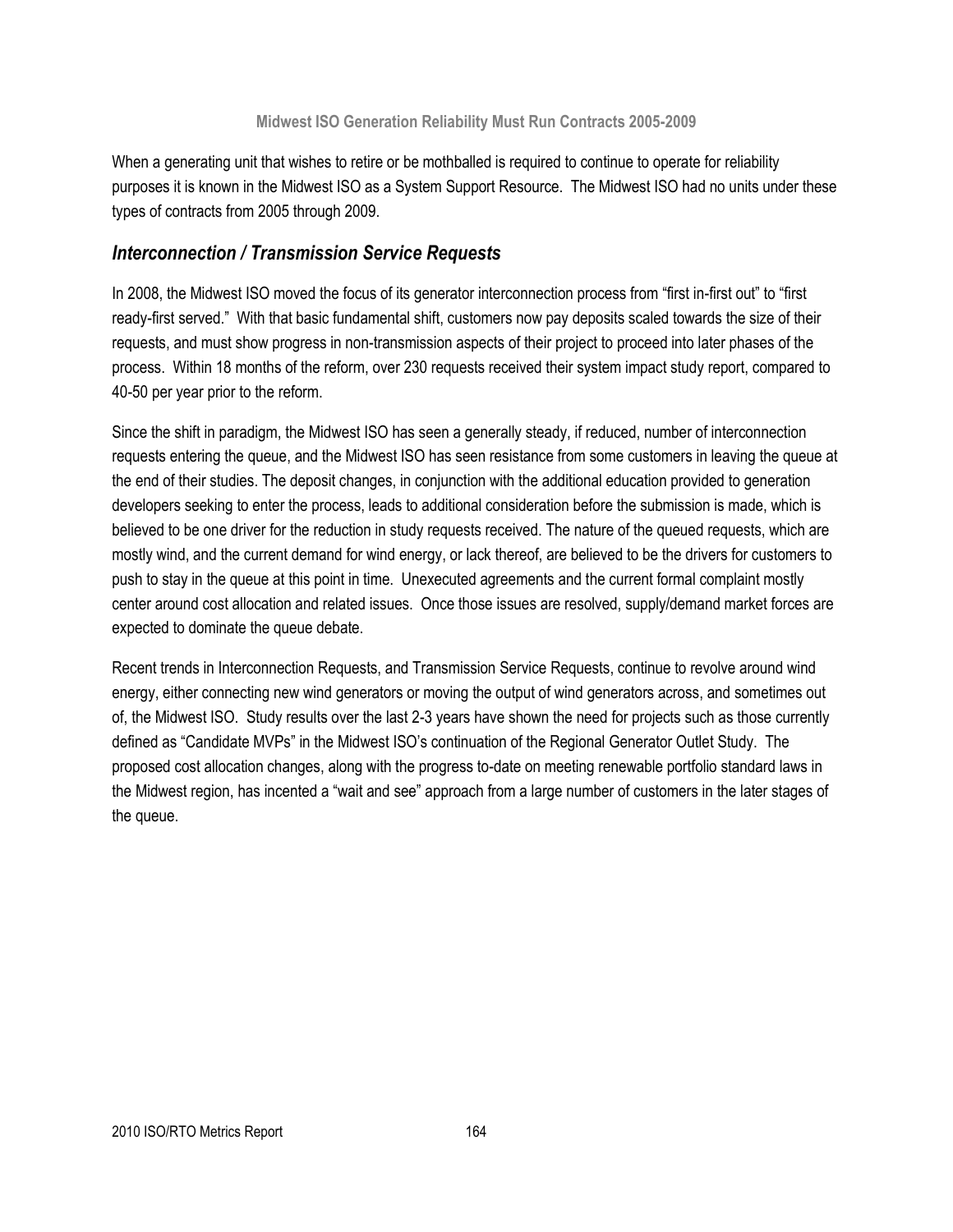

#### **Midwest ISO Number of Study Requests 2005-2009**

#### **2006 2007 2008 2009**

The uptick in completed studies in 2007 and 2008 reflects the process changes which allowed those requests that were able to move more quickly due to a combined project readiness and system readiness (i.e. projects in relatively unconstrained areas), to move more quickly to interconnection agreement. Although not reflected in the chart, note that requests withdraw from the queue on a regular basis for economic or other reasons. Of the 692 requests received in 2005-2009, more than a quarter have already made a decision to withdraw.



**Midwest ISO Number of Studies Completed 2005-2009**

## **2006 2007 2008 2009**

#### **Midwest ISO Average Aging of Incomplete Studies 2009**

The Midwest ISO's average aging for incomplete studies for 2009 was 710 days. Average aging data prior to 2009 isn't readily available. The average aging of 710 days is reflective of the former first in-first out approach to queue processing being applied to a queue with a concentration of requests in a relatively small area. Following the queue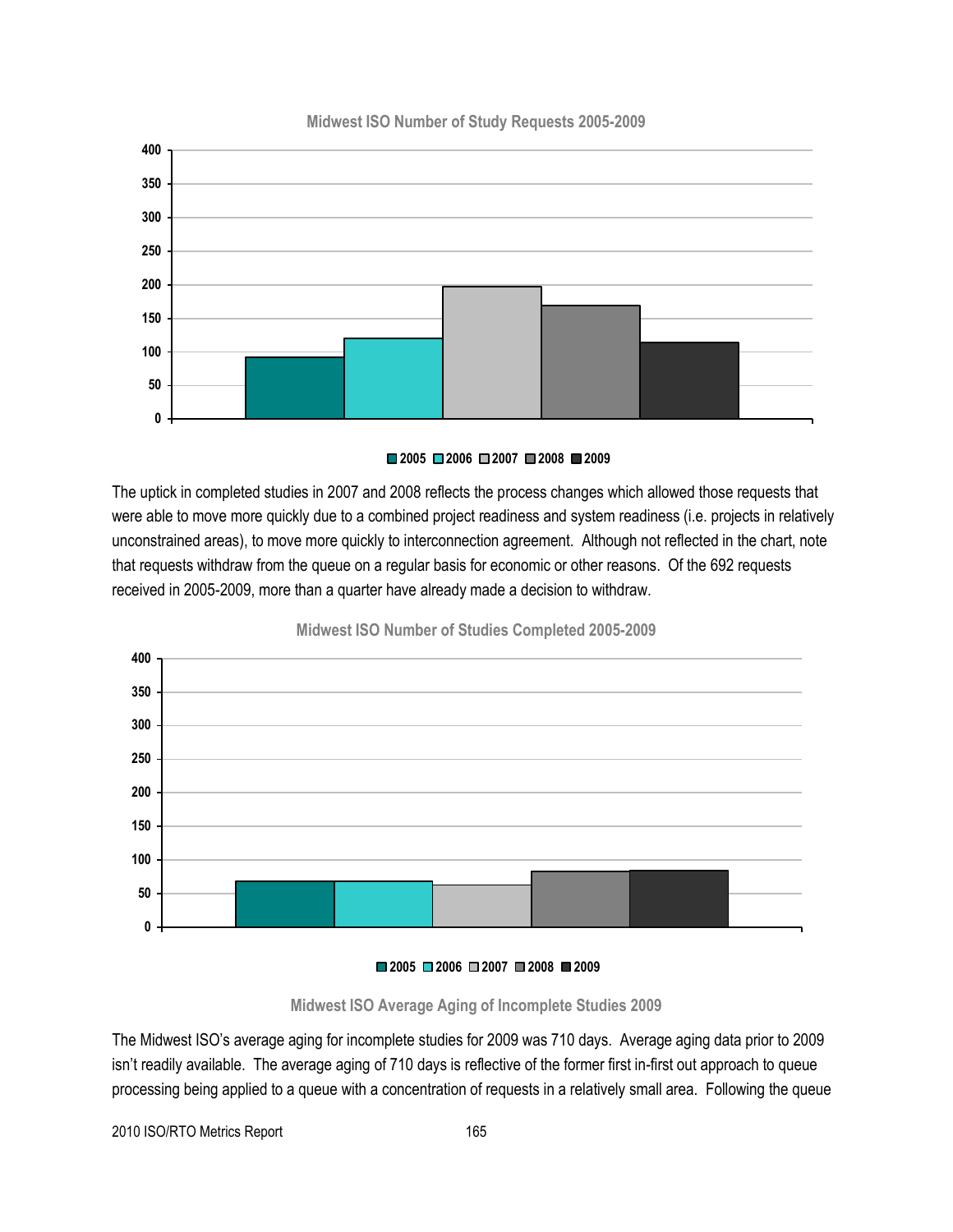reform, the number is staying large as those legacy projects are now facing 345kV upgrades and questions over appropriate allocation of those larger upgrades. Further complicating this issue is a restudy resulting from an unexecuted interconnection agreement in our oldest group study. The result of that study can change the baseline assumptions for the subsequent studies, and may alter those results.





Although the transmission studies for generator interconnection become increasingly more complex as more resources seek to locate in highly constrained areas, techniques such as the group study result in not only increased efficiencies identified in the transmission plans themselves, but also allow efficiencies in the project study process which keep the costs relatively steady from year to year.





**<sup>2005</sup> 2006 2007 2008 2009**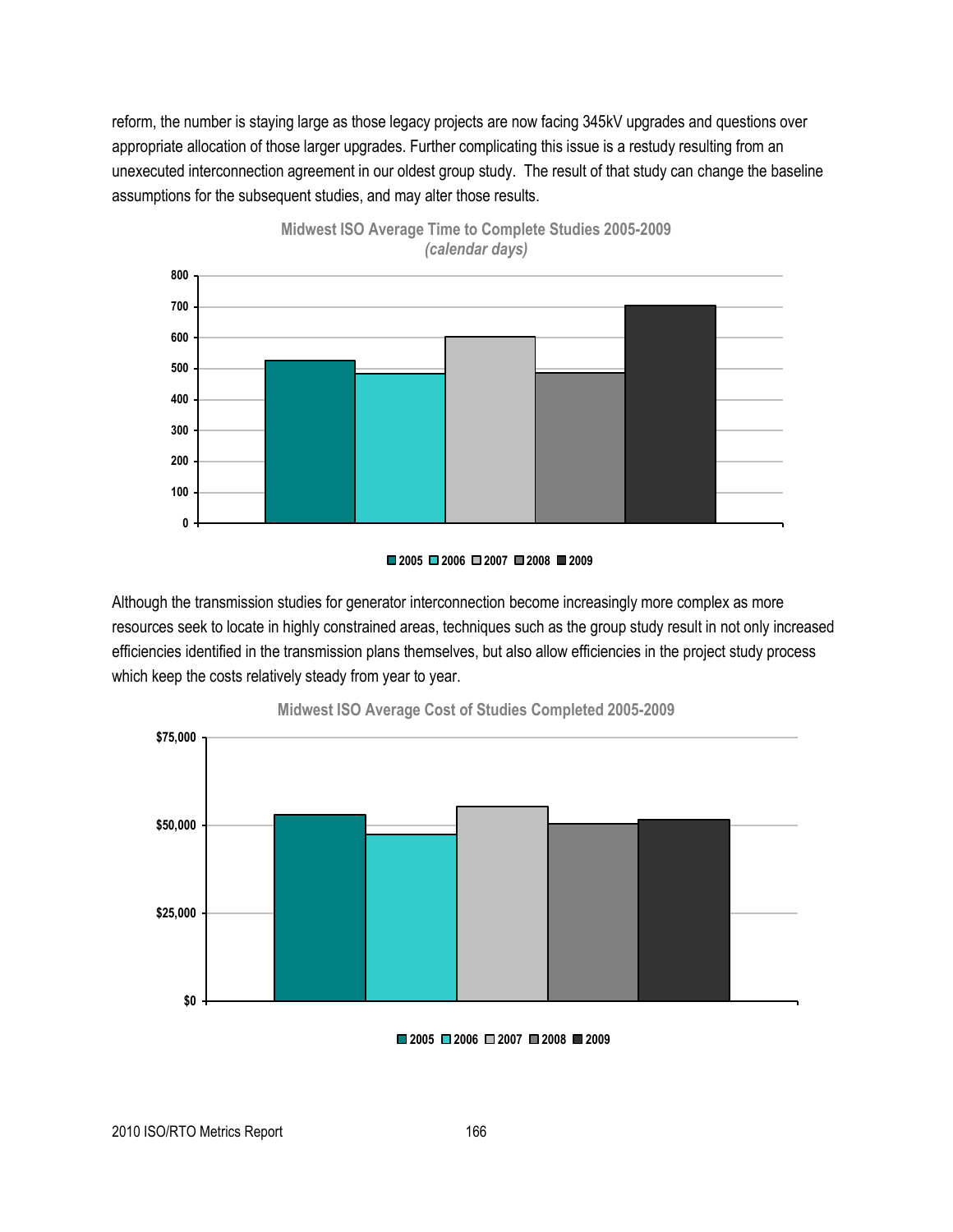## *Special Protection Schemes*

#### **Midwest ISO Number of Special Protection Schemes 2009**

The Midwest ISO had 53 special protection schemes in 2009. Of the 53 SPSs, Midwest ISO's West Region had 34 SPSs, the Central Region had 6, and the East Region had 13. In 2009, there were no intentional misoperations of SPSs in the Midwest ISO. There was one unintentional misoperation of a SPS, but the SPS responded as designed.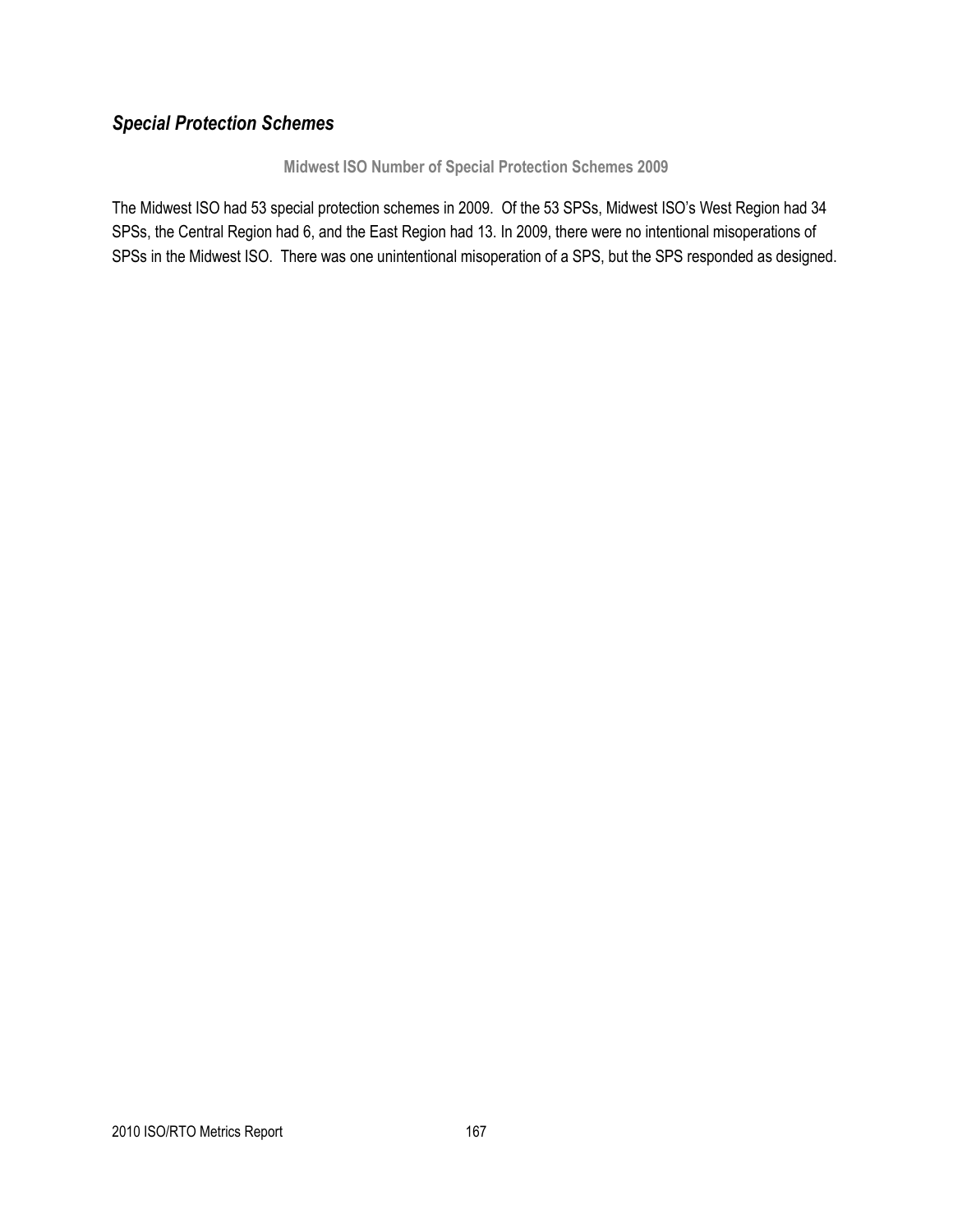## **B. Midwest ISO Coordinated Wholesale Power Markets**

| (dollars in millions)       | 2009 Dollars Billed | Percentage of 2009<br><b>Dollars Billed</b> |  |
|-----------------------------|---------------------|---------------------------------------------|--|
| Energy                      | \$21,173.0          | 87.1%                                       |  |
| <b>FTR</b>                  | 1,396.2             | 5.8%                                        |  |
| <b>Transmission Service</b> | 1,238.1             | 5.1%                                        |  |
| <b>Administrative Costs</b> | 252.1               | 1.0%                                        |  |
| <b>Regulation Market</b>    | 123.1               | 0.5%                                        |  |
| <b>Contingency Reserves</b> | 79.6                | 0.3%                                        |  |
| Resource Adequacy           | 7.4                 | 0.0%                                        |  |
| Other                       | 46.5                | 0.2%                                        |  |
| <b>Total</b>                | \$24,316.0          | 100.0%                                      |  |

For context, the table below represents the split of the \$24.3 billion dollars billed by Midwest ISO in 2009 into the primary types of charges its members incurred for their transactions.

In addition, Midwest ISO's demand response as a percentage of the synchronized reserve market was 3.9% in 2009. Midwest ISO's demand response as a percentage of the regulation market was 2.7% in 2009. Midwest ISO launched its ancillary services market in January 2009. Therefore, there was no demand response participation in Midwest ISO ancillary services market prior to 2009.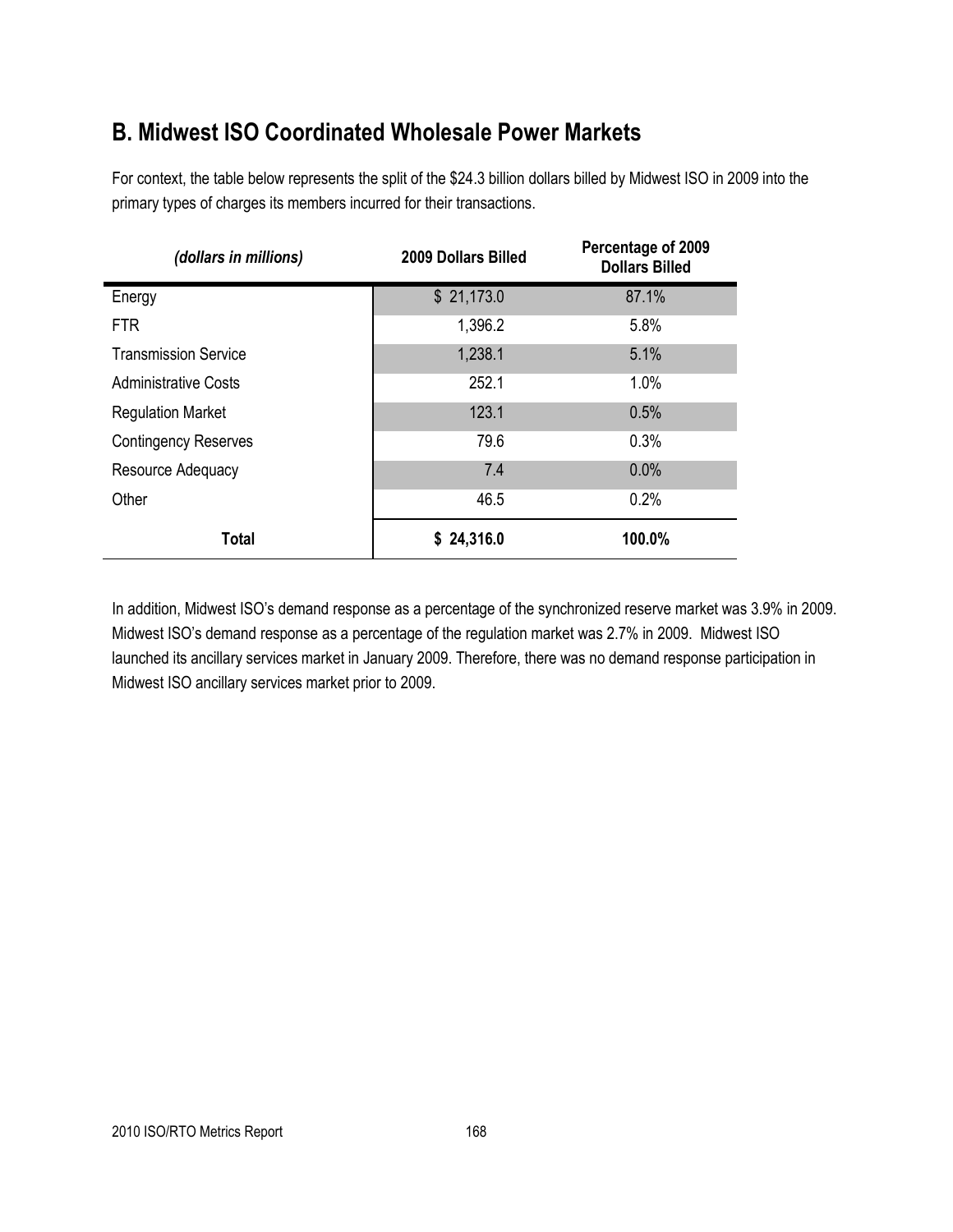## *Market Competitiveness*



**Midwest ISO Energy Market Price Cost Markup 2007-2009**

**2005 2006 2007 2008 2009**

The Midwest ISO calculates price cost markup by comparing the system marginal price based on actual offers to a simulated system marginal price based on assuming suppliers had all submitted offers at their estimated marginal costs.

The overall price cost markup percentages over the past three years support the conclusion that prices in the Midwest ISO are set, on average, by marginal units operating at or close to their marginal costs. The Midwest ISO does not have data for this metric for 2005 and 2006.



**Midwest ISO New Entrant Gas-Fired Combustion Turbine (CT) Net Generation Revenues 2005-2009 (dollars per installed megawatt year)**

**2005 2006 2007 2008 2009**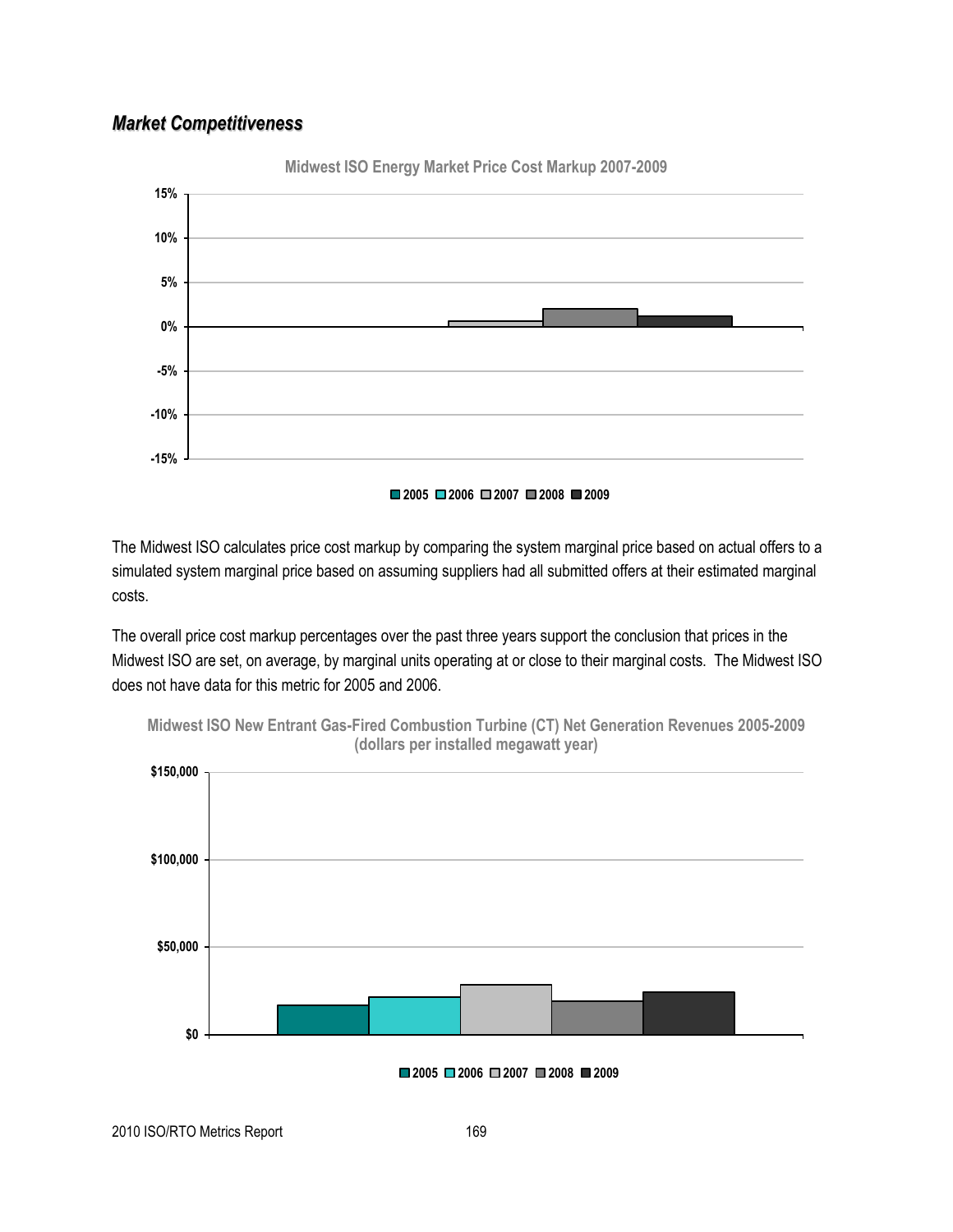

**Midwest ISO New Entrant Gas-Fired Combined Cycle (CC) Net Generation Revenues 2005-2009 (dollars per installed megawatt year)**

**2005 2006 2007 2008 2009**

In 2009, Midwest ISO markets would not have supported investment in either gas CT or CC generation units based on their annualized costs of new investment. The Midwest ISO footprint has a sizable capacity surplus that precluded significant periods of shortage, particularly at reduced load levels.



**Midwest ISO Real-Time Energy Market Percentage of Unit Hours Offer Capped due to Mitigation 2005-2009**

#### **2005 2006 2007 2008 2009**

The Midwest ISO's mitigation measures are intended to preclude abuses of locational market power while minimizing interference with the market when the market is workably competitive. The Midwest ISO only imposes mitigation measures when suppliers' conduct exceeds well-defined conduct thresholds and when the effect of that conduct on market outcomes exceeds well-defined market impact thresholds. By applying these conduct and impact tests, the mitigation measures are designed to allow prices to rise efficiently to reflect legitimate supply shortages, while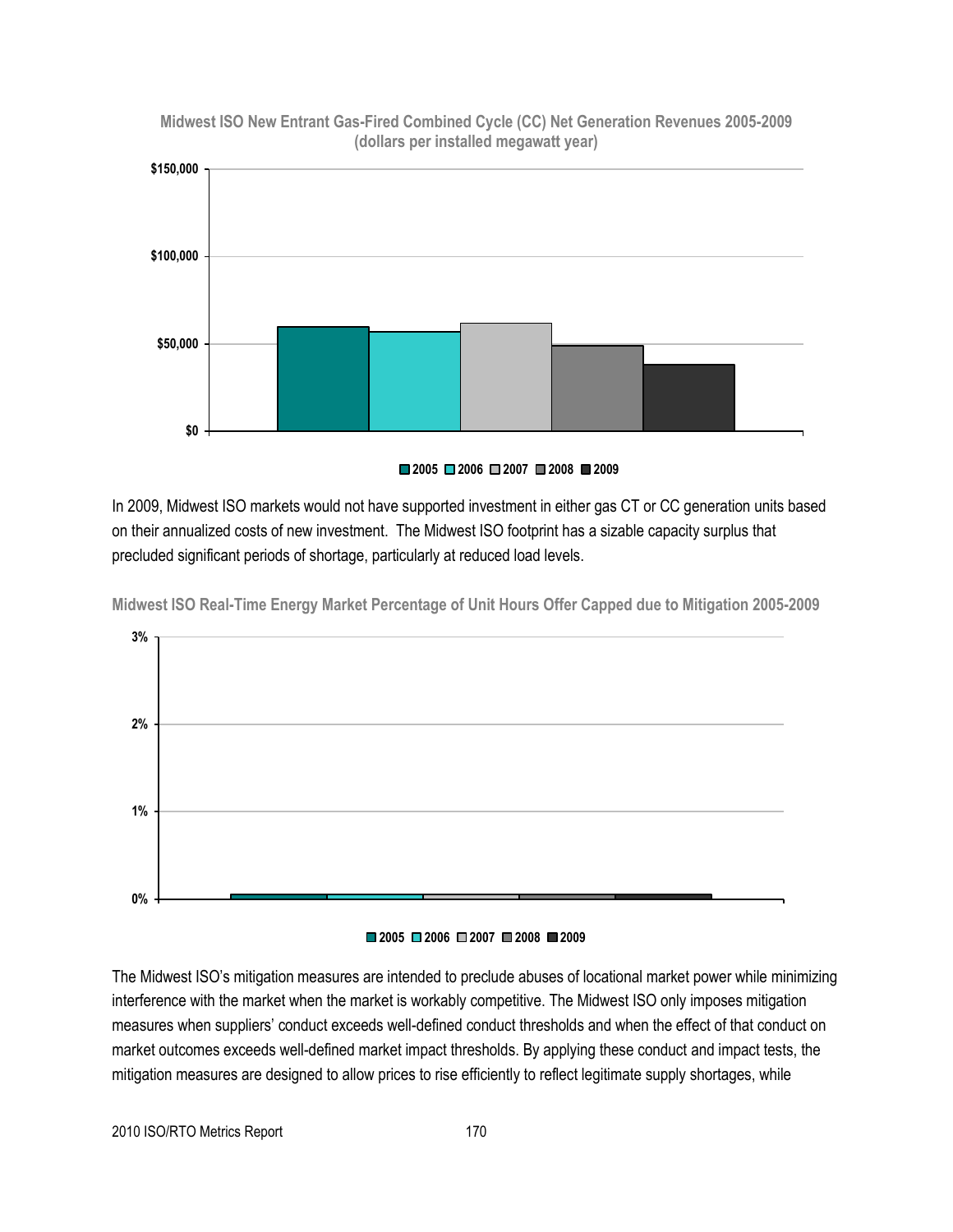effectively mitigating inflated prices associated with artificial shortages that result from physical or economic withholding in transmission-constrained areas.

In the years 2005 to 2009, total unit hours mitigated in a year ranged from 19 hours to 498 hours. Consequently, the unit hours offer capped due to mitigation is extremely small when calculated as a percentage of total unit hours.

Potomac Economics, the Midwest ISO's Independent Market Monitor, provides a competitive assessment of the Midwest ISO markets in its 2009 State of the Market Report that includes a review of potential market power indicators, an evaluation of participants' conduct, and a summary of the imposition of mitigation measures in 2009. Potomac Economics concludes:

"Our analysis shows that market concentration measured using the Herfindahl-Hirschman Index ("HHI") is low for the overall Midwest ISO region, although it is considerably higher in the individual regions.

However, a more reliable indicator of potential market power is whether a supplier is "pivotal", which occurs when its resources are necessary to satisfy load or manage a constraint. In the examination of pivotal suppliers, we focus particular attention on the two types of constrained areas that are defined for purposes of market power mitigation: Narrow Constrained Areas ("NCA") and Broad Constrained Areas ("BCA"). NCAs are chronically constrained areas –three are currently defined: one in Minnesota, one in WUMS, and one in North WUMS (a subset of WUMS) – that raise more severe potential local market power concerns (so tighter market power mitigation measures are employed), while BCAs include all other areas within the Midwest ISO that are isolated by a binding transmission constraint.

Sixty-four percent of active BCA constraints had a pivotal supplier in 2009, up from 59 percent in 2008. Seventy-five percent of the active NCA constraints into WUMS have a pivotal supplier (down from 79 percent in 2009), as do 75 percent of the active NCA constraints into Minnesota (up from 69 percent). In addition, nearly 80 percent of all intervals in 2009 exhibited an active BCA constraint with at least one pivotal supplier, while 30 percent and 6.5 percent of the intervals exhibited an active NCA constraint with at least one pivotal supplier in WUMS and Minnesota, respectively. These results indicate that local market power persists with respect to both BCA and NCA constraints, and that market power mitigation measures remain critical.

Although the report shows that structural market power remains a significant issue in the Midwest ISO, our analyses of participant conduct show little evidence of attempts to physically or economically withhold resources to exercise market power."

Midwest ISO's 2009 State of the Market Report also states that, "Market power mitigation in the Midwest ISO's energy market continues to occur pursuant to automated conduct and impact tests that utilize clearly specified criteria. Because conduct has generally been competitive, market power mitigation has been imposed infrequently."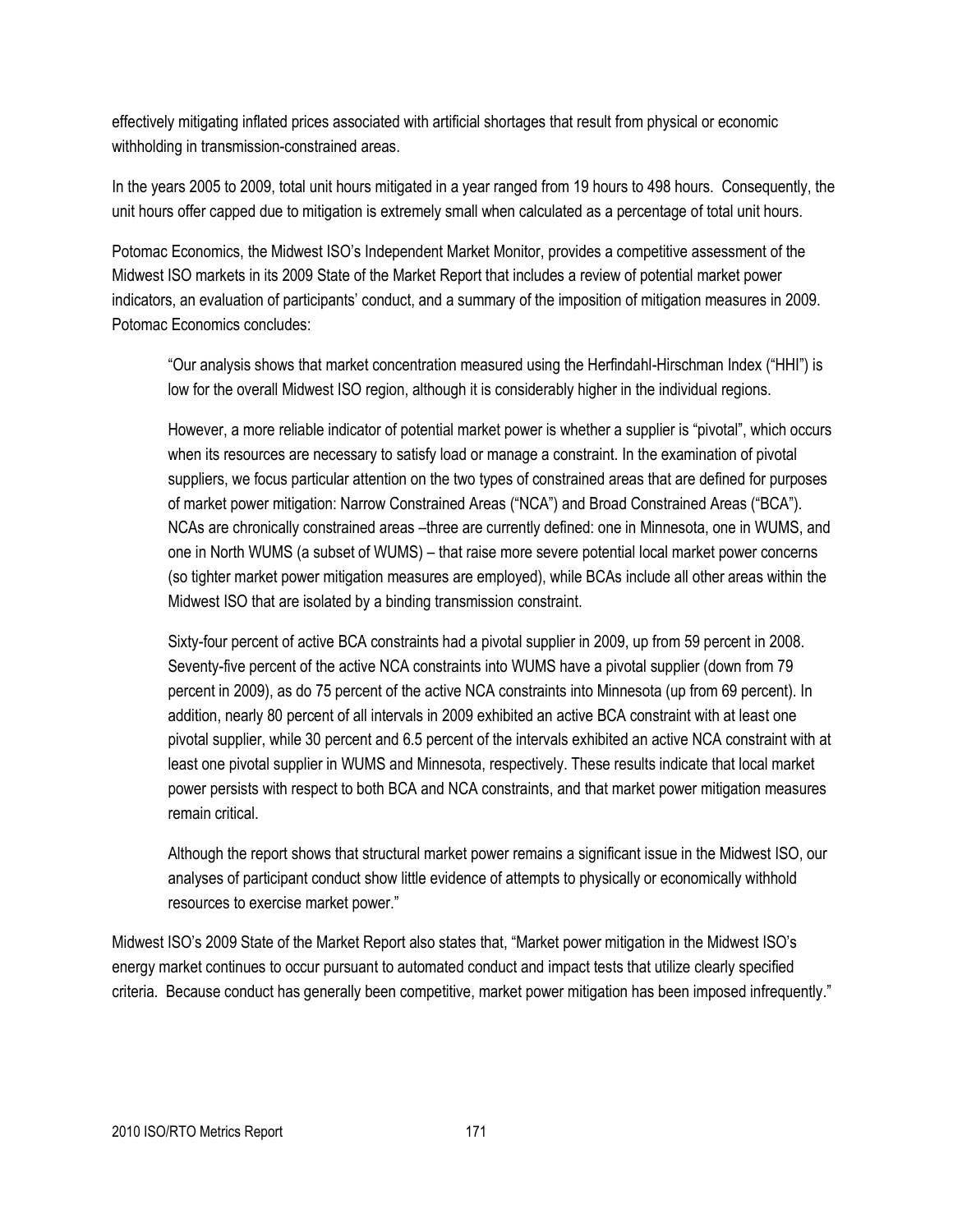With respect to price volatility, Midwest ISO's 2009 State of the Market Report states:

―Prices in the real-time market are generally more volatile than prices in the day-ahead market. However, real-time price volatility decreased 17 percent in 2009, due in part to the introduction of ASM. ASM has resulted in improved supply flexibility that allows the real-time market to satisfy the system's demands with less price volatility. Volatility in the Midwest ISO remained substantially higher than in neighboring RTOs because the Midwest ISO runs a true five-minute real-time market that produces a new dispatch and prices every five minutes."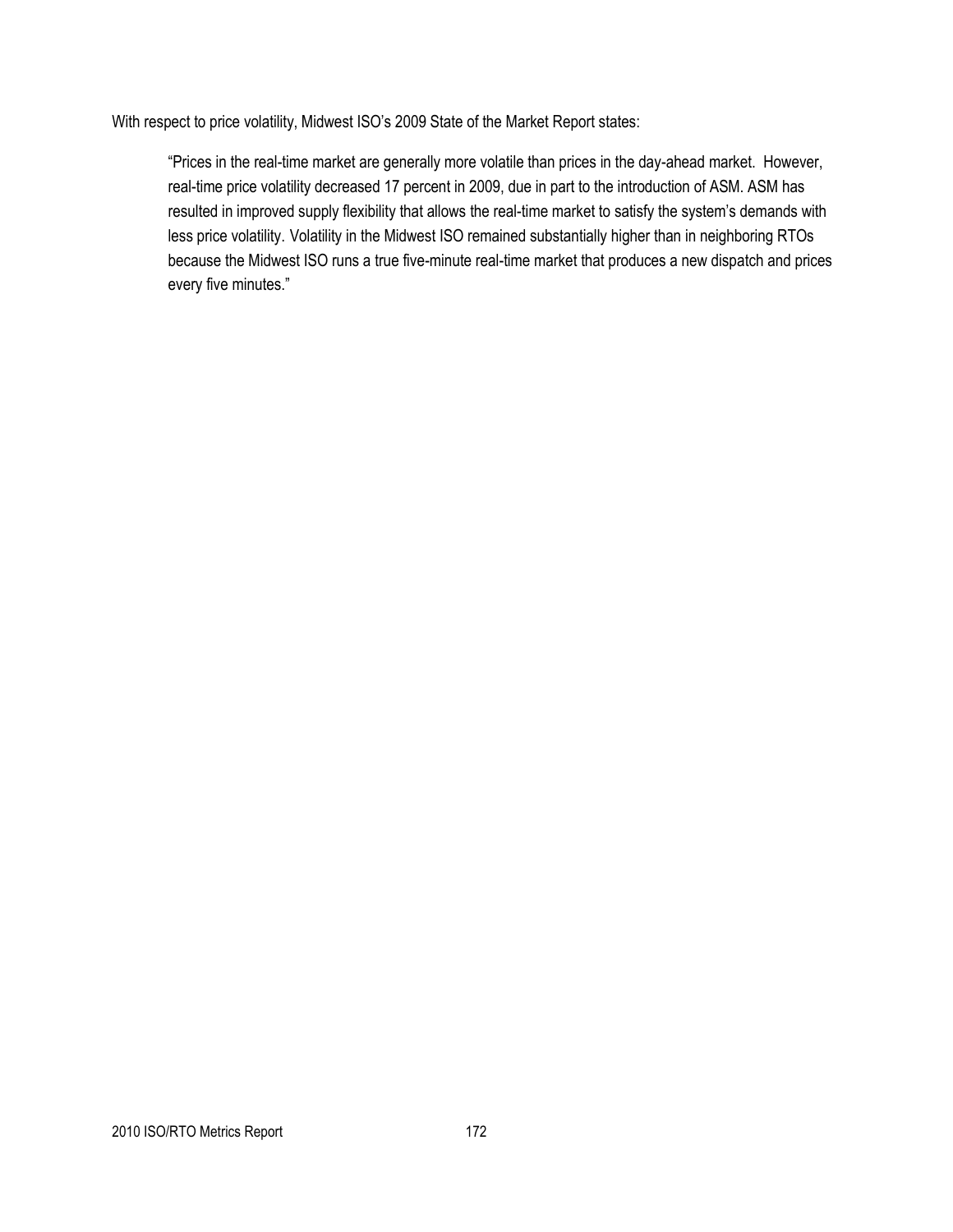## *Market Pricing*



**Midwest ISO Average Annual Load-Weighted Wholesale Energy Prices 2005-2009 (1)** *(\$/megawatt-hour)*

*(1) Midwest ISO 2005 data begins April 1, 2005 reflecting the start of the Midwest ISO Real-Time Energy Market*

The average annual load-weighted wholesale energy prices substantially reflect the changes in fuel costs. These trends are supported by the chart below that shows the trends in the costs of key fuel sources for generation units in the U.S. electricity industry.

### *Peak Price Trends*

| <b>Time</b>       | <b>MISO Real-Time</b><br>Load (MW) | Day-Ahead<br>LMP (\$/MWh) | <b>Real-Time</b><br>LMP (\$/MWh) |
|-------------------|------------------------------------|---------------------------|----------------------------------|
| 8/3/2005 16:00(1) | 105,525                            | \$136.67                  | \$129.05                         |
| 7/31/2006 16:00   | 109,065                            | \$222.72                  | \$268.21                         |
| 8/8/2007 15:00    | 103,997                            | \$148.08                  | \$225.64                         |
| 7/29/2008 15:00   | 98,263                             | \$157.92                  | \$182.77                         |
| 6/25/2009 14:00   | 96,334                             | \$63.32                   | \$46.69                          |

*(1) Midwest ISO 2005 data begins April 1, 2005 reflecting the start of the Midwest ISO Real-Time and Day-Ahead Energy Markets*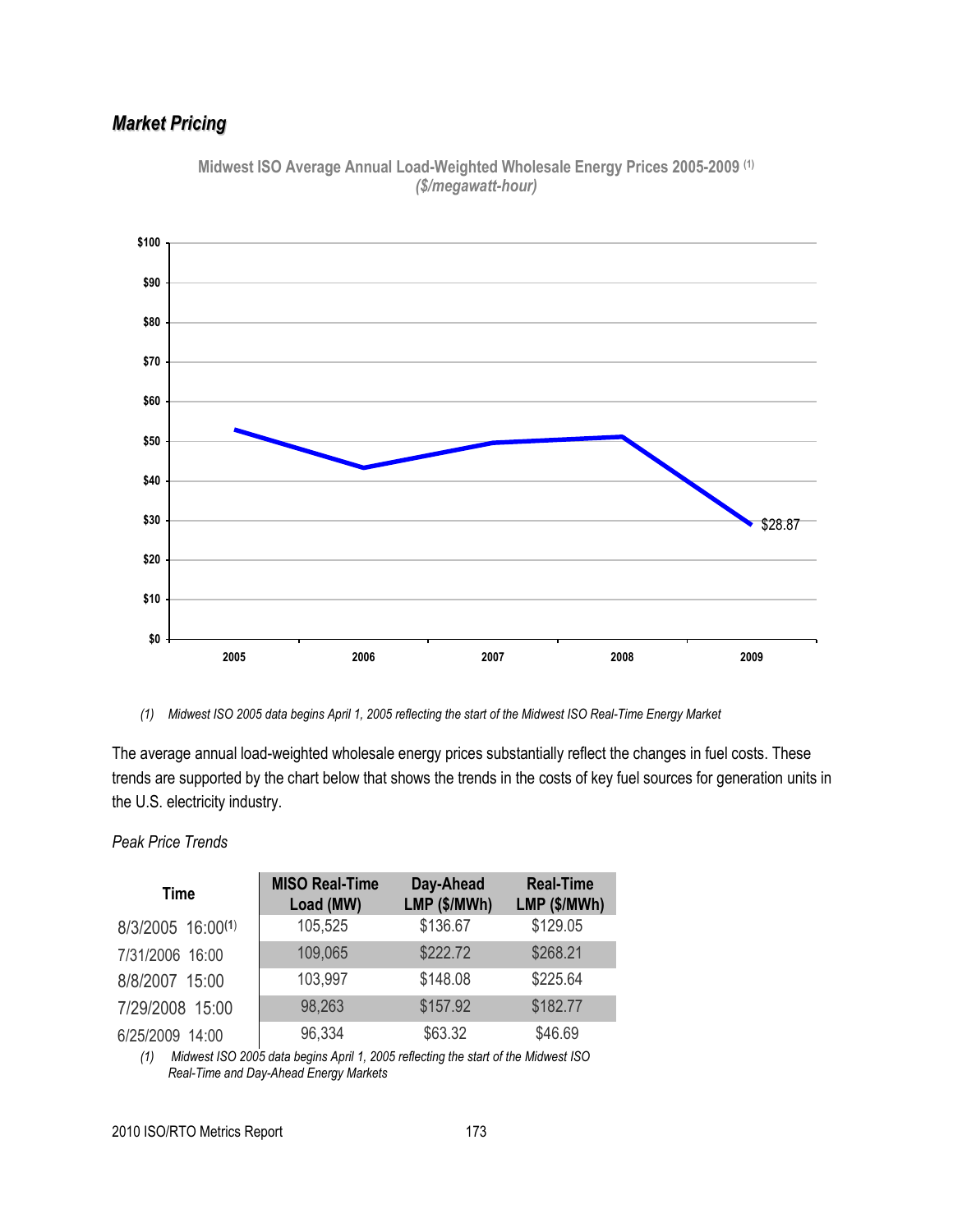Day-ahead and real-time LMPs at the annual Midwest ISO system peak load hour show the strong correlation between the load and prices. The LMPs from 2005 to 2007 moved in the same direction as the changes in real-time load. However, in 2008 increased fuel prices across all fuel types may have caused the LMPs to be higher than 2007 albeit the peak load actually declined. The 2008 and 2009 LMPs are influenced by the broad economic slowdown and decline in weather induced electric demand due to relatively milder weather. In addition to the lower demand, in 2009 fuel prices declined causing a significant drop in LMPs compared to 2008.



**U.S. Nominal Fuel Costs 2005-2009** *(\$ per million Btu)*

*Source:* U.S. Energy Information Administration, Independent Statistics and Analysis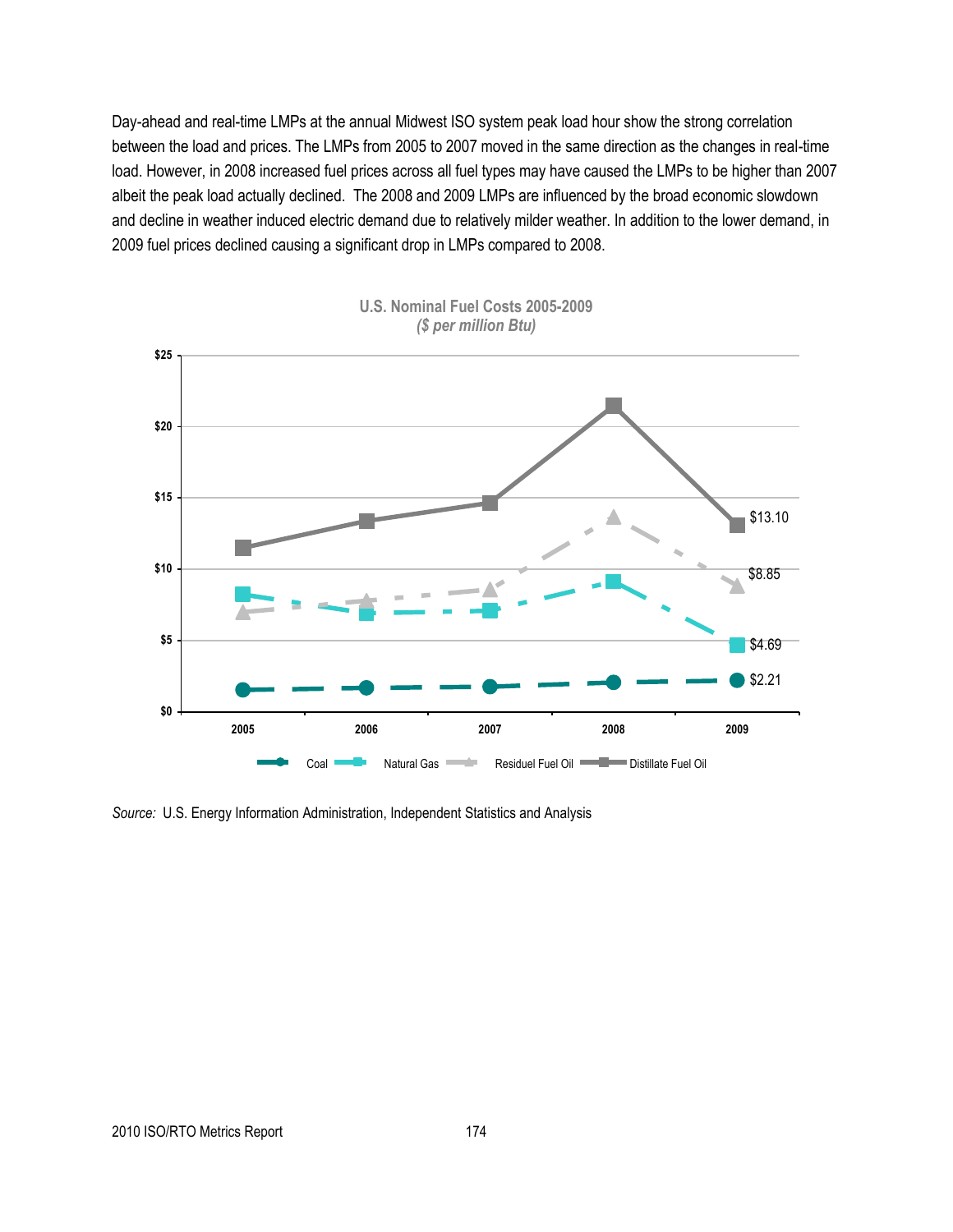

#### **Midwest ISO Average Annual Load-Weighted Fuel-Adjusted Wholesale Spot Energy Prices 2005-2009 (1)(2)** *(\$/megawatt-hour)*

*(1) Midwest ISO 2005 data begins April 1, 2005 reflecting the start of the Midwest ISO Real-Time Energy Market*

*(2) Midwest ISO"s base year for fuel-cost references is 2004.*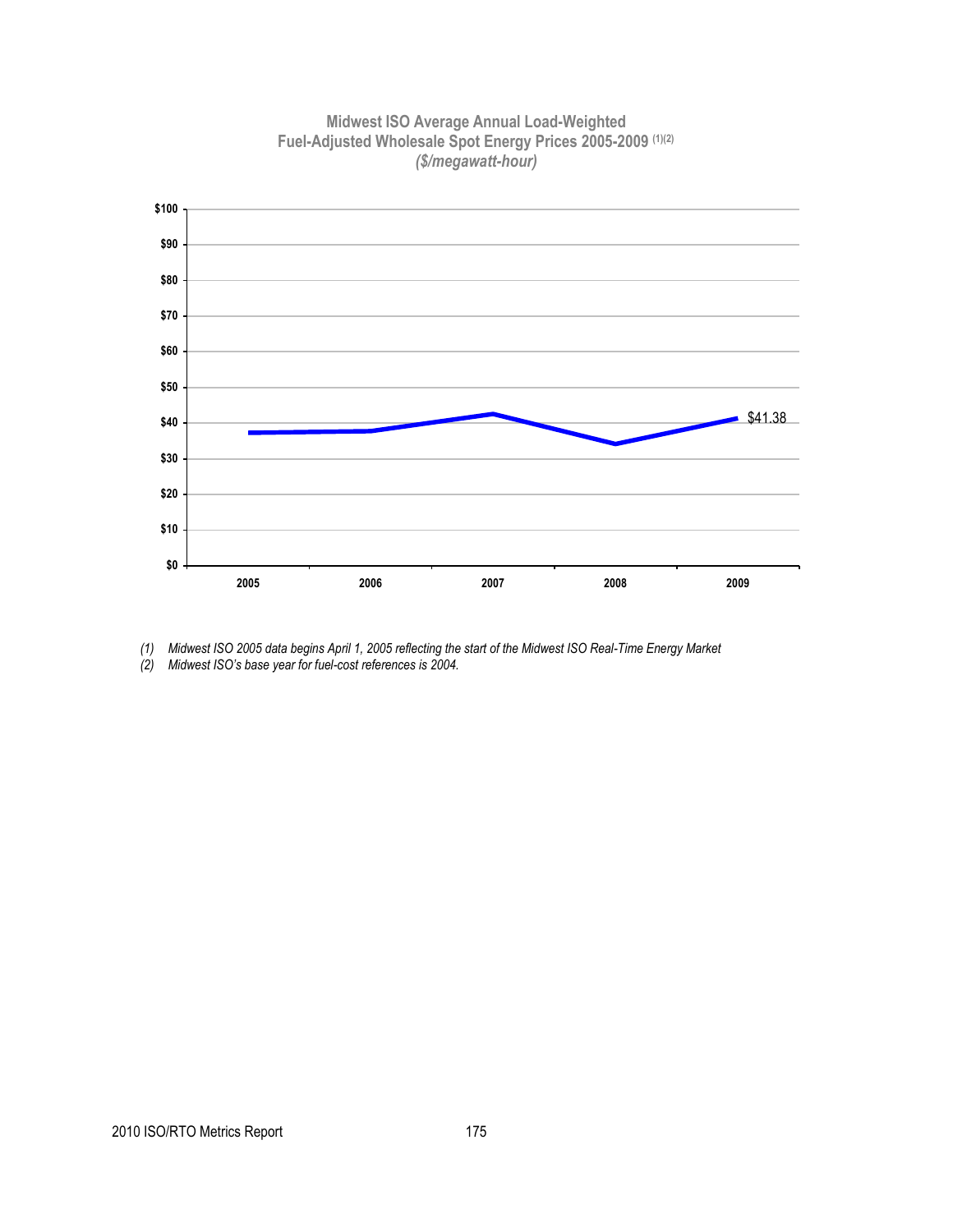

#### **Midwest ISO Wholesale Power Cost Breakdown** *(\$/megawatt hour)*

On an annual basis, energy costs have comprised 91 – 94% of Midwest ISO's total wholesale power costs for the past five years. All other components of Midwest ISO's wholesale power cost per megawatt hour account for less than 6 – 9% of the total costs per megawatt hour. In particular, the operating reserve costs (sometime referred to as uplift) vary from year to year, but represent on average less than \$1.00 per megawatt hour of the total wholesale power cost in the Midwest ISO Region. In 2005 through 2009, such uplift costs represented 2.2% or less of the total wholesale power cost per megawatt hour during that five-year period.

#### **Impacts of Demand Response on Market Prices**

The Midwest ISO continues to enhance the ability of demand response to participate in its markets, including energy, ancillary services, and capacity. Efforts are ongoing to identify potential barriers and to provide solutions that encourage Market Participants to include demand response in their market portfolios. While the footprint has been long in capacity for some time, demand response has demonstrated its long-term potential during certain periods. For example, during the August 1st, 2006 event, approximately 3,000 MW's of demand response responded for ten hours. Corresponding clearing prices during this window declined by \$100 - \$200/MWh for participant (gross) savings of over \$3,000,000. Market participants benefitted from the reduction in energy prices as well as from the reliability assistance provided to the system.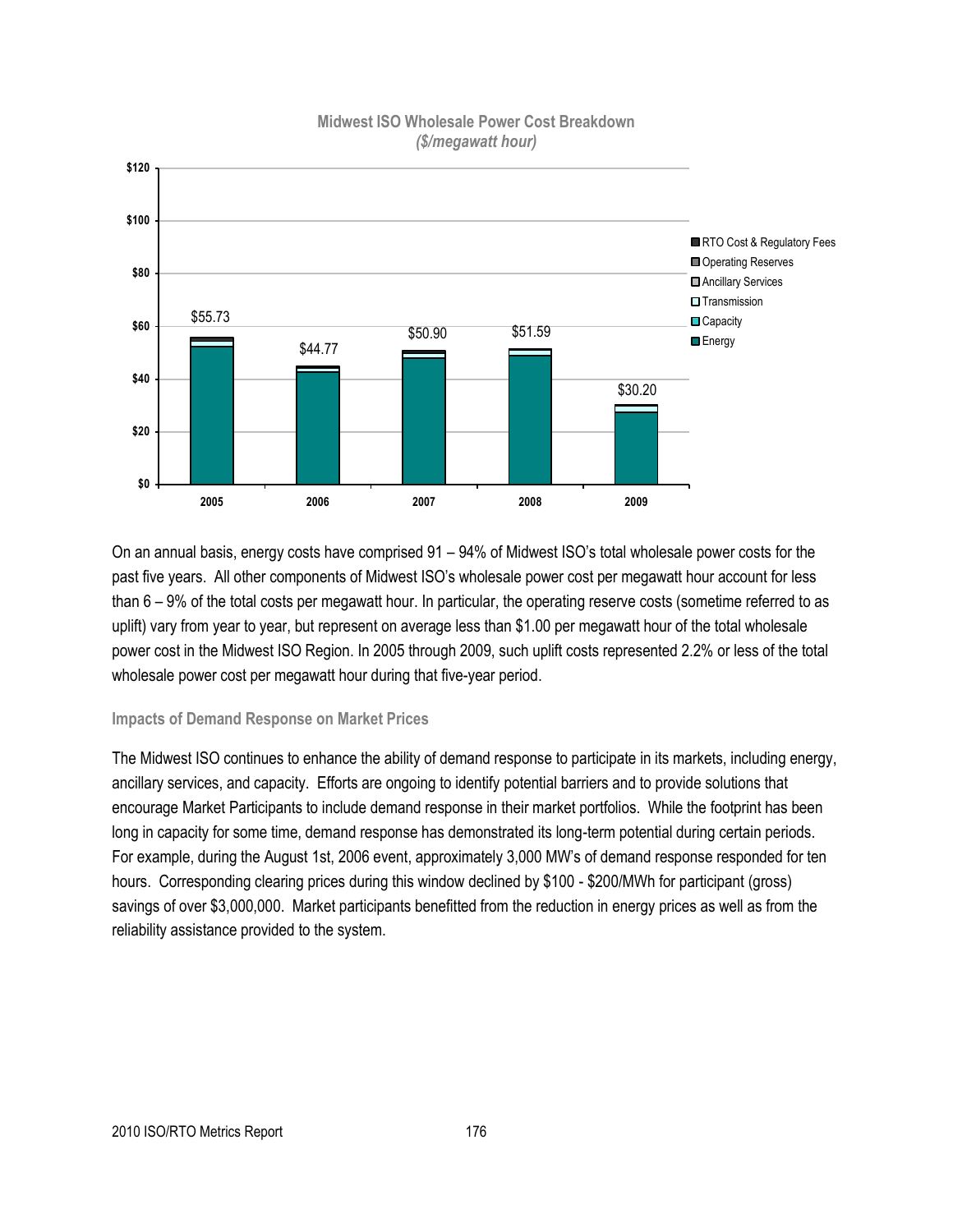## *Unconstrained Energy Portion of System Marginal Cost*



**Midwest ISO Annual Average Non-Weighted, Unconstrained Energy Portion of the System Marginal Cost 2005-2009 (1)(2)**



*(1) Midwest ISO 2005 data begins April 1, 2005 reflecting the start of the Midwest ISO Real-Time Energy Market*

*(2) These values were calculated based on the annual average non-weighted Real-Time marginal energy component of LMP at the Cinergy Hub. Using the marginal energy component of LMP is consistent with how Midwest ISO publishes System Lambda in FERC Form No. 714.*

Pricing in the Midwest ISO wholesale markets is heavily influenced by underlying fuel prices. The values in the table above reflect the fuel price increases experienced in 2005 and 2008 as well as the fuel price decrease in 2009.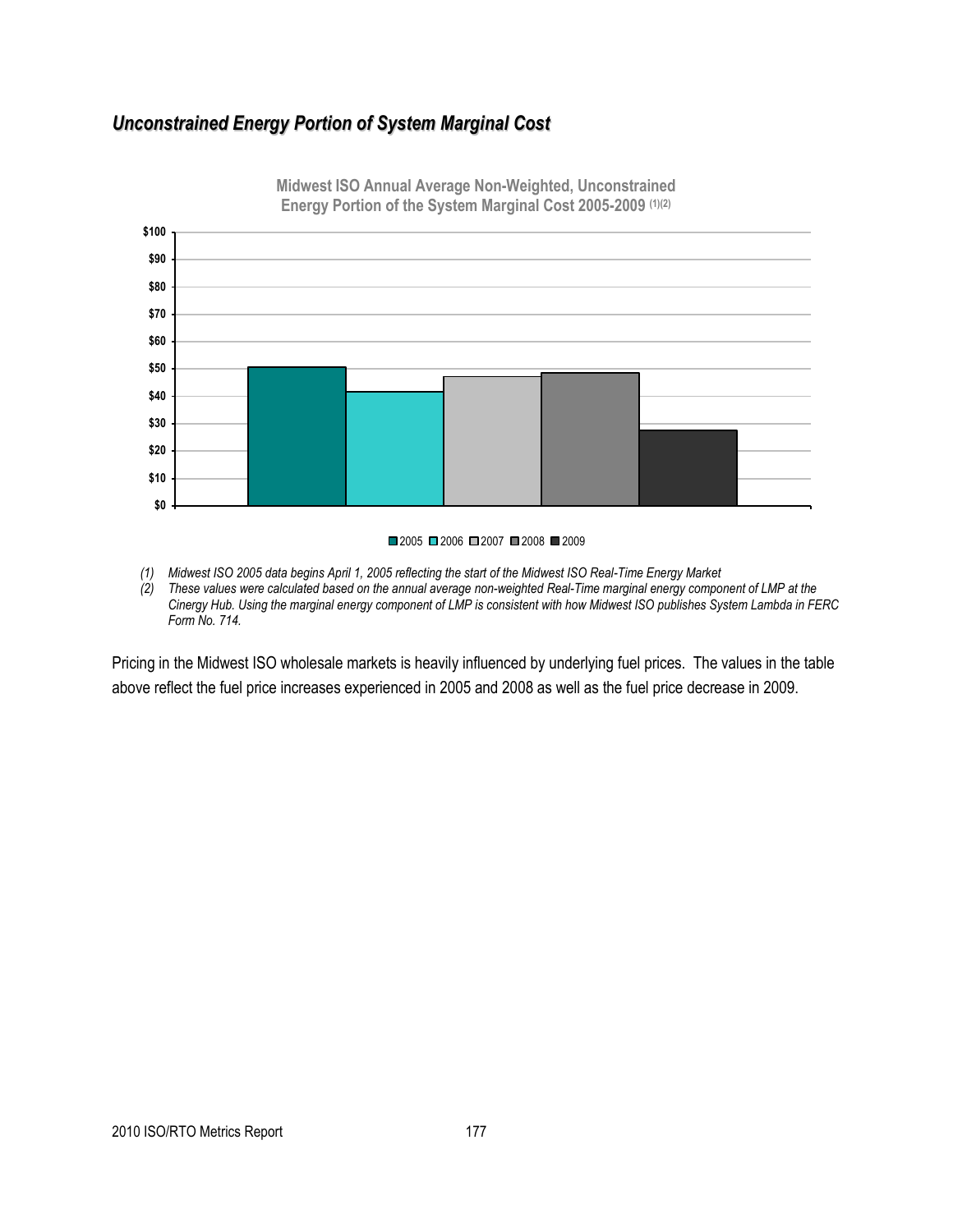## *Energy Market Price Convergence*

**Midwest ISO Day-Ahead and Real-Time Energy Market Price Convergence 2005-2009(1)**



■2005 ■2006 ■2007 ■2008 ■2009

*(1) Midwest ISO 2005 data begins April 1, 2005 reflecting the start of the Midwest ISO Real-Time Energy Market*

The data in the chart above reflects significant convergence between day-ahead and real-time prices since Midwest ISO's day-ahead and real-time markets started in 2005.



**Midwest ISO Percentage of Day-Ahead and Real-Time Energy Market Price Convergence 2005-2009**

#### ■2005 ■2006 ■2007 ■2008 ■2009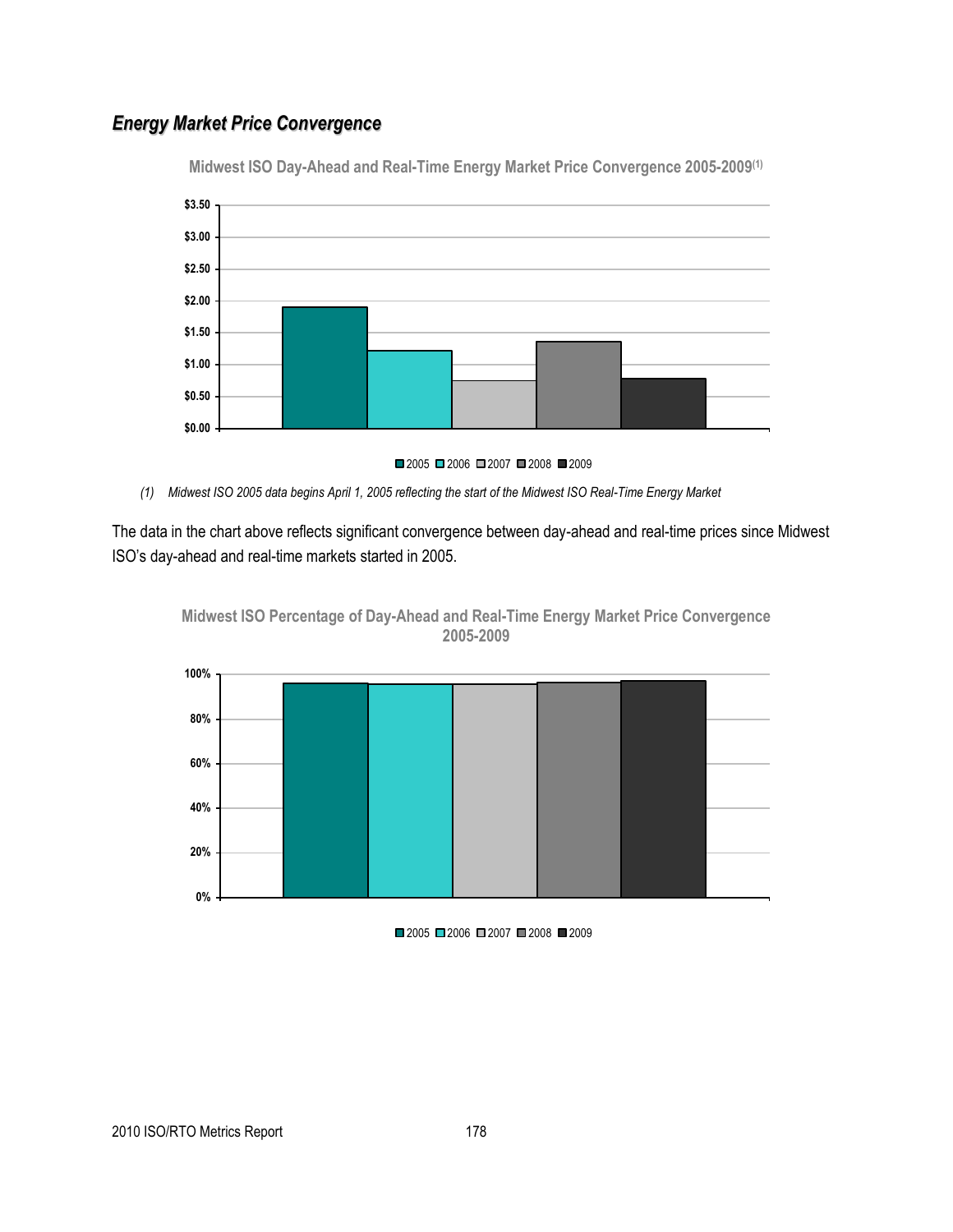## *Congestion Management*



**Midwest ISO Annual Congestion Costs per Megawatt Hour of Load Served 2005-2009(1)**

■2005 ■2006 ■2007 ■2008 ■2009

#### *(1) Midwest ISO 2005 data begins April 1, 2005 reflecting the start of the Midwest ISO Real-Time and Day-Ahead Energy Markets*

Congestion costs have been declining due to two primary factors, the addition of transmission to relieve congestion in certain key areas of the Midwest ISO footprint and a significant decrease in load within the footprint due to the economic environment. These factors have resulted in the decreased average congestion costs shown from 2007 to 2009.

In 2010, the Midwest ISO continued its evaluation of market-based congestion through analyzing the top 44 flowgates which have been congested more than 1% of the time since market launch. These flowgates were analyzed for trends and potential mitigation. It was determined that, of the top 44 congested flowgates, 34.1% had their congestion eliminated or relieved by transmission solutions proposed through the long-term, reliability based planning process. An additional 22.7% of the flowgates had their congestion alleviated or mitigated through congestion-specific targeted studies (such as the Midwest ISO Top Congested Flowgate Study or the Cross Border Congested Flowgate Study) in MTEP09 and MTEP10. The remaining 29.5% and 13.6% of these congested flowgates were coordinated and Midwest ISO flowgates, respectively, that did not have solutions identified. Continuing to address congestion is a critical component to the maintenance of a low reserve margin. For example, it is estimated by 2015 that congestion will require an incremental contribution to the reserve margin of 1.6%.

It should be stressed that not all of the proposed mitigation identified in the congestion-specific studies was implemented. A majority of the mitigation identified did not meet the cost-benefit requirements or voltage standards of the Midwest ISO or cross border cost allocation methodology. This mitigation was still eligible for construction, if a Midwest ISO stakeholder or market participant deemed it economically feasible to sponsor the mitigation.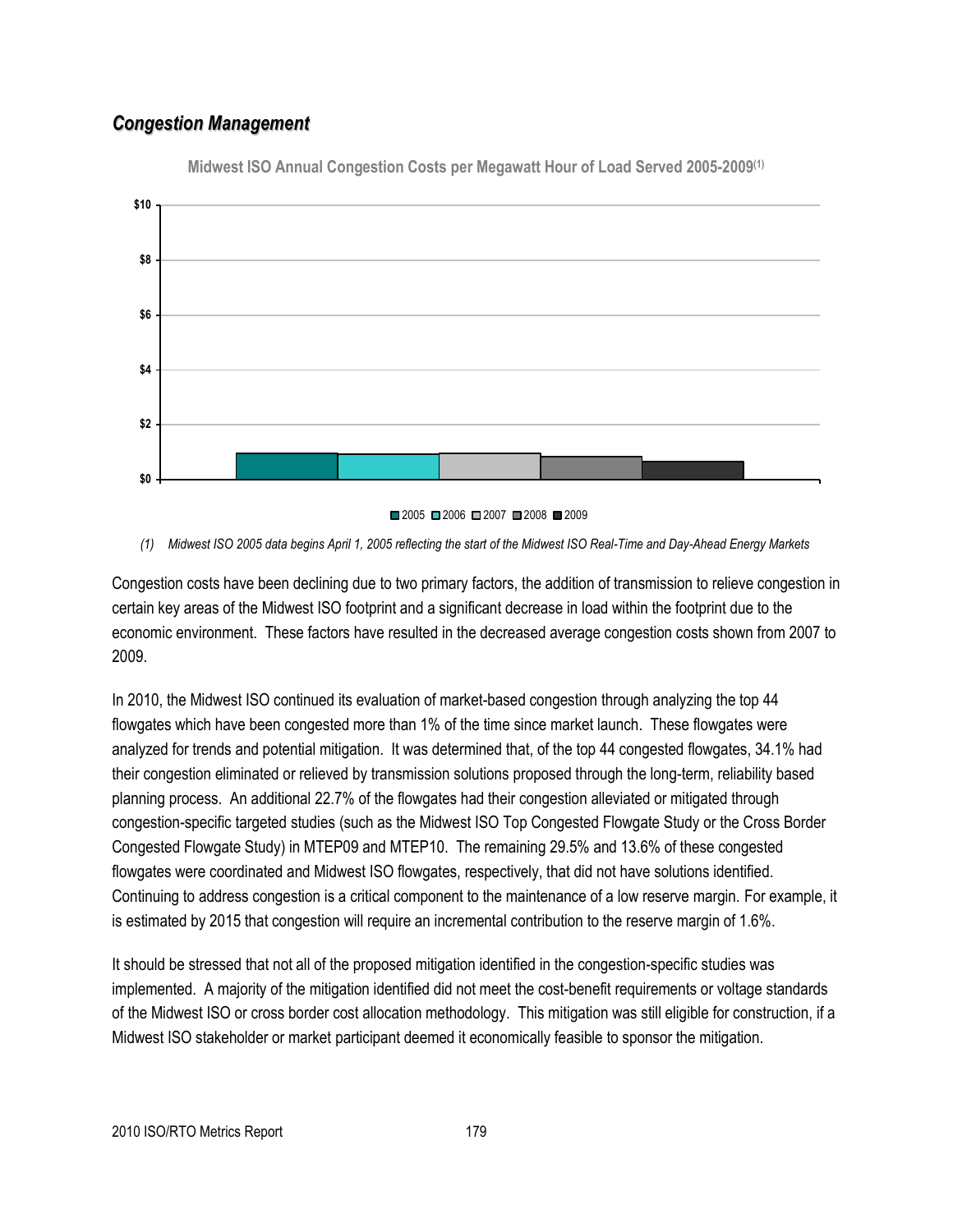When engaging in expansion planning, careful consideration is necessary to identify transmission investments required to address chronic congestion as opposed to impulsively reacting to acute but short lived congestion. It is also important to note congestion on a particular flowgate may have only taken place part of the time in the relatively short five-year span of the market; thus, discretion should be taken before regarding historical congestion information as the sole consideration driving long-term expansion.



**Midwest ISO Percentage of Congestion Dollars Hedged Through ISO/RTO Congestion Management Markets** 



The relationship between congestion revenues collected by the Midwest ISO and congestion payments to FTR holders is correlated with, but not equal to, congestion cost incurred by Load Serving Entities ("LSEs"). FTR value is paid to FTR holders whether or not the generator source used to serve LSE load matches an FTR source. Under least-cost regional dispatch, generation from sources other than the FTR source will be utilized when it is cost effective. As a result, FTR value may exceed congestion costs incurred for a particular FTR source and sink path. In addition, FTR holders receive revenues to offset congestion costs from sources other than FTRs. Specifically, in addition to FTR revenues realized from the Day-Ahead market, LSEs receive an allocation of FTR/ARR auction revenue. Including ARR revenues, Market Participants were funded at 96.7% in 2008 and 100.8% in 2009 after the transition from the FTR to the ARR/LTTR market mechanism.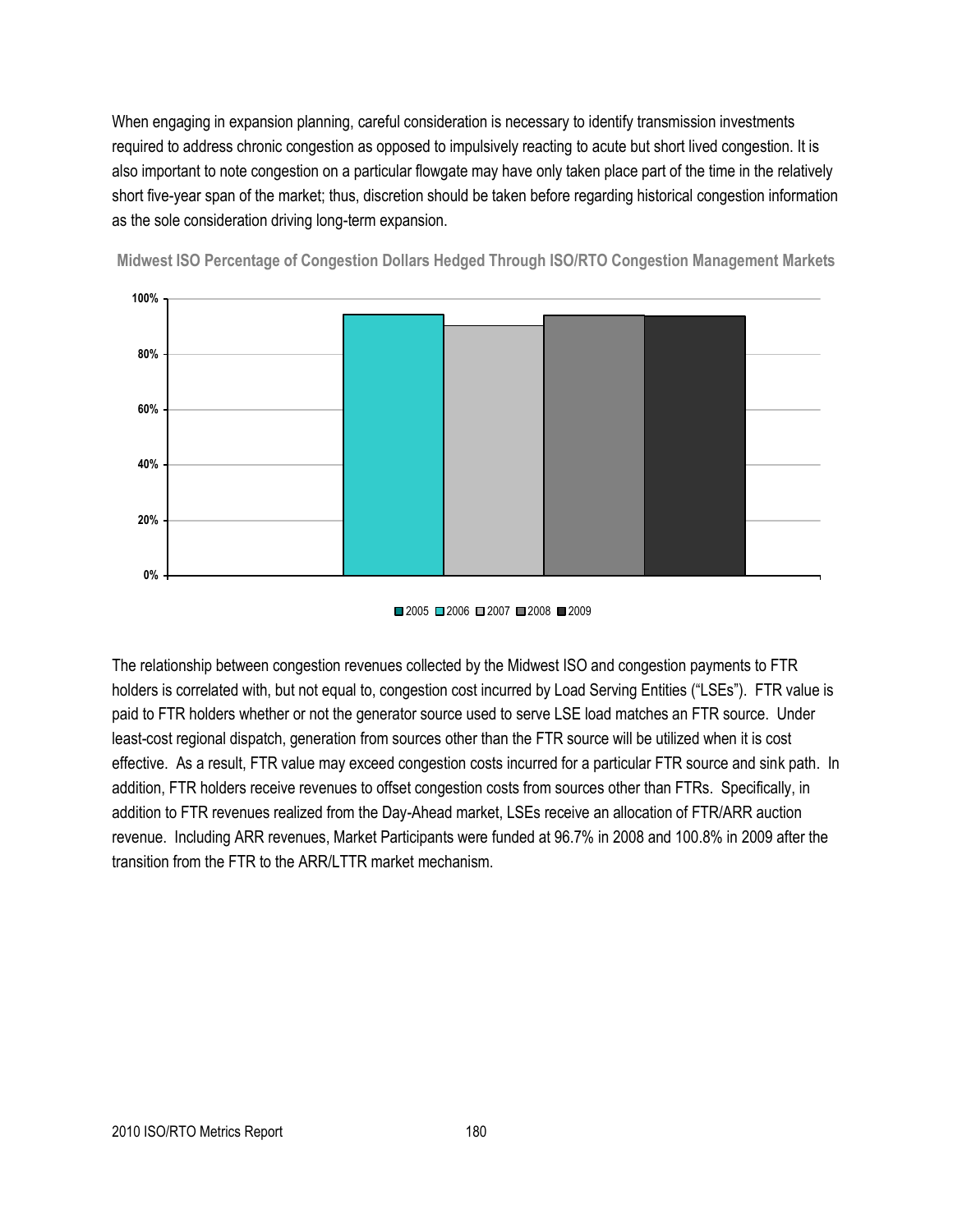### *Resources*



**Midwest ISO Annual Generator Availability 2005 – 2009**

For the Midwest ISO, the most significant driver of generation availability is the availability of actual generator performance data. In previous years leading up to the implementation of the Midwest ISO's capacity construct launched beginning June 2009, the Midwest ISO received Generator Availability Data System (GADS) data for approximately 70 % of the units operating in the Midwest ISO footprint. The balance of the units received a NERC class average. As we began replacing the class average values with actual GADS data the average Forced Outage Rates (FOR) improved in both their accuracy and capability for the Midwest ISO to calculate Unforced Capacity (UCAP) ratings used for Resource Adequacy. The Midwest ISO believes that meaningful tracking of the generator availability in the Midwest ISO begins with the June 2009-May 2010 Resource Planning Year for Resource Adequacy.

Midwest ISO's 2009 Value Proposition quantifies the benefit of improved generator availability using the Equivalent Availability Factor. The Midwest ISO's wholesale power market has resulted in power plant availability improvements of 3.1% delaying the need to construct generation infrastructure. The deferral of generation infrastructure investment represents theoretical savings of \$249 to \$311 million in 2009.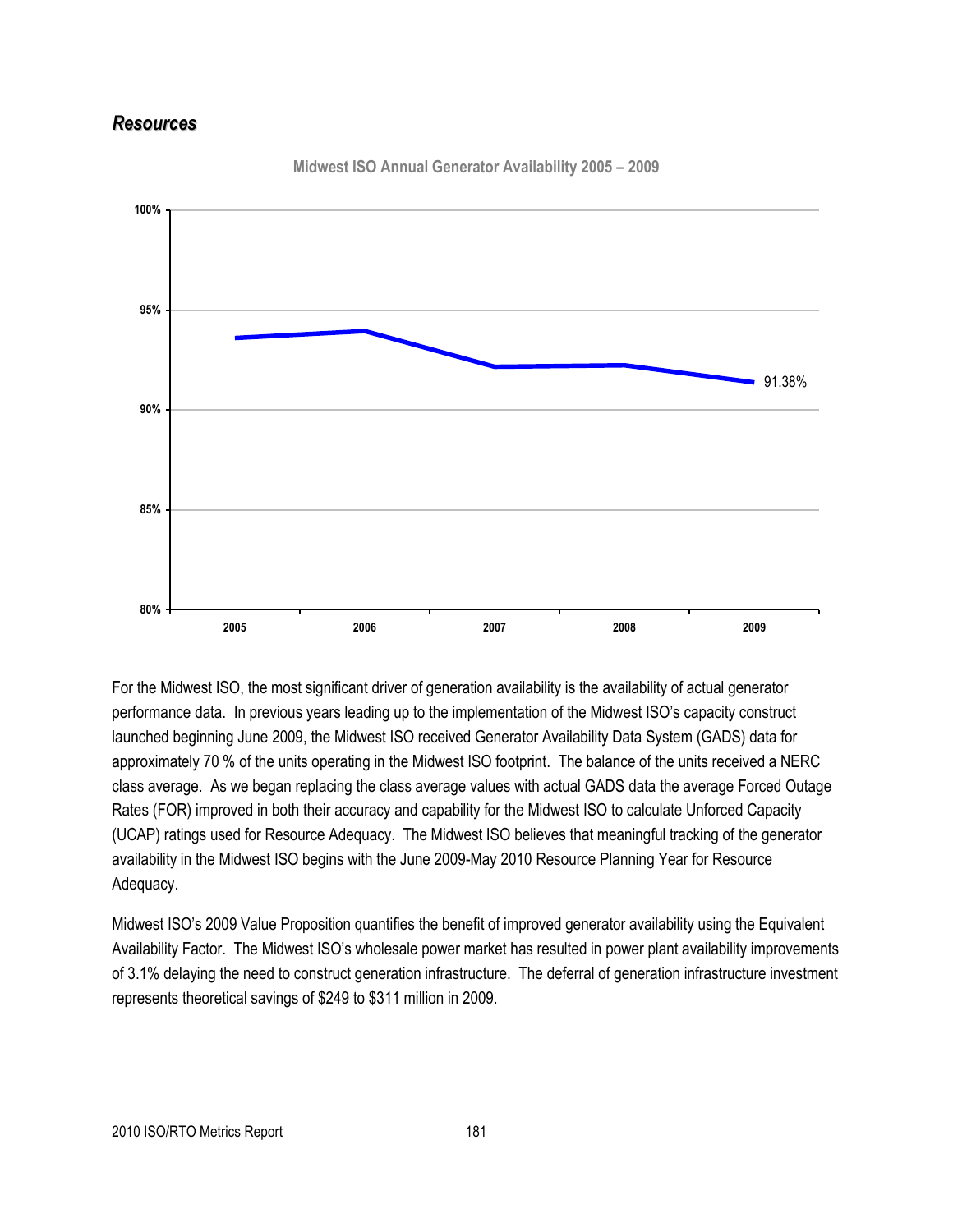### *Out-of-merit dispatch*

The frequency of out-of-merit dispatch within the Midwest ISO market is captured by transmission constraint binding hours. The Midwest ISO has seen an increase in the number of hours that constraints are bound since 2009. During 2009 there were a total of 9,745 hours of binding while through October of 2010 there have been 9,682 binding hours. A summer that included extremely hot conditions contributed significantly to the increase in binding. The tools that the Midwest ISO uses to manage constraints allow for more economical and efficient solutions that more directly impact the source of congestion. The use of a market-based Security Constrained Economic Dispatch (SCED) allows constraints to be managed in the most economical manner while allowing for maximum use of the transmission system.

## *Reduction of market constraints / market efficiency analysis*

Midwest ISO planning looks at historical binding constraints as part of the annual Midwest transmission expansion planning (MTEP) report. For example, in the MTEP 2009 process, section 8 (market efficiency analysis) is devoted to analysis of historical congestion, a top congested flowgate study, and project-specific evaluations to mitigate top constraints. Refer to the Congestion Management section for additional details or a detailed report can be found at www.midwestiso.org.

## *Improving market efficiency*

Through collaborative effort via the Midwest ISO stakeholder process, the Midwest ISO is always seeking ways to improve overall market efficiency. One of the recent initiatives is a new dispatchable intermittent resource that is expected to allow improved constraint control, reduced manual resource curtailments, greater market transparency, and improved price signals to intermittent resources.

## **Demand Response Availability**

While the Midwest ISO has not experienced the need to deploy Load Modifying Resources (LMR) in an emergency (such as via Emergency Operating Procedures [EOP-002]) and thus does not have a record of LMR performance since the launch of the new Resource Adequacy construct in 2009. The Midwest ISO is currently working with stakeholders and industry organizations such as NAESB to finalize and put into practice testing, measurement and verification (M&V) standards for Demand Response. The measurement and verification procedures developed by the Midwest ISO shall take into account any applicable state regulatory, RE, or other non-jurisdictional entities requirements regarding duration, frequency and notification processes for the candidate Demand Resources.

## *Midwest ISO Demand Response Future Enhancements*

The Midwest ISO is pursuing many improvements to evolve demand response resource participation in the region. These enhancements include:

• Extended Locational Marginal Pricing ("E-LMP") - The development of a new methodology for determining energy prices will allow, among other market benefits, demand response resources to be able to set the market price when called upon to reduce demand.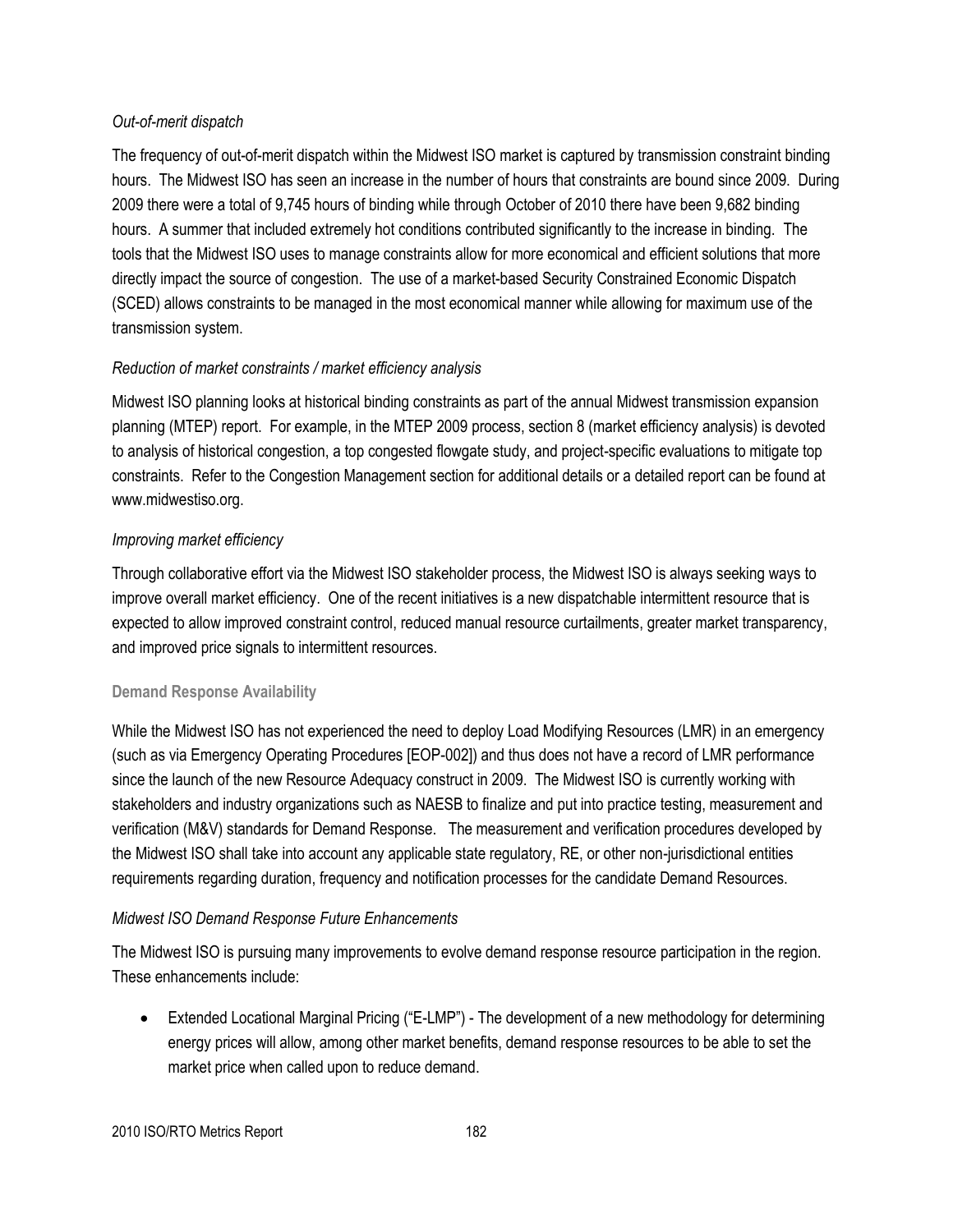- Price Responsive Demand ("PRD") The Midwest ISO is currently working to develop, with stakeholder participation, appropriate methods to allow for PRD in its real-time energy markets. Already able to participate in the day-ahead markets, PRD's inclusion in real-time markets could significantly impact the amount of other reserves required to reliably operate the system.
- Aggregators of Retail Customers ("ARCs") In a filing before the FERC, the Midwest ISO has requested the ability to allow for the aggregation of demand response resources. Internal systems are already in-place for this new service, once the FERC makes its ruling.
- "Batch-load" demand response Large-scale industrial processes are sometimes forced to interrupt their use of electricity for very brief time spans (less than 10 minutes). These industrial processes normally use large amounts of electricity and are able to reduce their use (from normal levels) for several hours at a time, but have been reluctant to register their resources because of measurement and verification ("M&V") issues related to the brief interruptions that could significantly impact the calculation of the benefit of such reduction. The Midwest ISO is currently investigating the clarification of the M&V that would enable the economically efficient incorporation of these demand response resources.
- Demand Response Availability Data System ("DADS") The Midwest ISO is working to incorporate DADS into the formal reliability processes, similar to the way in which GADS works for generation resources.
- Demand Response / Energy Efficiency ("DR/EE") The Midwest ISO is working to include DR/EE in the long-term planning process (MTEP). A major independent study has been conducted to project DR/EE across the Midwest ISO footprint at a detailed and local level. The inclusion of DR/EE could have significant effects upon transmission and generation requirements in long-term planning.
- Phase II NAESB Standards The Midwest ISO is working to incorporate the developing Phase II NAESB standards for demand response M&V into its business practices.
- Load Modifying Resources ("LMR") deliverability The deliverability of LMR may have long-term implications for reserves, as potential LMR providers weigh the benefits and restrictions of providing LMR services to the wholesale market.
- Barriers to Demand Response The Midwest ISO continues to seek ways in which to reduce and eliminate barriers to demand response participation in all of its markets. Barriers to demand response take a variety of forms, often related to the historical precedence of generation. That is to say, current wholesale markets are based on the primacy of generation, with rules and procedures that were designed to fit generation resources. Demand resources are often required to meet requirements that, were it not for generation, would be less onerous. Examples include:
	- o Definitions of contractual relationships between ARCS, LSEs, and EDCs
	- $\circ$  Definitions of physical/economic withholding, as it applies to ARCs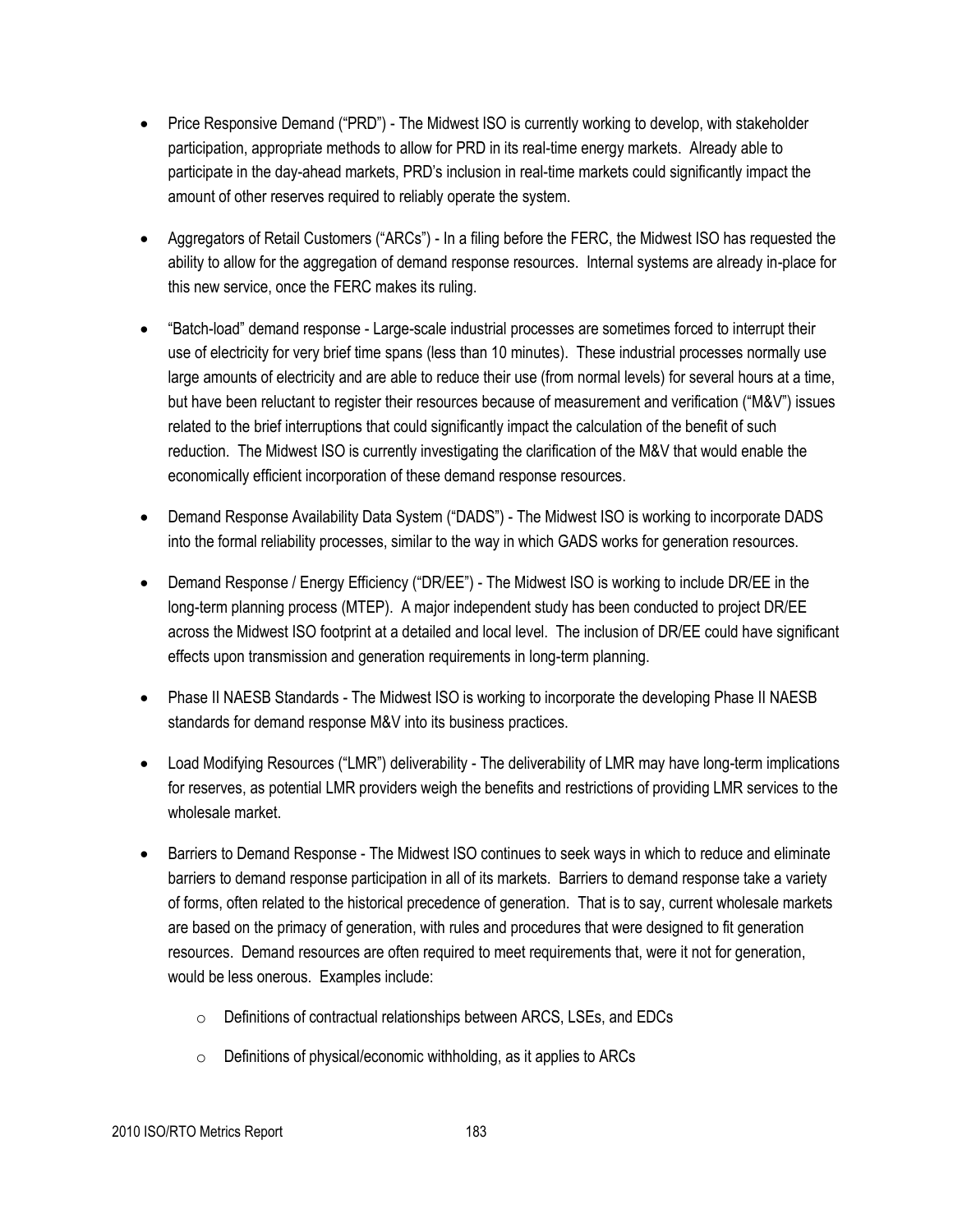- o Metering and forecasting standards and requirements
- o Energy market issues involving DA and RT requirements for reserve offers
- $\circ$  Inability of demand response resources (DRR) to control the amount of its offer in E&AS markets
- o Modeling restrictions related to generation construction schedules
- DRR Tool The efficient use of demand response resources requires a support system that enables participants and administrators to input, track, and report on those resources. The DRR Tool, developed by the Midwest ISO specifically for demand response, provides a state-of-the-art, web-enabled system to accomplish both basic and advanced tasks including registration, double-counting avoidance, automatic reporting and alert features, and measurement and verification reports. Initially implemented this year, the DRR Tool was designed to tackle the more difficult challenges that will be faced when the FERC ultimately rules on ARCs.
- DRR Spin Services Widespread agreement is being reached that the most efficient (and economic) use of demand response resources lies in the provision of reserve services. The Midwest ISO has consistently pursued the goal of allowing DRRs to participate in any and all markets based not on a programmatic approach – susceptible to prevailing political winds – but rather based on the physical capabilities of the resources. Market design and existing software capabilities often combine to discourage or prohibit DRRs from participation in reserve markets despite their physical ability to provide such services. The Midwest ISO was able to add spinning reserve service to those available to DRR during 2009, albeit with a 10% cap on the total MW allowed. And although that 10% value has not been binding to this point, the Midwest ISO looks forward to relaxing the cap in the near future.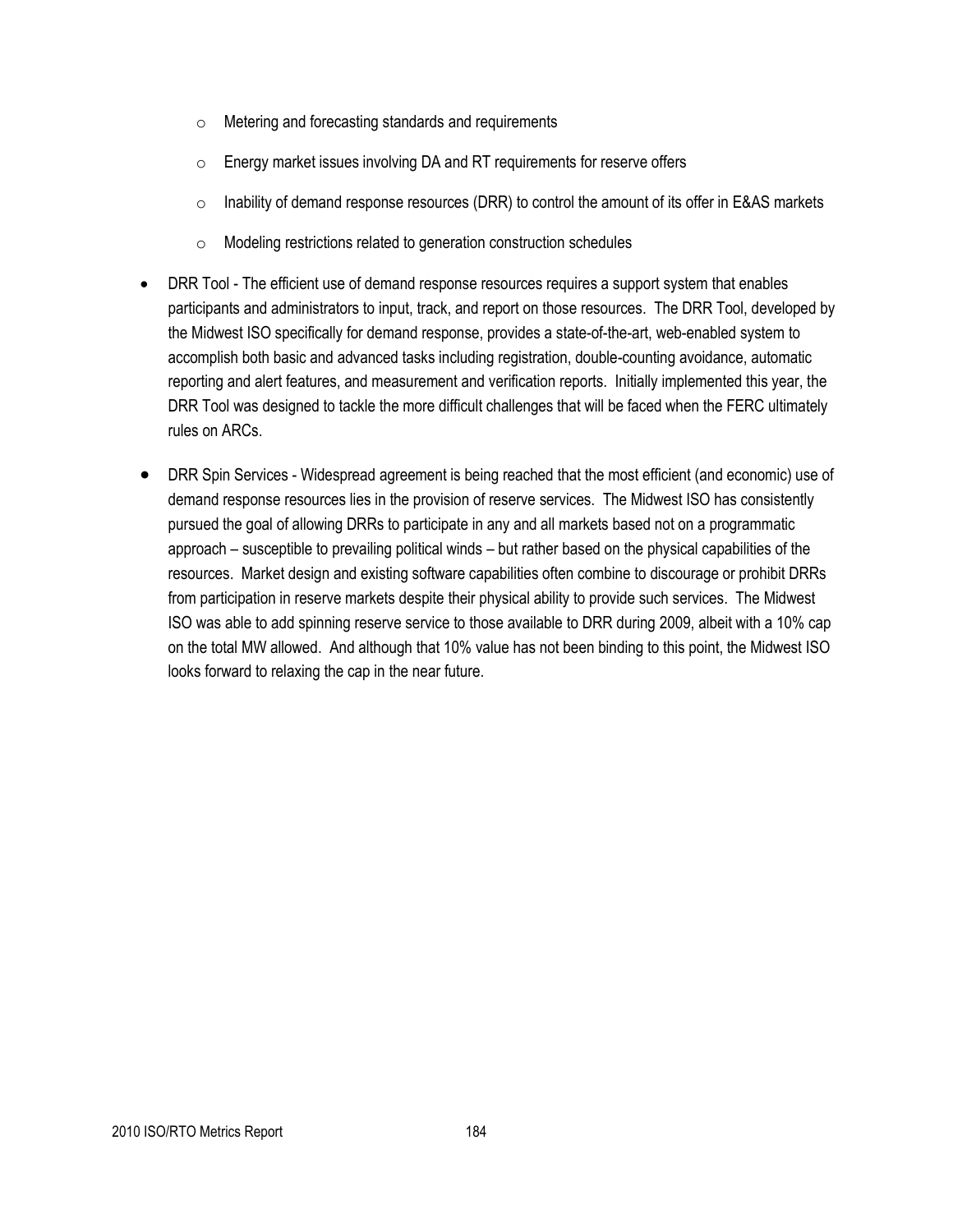## *Fuel Diversity*



**Midwest ISO Fuel Diversity 2005-2009(1)**

In the Midwest ISO region, installed generation capacity is approximately 50% coal, 30% gas, 10% nuclear, 10% renewables. However, based on production costs in the region, security-constrained economic dispatch actually results in energy being produced approximately 75% from coal, 15% from nuclear, and 10% from other sources. Wind production is the fastest growing segment of energy production in the region growing from approximately 0.5% in 2005 to 3% in 2009.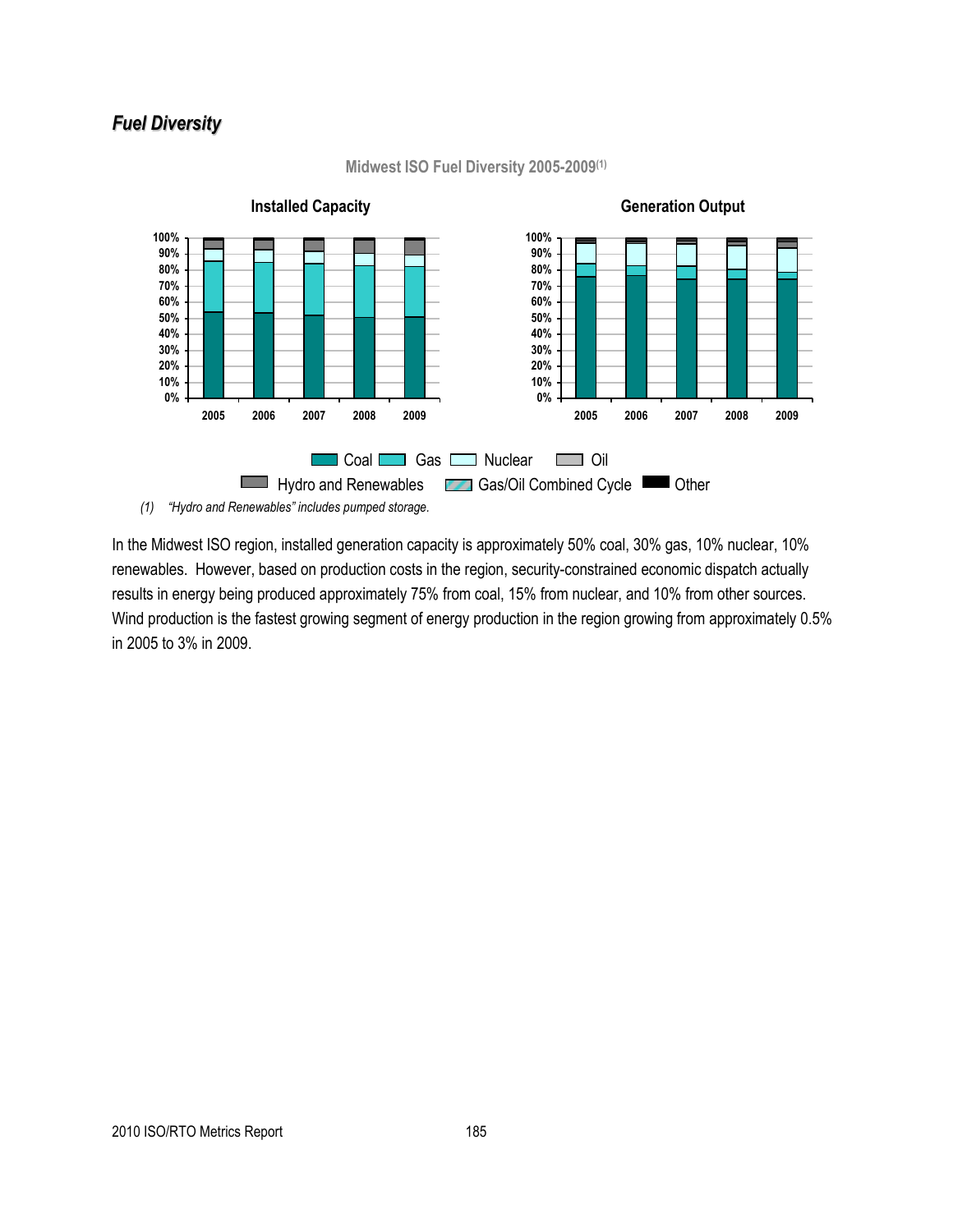## *Renewable Resources*



**Midwest ISO Renewable Megawatt Hours as a Percentage of Total Energy 2005-2009(1)**

■2005 ■2006 ■2007 ■2008 ■2009

*(1) Renewables exclude hydroelectric capacity.*

The Midwest ISO's renewable energy produced as a percentage of total energy rose from 0.5% in 2005 to 3.1% in 2009. In 2009, there were 1,141 curtailments of wind that were backed down due to local congestion issues. This included the curtailment of an estimated 291,674 MWh of energy and spanned over 8,005 duration hours.



**Midwest ISO Hydroelectric Megawatt Hours as a Percentage of Total Energy 2005-2009(1)**

#### ■2005 ■2006 ■2007 ■2008 ■2009

*(1) Hydroelectric energy includes pumped storage.*

Hydroelectric's contribution to total energy remained relatively steady at 1% from 2005 to 2009.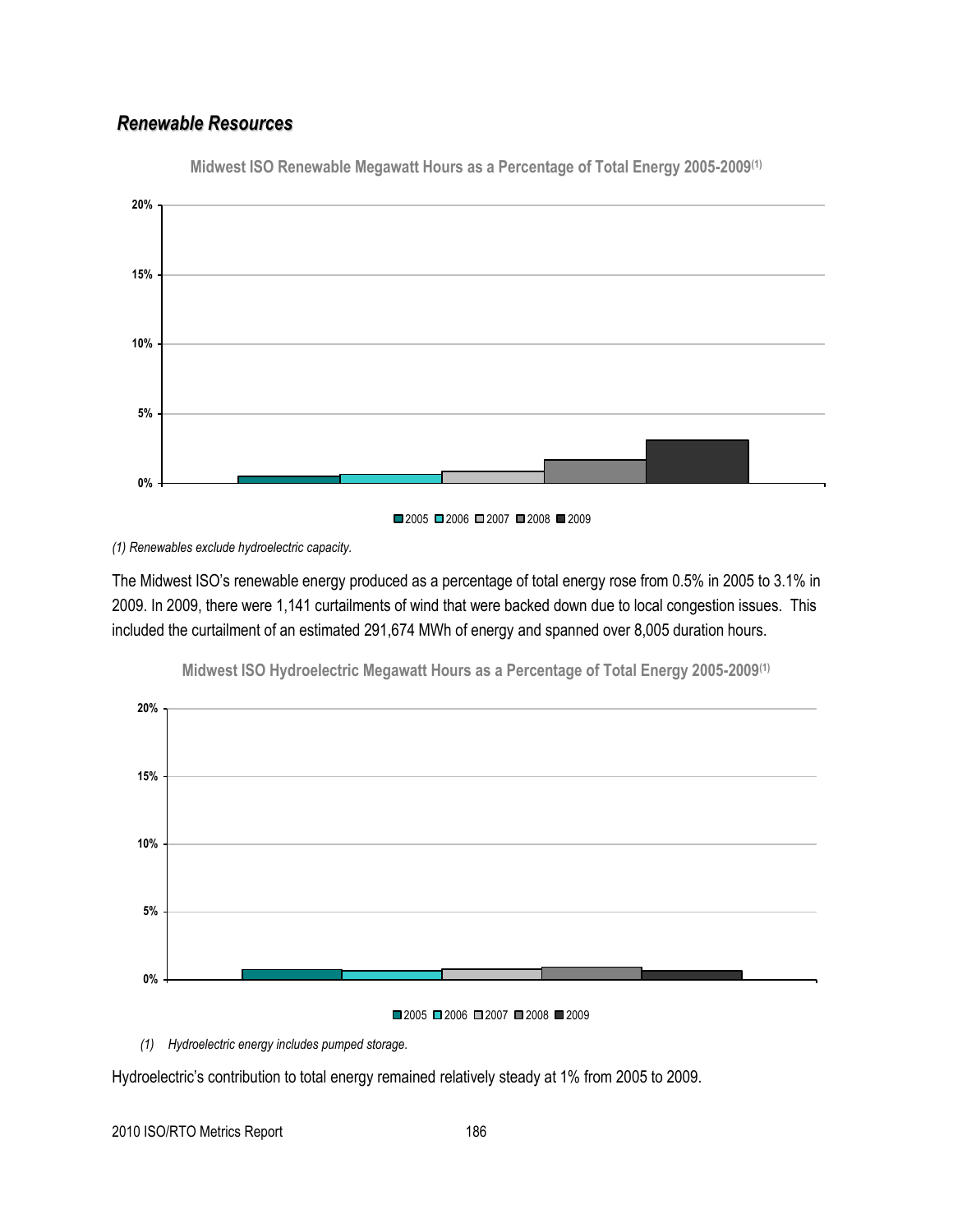

#### **Midwest ISO Renewable Megawatts as a Percentage of Total Capacity 2005-2009(1)**



#### *(1) Renewable capacity excludes hydroelectric capacity.*

The Midwest ISO's renewable energy capacity as a percentage of total capacity rose from 0.97% in 2005 to 5.50% in 2009. The average annual capacity factor of those wind units from 2005 to 2009 ranged from a low of 23.6% in 2007 to a high of 31.3% in 2009.



**Midwest ISO Hydroelectric Megawatts as a Percentage of Total Capacity 2005-2009(1)**

#### ■2005 ■2006 ■2007 ■2008 ■2009

*(2) Hydroelectric capacity includes pumped storage.*

Hydroelectric's contribution to total capacity remained relatively steady at 4%-5% from 2005 to 2009**.**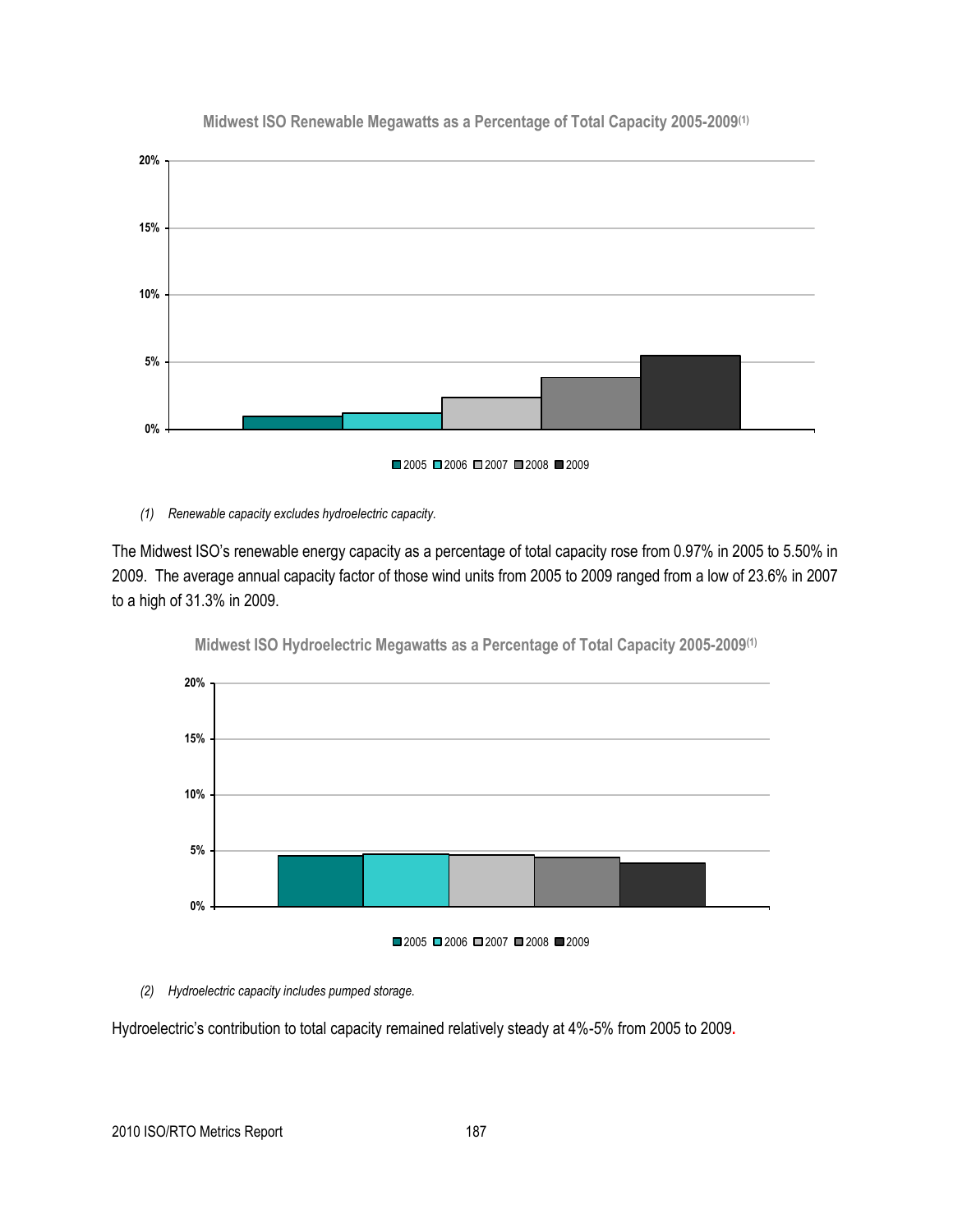

## **C. Midwest ISO Organizational Effectiveness**

**Midwest ISO Annual Actual Costs as a Percentage of Budgeted Costs 2005-2009**

The Midwest ISO forecasting process is designed as an integrated portion of the overall Corporate Planning Process. Operational planning and forecasting occur simultaneously and continuously in coordination with the quarterly business review process. These activities occur quarterly and look forward over the next six quarters.

The plans and forecasts are discussed during the Quarterly Business Review (QBR). The QBRs are two day senior management retreats to discuss business results and plans including planned vs. actual operating results, budget/forecast vs. actual financial performance, and their forward looking six-quarter rolling operation plan and associated forecast. The expected outcome of each QBR is a corporate plan and forecast that has been discussed and accepted by senior management. This corporate plan and forecast then guides the company forward.

Quarterly, the six-quarter rolling forecast from the QBR is presented to the Audit and Finance Committee of the Board. In establishing the budget for each calendar year, the Committee considers the last four quarters of the rolling forecast submitted to them at the August meeting as the preliminary budget for the following year. At the November meeting, the Committee will consider next calendar year's portion of the six-quarter rolling forecast as management's recommendation for budget for the following year and consider that budget for approval. The Board of Directors also reviews budget and forecast variances at each board meeting.

Stakeholder involvement is also a part of the budget and planning process. Stakeholder input is sought on the strategic plan as well as the annual budget. The Finance Subcommittee of the Advisory Committee ("FSC") reviews and provides comments to the Advisory Committee. Review of the budget with the FSC begins in August and periodic meetings are held until the FSC provides its report to the Advisory Committee and the Audit and Finance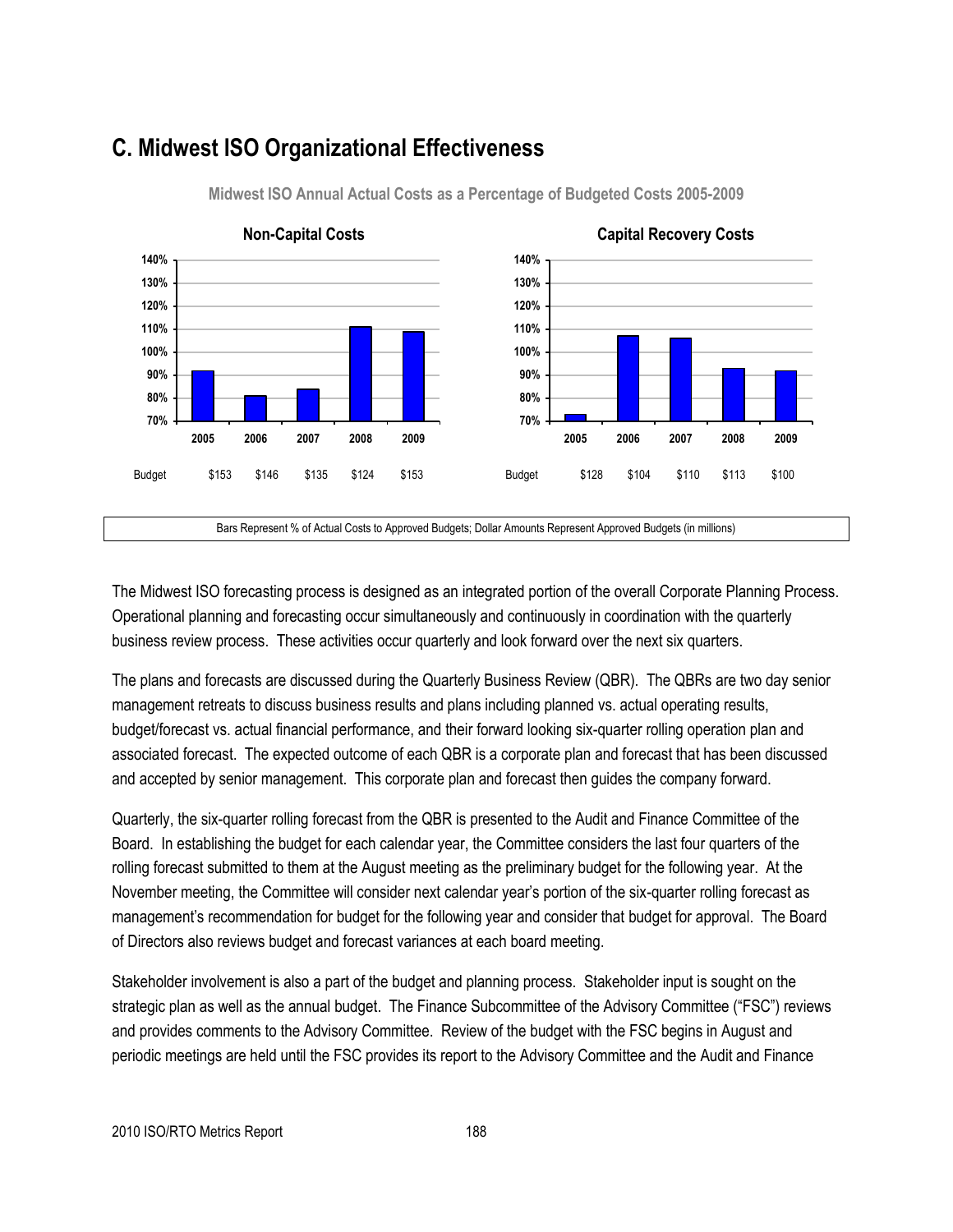Committee of the Board of Directors. The Audit and Finance Committee of the Board of Directors reviews management's recommended budget in November and provides its feedback.

Management then submits its final recommended budget to the Audit and Finance Committee in December. After conducting a review of the proposed budget, the Audit and Finance Committee then recommends a budget to the full Board of Directors at the December Board meeting.

Base operating costs, net of miscellaneous income, for the Midwest ISO were under budget from 2005 to 2007 as a result of two primary drivers. In each year, the Midwest ISO was consistently below budget on headcount related costs (salaries and benefits) and computer maintenance driven from the start up nature of the organization. Over the same time period, the Midwest ISO was over budget on miscellaneous revenue, which is used to offset Operating Costs.

The Midwest ISO's capital investment expenses associated with financing and recovery of capital costs include interest expense, as well as depreciation and amortization expense. The under budget variance in 2005 was driven by the delay in the Energy Market start date, relative to the planned start date. The budget reflects a full year of depreciation and amortization costs, while actual expenses began on April 15th. The variances within capital investment expenses relative to budget from 2006 to 2009 are a function of interest expense. The increase in interest expense relative to budget in 2006 and 2007 is directly related to the amount of collateral held pursuant to the Credit Policy in the Tariff following the start of market operations in April 2005. The dollar volume of transactions subject to the credit policy requirements increased from approximately \$100 million per year prior to energy market operations to over \$40 billion per year post-market start. The increase in dollar volume settled led to an increase in cash collateral required from Transmission Customers. While the budget anticipated most of the impact of the energy market start, it did not anticipate the entire impact. The decline in interest expense, relative to budget, in 2008 and 2009 is partially related to changes in market rules that accelerated the payment of market charges as well as the significant decrease in interest earned on funds held as collateral.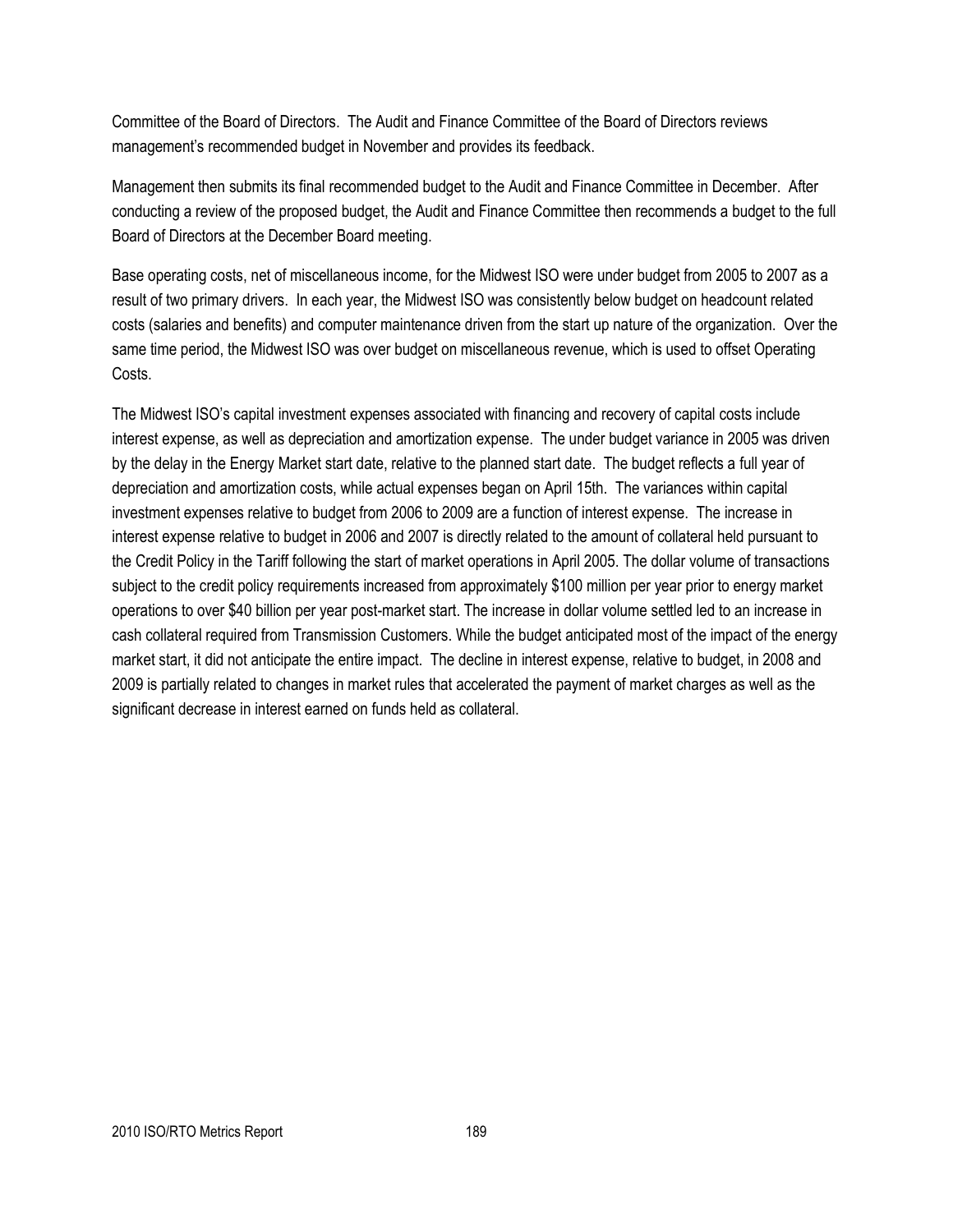

**Midwest ISO Annual Administrative Charges per Megawatt Hour of Load Served 2005-2009** *(\$/megawatt-hour)*

The administrative costs per MWhr of load served data in the chart above should be reviewed in the context of the widely-varying levels of annual load served by each ISO/RTO as noted in the table below.

| <b>ISO/RTO</b> | 2009 Annual Load Served<br>(in terawatt hours) |  |
|----------------|------------------------------------------------|--|
| Midwest ISO    | 513                                            |  |

Prospectively, the Midwest ISO forecasts its annual administration rates will approximate \$0.373, \$0.335 and \$0.315 per MWh of load in 2011, 2012 and 2013, respectively. These administration rates reflect the ending of amortization of startup costs associated with the energy market. In addition, load reductions due to demand response have an immaterial effect on annual administration rates. The projected cost per MWh varies with the amount of load served.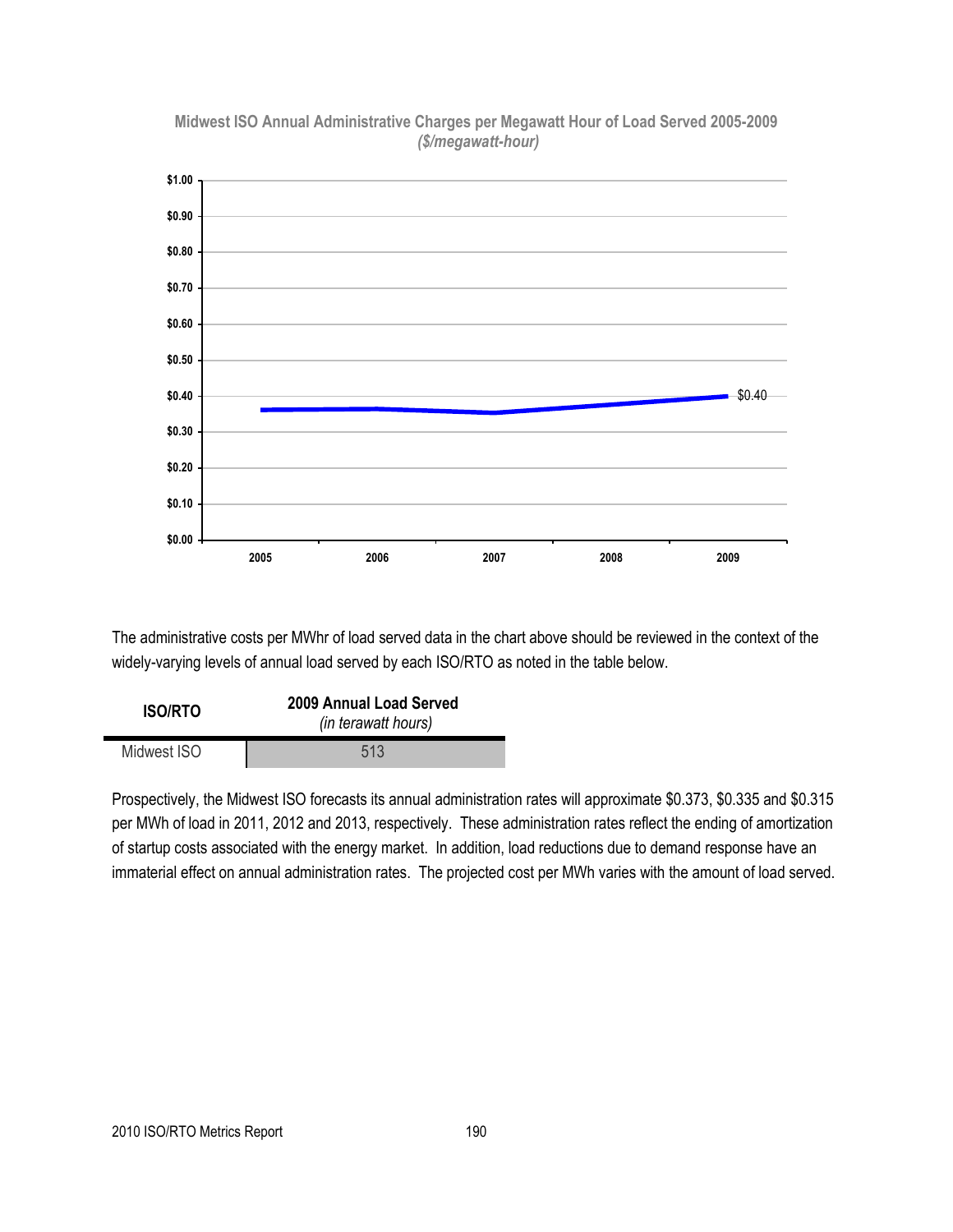## *Customer Satisfaction*



**Midwest ISO Percentage of Satisfied Members 2006-2009**

The Midwest ISO's current survey asks 116 questions on a wide variety of subjects ranging from transmission planning to market operations to control room operations. An average score from a subset of that question set, covering key business areas, is used to determine the Midwest ISO's overall customer satisfaction rating. The metric shown above reflects a percentage of respondents' answers that rated 5 or better on a 7 point scale. The respondents to the survey include transmission owners, market participants, regulators, and other Midwest ISO stakeholders. The survey is administered by an independent firm.

The Midwest ISO utilizes the results of its Annual Customer Survey to enhance products and services, and respond to key customer themes that are identified within the survey's results.

Business area representatives have addressed our stakeholders in robust discussions surrounding Midwest ISO processes, procedures and constraints related to the Annual Survey results. Additionally, enhancements to internal practices have resulted from the feedback received via the Annual Survey mechanism.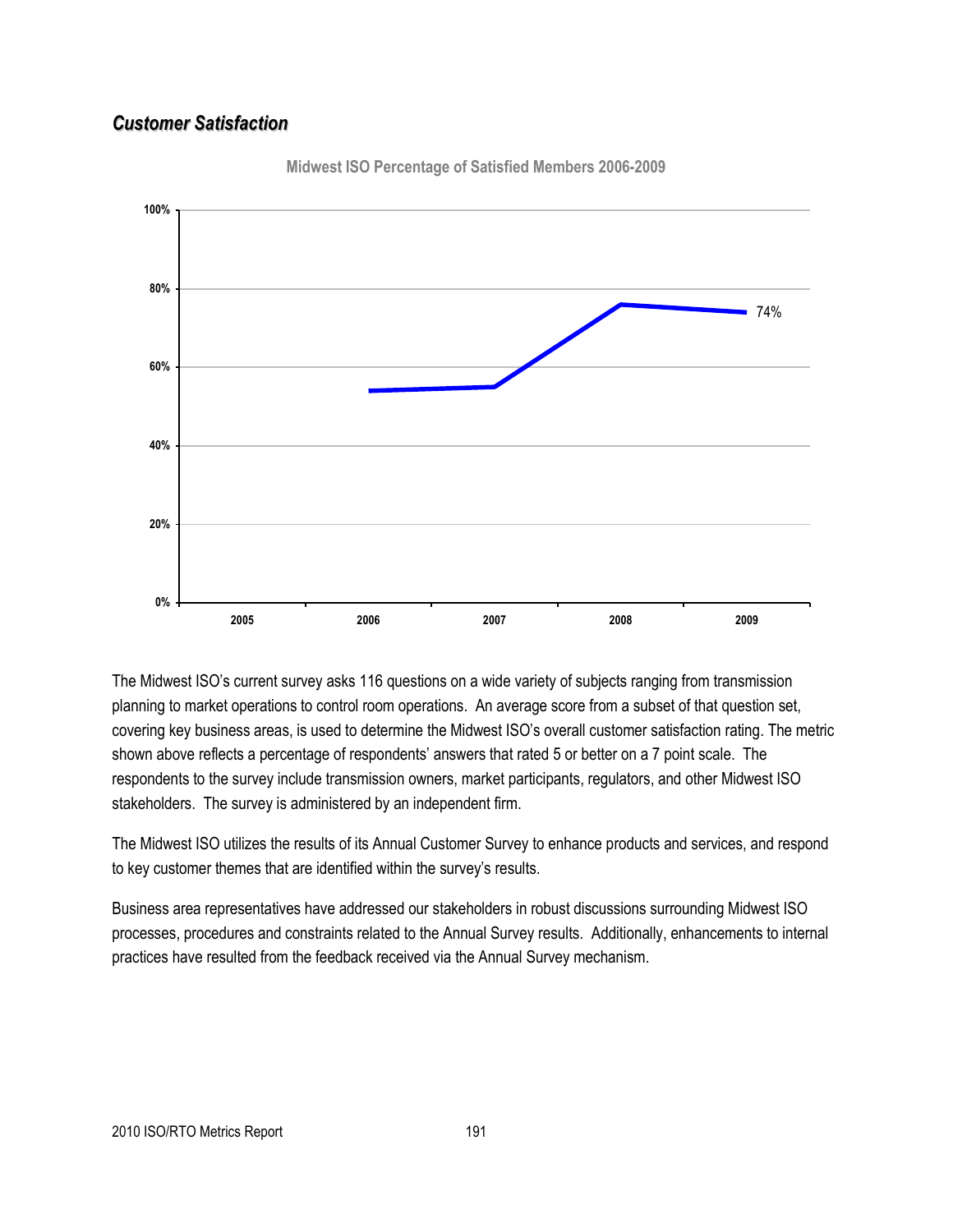## *Billing Controls*

| <b>ISO/RTO</b> | 2005                                                                    | 2006                                          | 2007                                                                    | 2008                                                 | 2009                                                 |
|----------------|-------------------------------------------------------------------------|-----------------------------------------------|-------------------------------------------------------------------------|------------------------------------------------------|------------------------------------------------------|
| Midwest ISO    | Qualification for<br>One Control<br>Objective in SAS<br>70 Type 2 Audit | Unqualified SAS<br>70 Type 2 Audit<br>Opinion | Qualification for<br>One Control<br>Objective in SAS<br>70 Type 2 Audit | <b>Unqualified SAS</b><br>70 Type 2 Audit<br>Opinion | <b>Unqualified SAS</b><br>70 Type 2 Audit<br>Opinion |

In 2005, a single information system control objective was qualified. In 2007, two control objectives were qualified, one related to transmission settlement charges for curtailment of transactions and one related to the process for managing changes to information systems.

The Midwest ISO focuses on the accuracy of both prices posted and amounts billed to ensure members can rely on prices for transacting and have confidence in the amounts included in their Midwest ISO invoices.

- From the start of the market on April 1, 2005 to December 31, 2009, the Midwest ISO had three Market Implementation Errors (MIE). The average dollar impact of these MIEs was \$461.
- For 2009, the Midwest ISO made 16 adjustments as a result of settlement errors. The total net amount adjusted for 2009 was -\$173,715.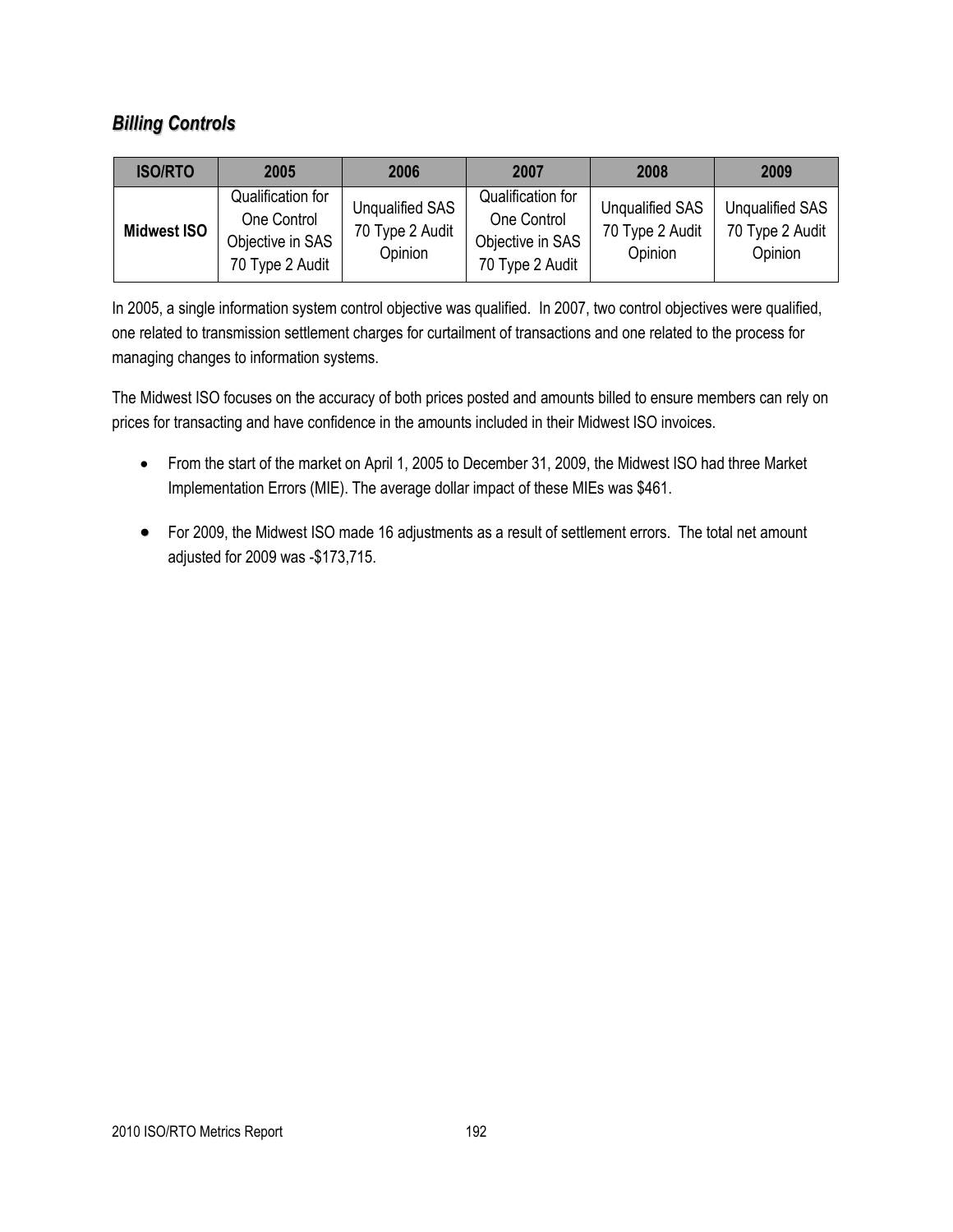## **D. Midwest ISO Specific Initiatives**

As the Midwest ISO views its contributions to the region, our commitment to operational excellence is evidenced by its continued effort to develop and refine our own Value Proposition metrics. The Midwest ISO has collaborated with its stakeholders since implementing its energy market in 2005 to create and enhance this meaningful and effective set of tools to measure the value that the Midwest ISO provides. The Value Proposition metrics, which are available to the public on the Midwest ISO website, are updated regularly to provide feedback on the effectiveness of Midwest ISO operations.

The Value Proposition breaks the Midwest ISO business model into certain recognized categories of benefits to the footprint as a whole and calculates a range of dollar values for each defined category. The benefits studied are: reliability, energy dispatch, unloaded capacity, regulation, spinning reserves, diversity of resources in the footprint, generator availability, and two categories of demand response (dynamic pricing and interruptibles). After accounting for the load reductions driven by the economic downturn, our 2009 Value Proposition demonstrates between \$700 and \$900 million in annual net economic benefits to our region. These benefits are illustrated and described below:

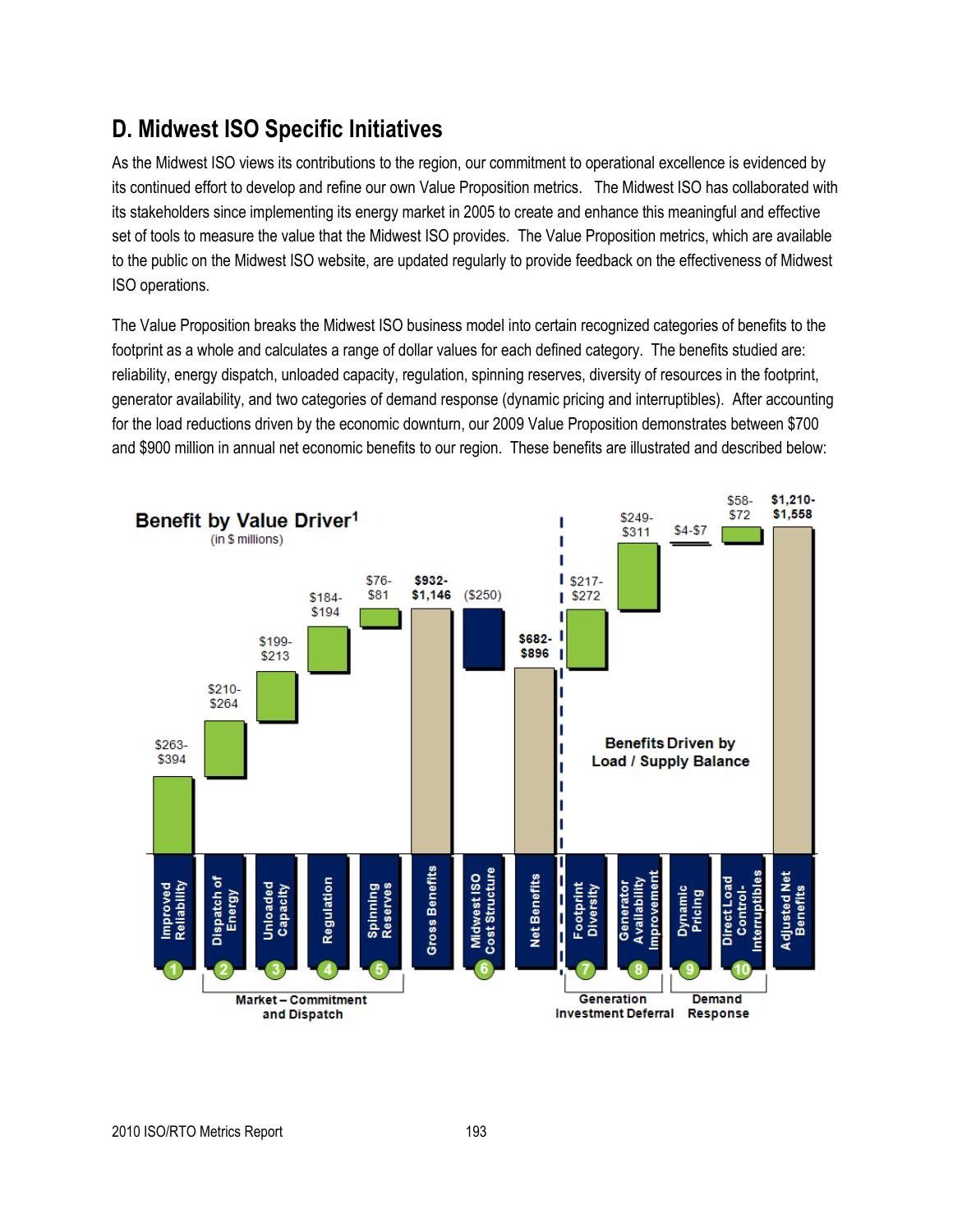## **Quantitative Benefits**

## **A. Improved Reliability - \$263 to \$394 million in annual benefits**

The Midwest ISO's broad regional view and state-of-the-art reliability tool set enables improved reliability for the region as measured by transmission system availability.

## **B. Dispatch of Energy - \$210 to \$264 million**

The Midwest ISO's real-time and day-ahead energy markets use security constrained unit commitment and centralized economic dispatch to optimize the use of all resources within the region based on bids and offers by market participants.

## **C. Unloaded Capacity - \$199 to \$213 million**

With the start of the Ancillary Services Market and the functional consolidation of the region's Balancing Authorities, responsibility to respond to operating issues was consolidated in the Midwest ISO eliminating the need for multiple Balancing Authorities to hold unloaded capacity.

## **D. Regulation - \$184 to \$194 million**

With the start of the Midwest ISO Regulation Market, the amount of regulation required within the Midwest ISO footprint has dropped significantly. This is the outcome of the region moving to a centralized common footprint regulation target rather than a number of non-coordinated regulation targets within the footprint.

## **E. Spinning Reserves - \$76 to \$81 million**

Starting with the formation of the Contingency Reserve Sharing Group and continuing with the implementation of the Spinning Reserves Market, the total spinning reserve requirement has been reduced freeing low-cost capacity to meet energy requirements.

### **F. Midwest ISO Cost Structure - \$248 million in annual costs**

Administrative costs are expected to remain relatively flat into the future.

## **G. Footprint Diversity - \$217 to \$272 million**

Midwest ISO's large footprint increases the load diversity factor allowing for a decrease in regional planning reserve margins from 15.40% to 12.69%. This decrease delays the need to construct new capacity.

### **H. Generator Availability Improvement - \$249 to \$311 million**

The Midwest ISO's wholesale power market has resulted in power plant availability improvements of 3.1% delaying the need to construct new capacity.

## **I. Dynamic Pricing - \$4 to \$7 million**

The Midwest ISO enables dynamic pricing which provides customers with a rate signal that reflects the higher cost of providing electricity during peak times than off-peak times. Dynamic pricing allows additional generation investment deferral.